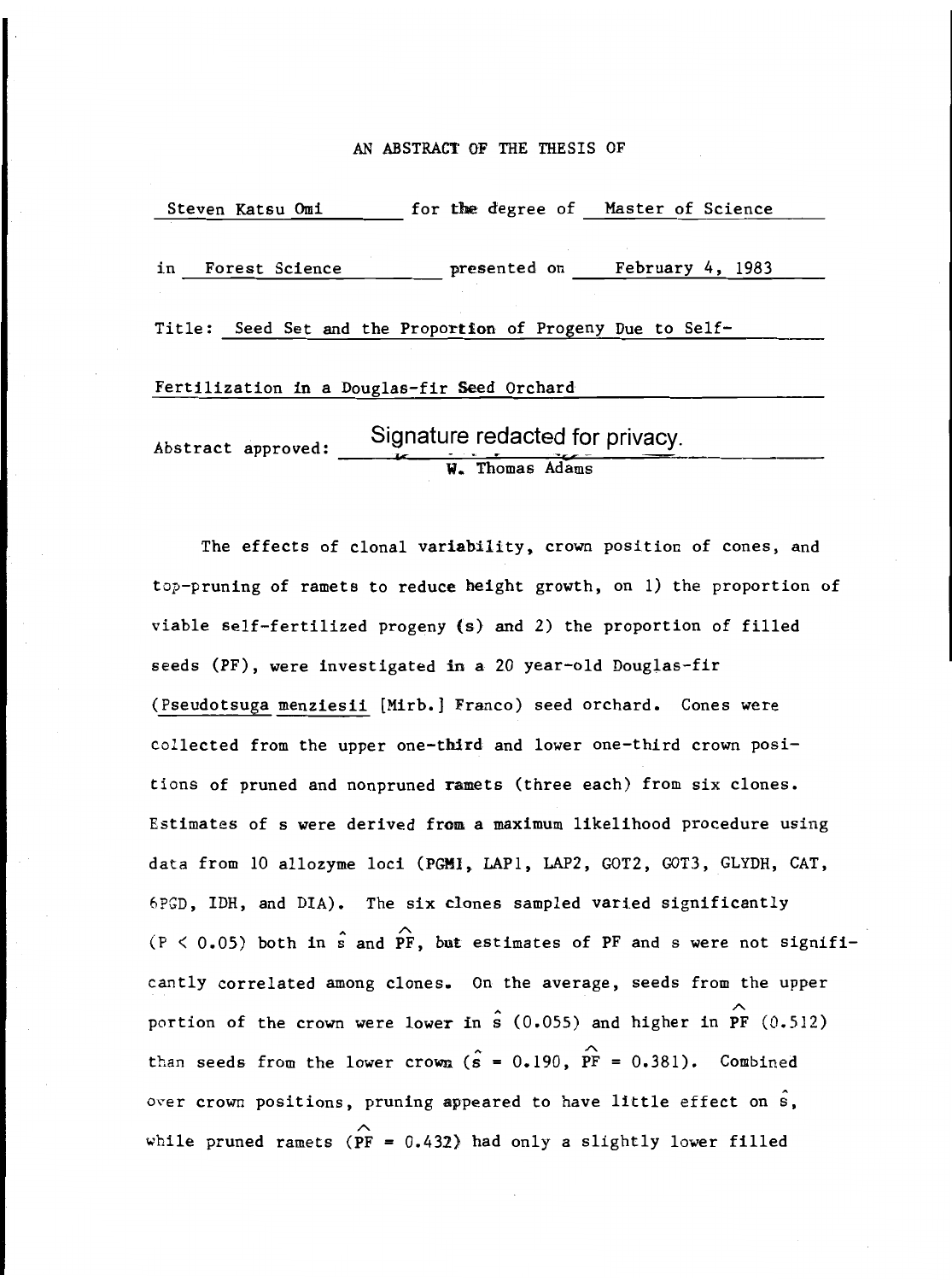seed proportion than nonpruned ramets  $(\overrightarrow{PF} = 0.461)$ . A total crown estimate of the proportion of viable progeny due to selffertilization from the six sampled clones was about 10 percent.

These results show that crown position of cones, top-pruning, and clonal variation are all factors which could influence orchard management practices and the utilization of orchard seeds. Although the average proportion of viable progeny resulting from selffertilization in the seed orchard appeared to be no greater than that found in natural populations, information on clonal variation may be useful in roguing decisions. It may be desirable to remove clones which are consistently high selfers and low seed producers; or perhaps seed from these clones should be excluded from commercial collections. In addition, orchard managers may consider not collecting lower crown cones because of the lower seed yields and greater proportions of self seed found in the lower crown. In this study, the effects of top-pruning orchard ramets on seed set or selfing appeared to be minimal, but it remains to be seen whether there is a relationship between severity of top-pruning and seed quality or quantity.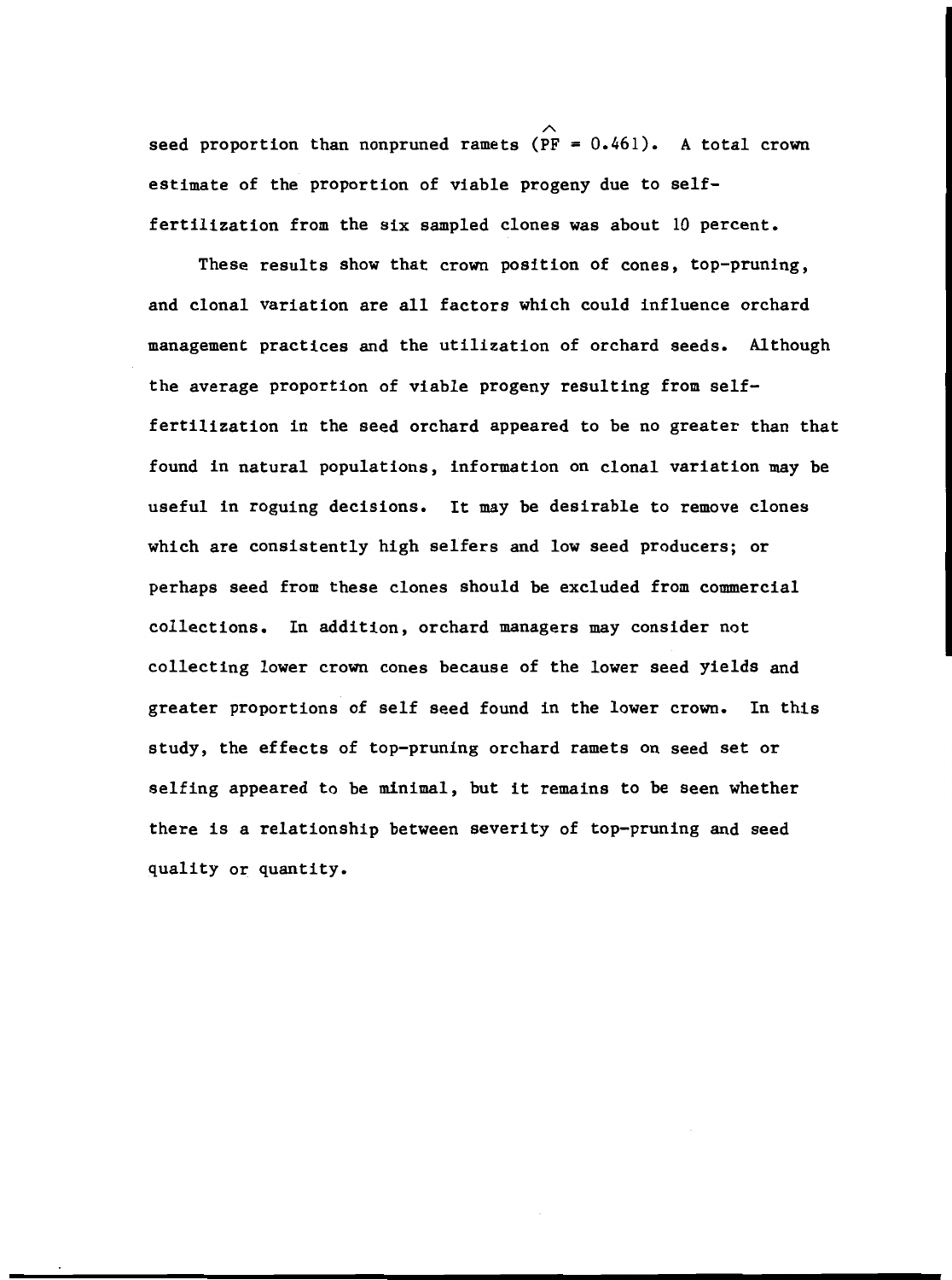FORCSI RESEARCH LABORATORY LIBRARY OREGON STATE UNIVERSITY

# SEED SET AND THE PROPORTION OF PROGENY DUE

TO SELF-FERTILIZATION IN A DOUGLAS-FIR SEED ORCHARD

by

Steven Katsu Omi

A THESIS

submitted to

Oregon State University

in partial fulfillment of the requirements for the degree of Master of Science

Completed February 4, 1983

Commencement June 1983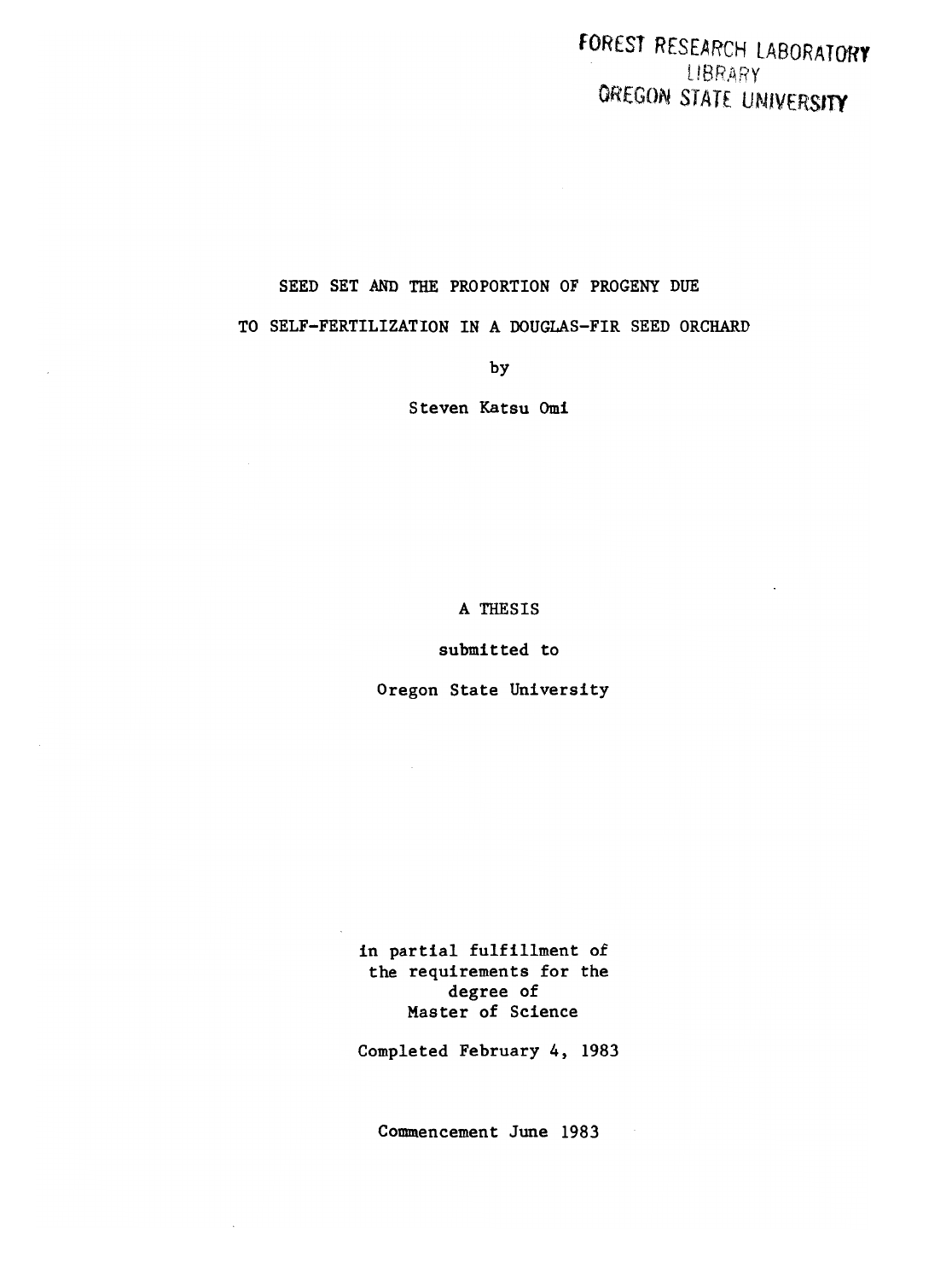APPROVED:

Signature redacted for privacy.

Professor of Forest Science in charge of major Signature redacted for privacy. Head of Department of Forest Science Signature redacted for privacy. Dean of Graduate Achool Date thesis is presented February 4, 1983

Typed by Sharon V. Bruno for Steven Katsu Omi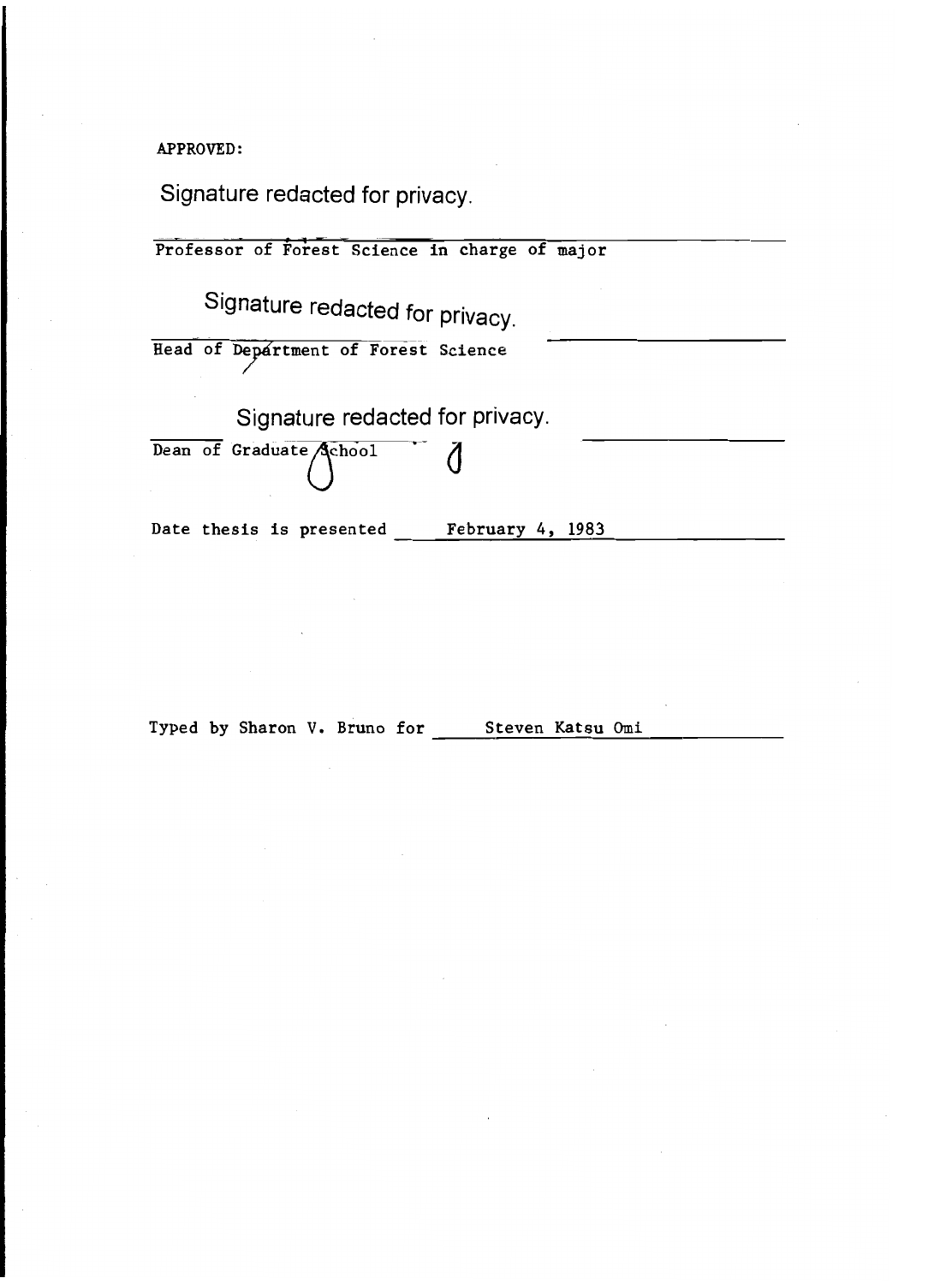## ACKNOWLEDGEMENTS

Many individuals made the completion of this thesis a reality. I acknowledge those who helped collect cones, clean seeds, and perform other less than exciting (but truly necessary) tasks.

I am grateful to Jack Barringer and Howard Dew of the D.T. Mason Seed Orchard. They were especially generous in providing cones for the study, and in sharing their knowledge and expertise.

I would also like to thank Allan Doerksen, Louise Cremo, and Richard Miles for their technical help; David Neale, Deborah Smith, and Susan Stafford for their assistance in data analysis; Frank Sorensen and William Hohenboken for their comments on the drafts; Sharon Bruno for typing; and Mary Duryea for her support while I completed the thesis and worked for the Forest Nursery Technology Cooperative.

Finally, I would like to thank Tom Adams, my major professor, for his insight and guidance during the study and throughout my graduate education at Oregon State University.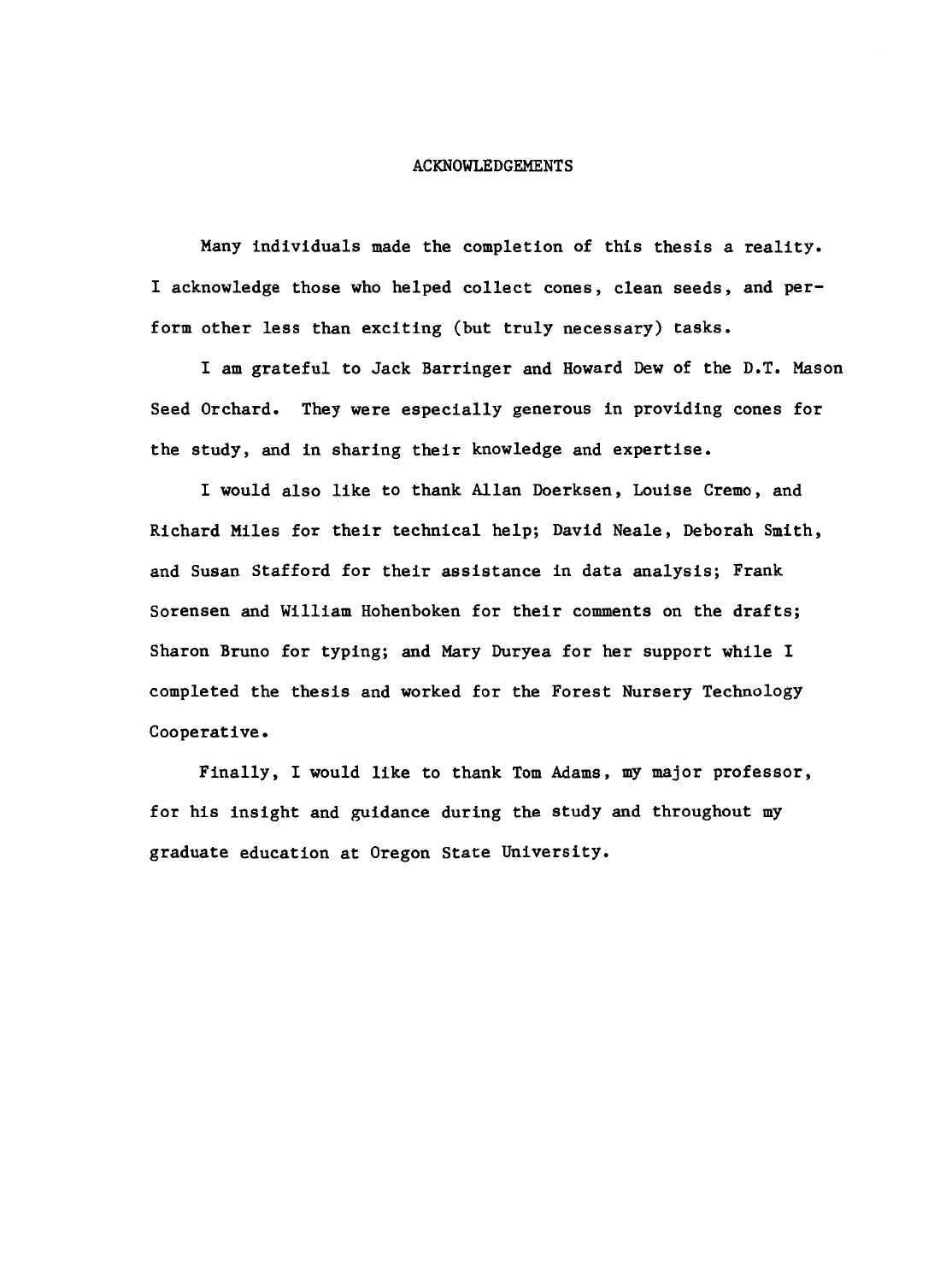# TABLE OF CONTENTS

| Ι.  | <b>INTRODUCTION</b>         |                                                      | 1  |
|-----|-----------------------------|------------------------------------------------------|----|
|     |                             |                                                      |    |
| II. | MATERIALS AND METHODS       |                                                      | 11 |
|     | 1.                          | Description of orchard and sampling                  | 11 |
|     |                             | 2. Estimation of proportion of selfed progeny        | 14 |
|     |                             | 2.1. Single locus estimation                         | 16 |
|     |                             | 2.2. Multiple locus estimation                       | 19 |
|     | 3.                          | Estimation of proportion of filled seeds             | 26 |
|     | 4.                          | Estimation of cone contribution from different crown |    |
|     | levels                      |                                                      | 28 |
|     | 5. Correlations             |                                                      | 29 |
|     | 6.                          | Inbreeding depression in productivity                | 30 |
|     |                             |                                                      |    |
|     | III. RESULTS                |                                                      | 33 |
|     | 1.                          | Single locus estimates of the proportion of progeny  |    |
|     | due to outcrossing (t)      |                                                      | 33 |
|     | 2.                          | Multiple locus estimates of the proportion of        |    |
|     |                             | progeny due to outcrossing $(t_m)$                   | 34 |
|     | 2.1. Population estimates   |                                                      | 35 |
|     | 2.2. Single clone estimates |                                                      | 36 |
|     | 3.                          | Proportion of filled seed estimates                  | 37 |
|     |                             | 4. Cone contribution from different crown levels     | 39 |
|     | 5. Correlations             |                                                      | 40 |
|     | 6.                          | Inbreeding depression in productivity                | 41 |
|     |                             |                                                      |    |
| IV. | <b>DISCUSSION</b>           |                                                      | 43 |
| v.  | LITERATURE CITED            |                                                      | 69 |

# Page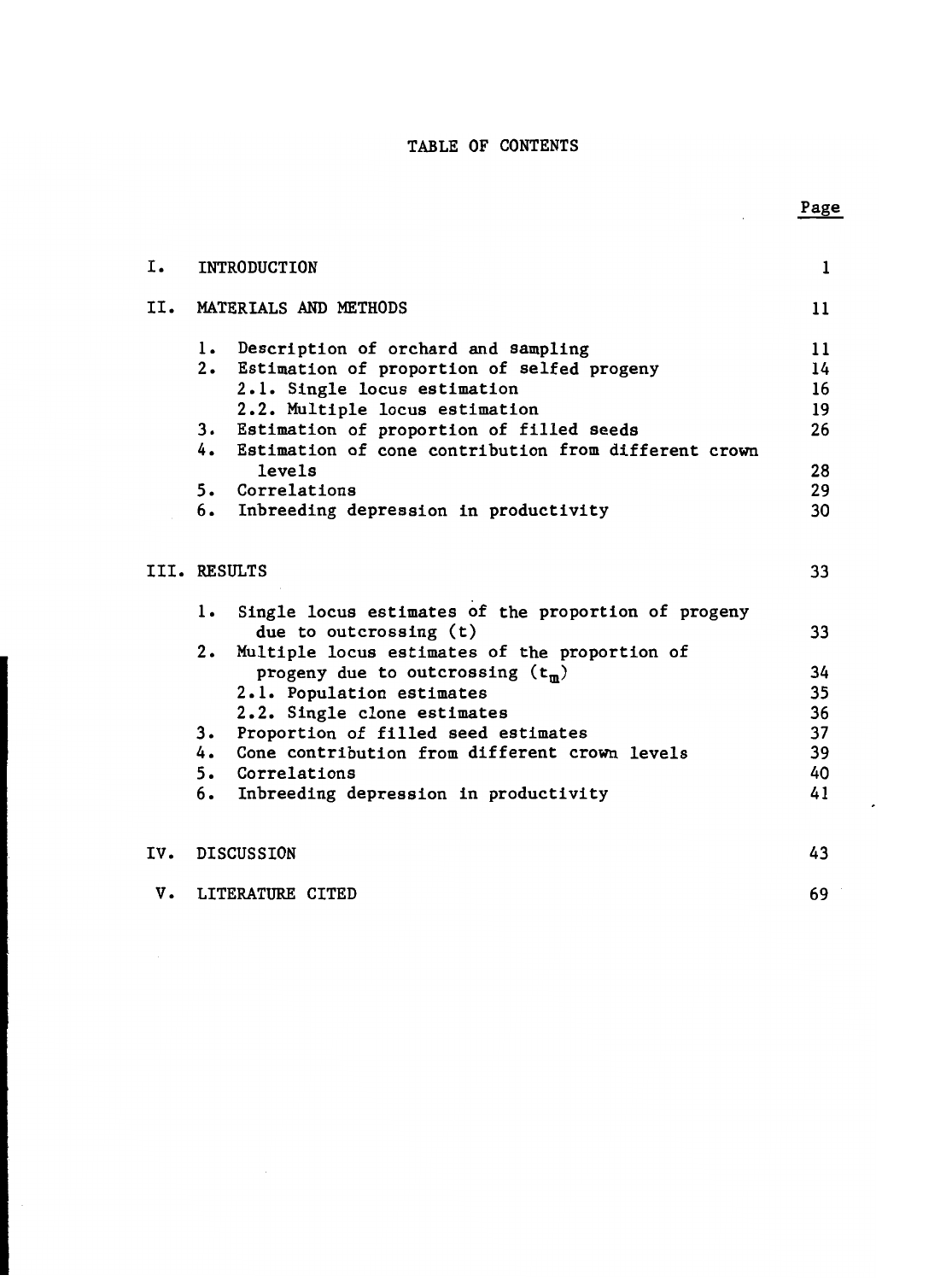# LIST OF TABLES

|    | Table                                                                                                                                                                                                                                                                                                                                                                                                           | Page |
|----|-----------------------------------------------------------------------------------------------------------------------------------------------------------------------------------------------------------------------------------------------------------------------------------------------------------------------------------------------------------------------------------------------------------------|------|
| 1. | Initial years of grafting, composition of clones and<br>ramets in 1980, and size of each block in the D.T.<br>Mason Seed Orchard.                                                                                                                                                                                                                                                                               | 51   |
| 2. | Population samples for which single and multiple locus<br>estimates of the proportion of outcrossed progeny (t)<br>were obtained.                                                                                                                                                                                                                                                                               | 52   |
| 3. | Estimates of detection probabilities $(G_i)$ , outcrossing<br>rates $(t_{m_i})$ , and variances of $t_{m_i}$ ( $s^2 \hat{t}_{m_i}$ ) for the<br>upper (U) crown position of six pruned #{PR) seed<br>orchard clones, based on pollen pool allelic frequen-                                                                                                                                                      |      |
|    | cies derived from independent and combined (in<br>brackets) data sets.                                                                                                                                                                                                                                                                                                                                          | 53   |
| 4. | Form for the analysis of variance of filled seed<br>proportions.                                                                                                                                                                                                                                                                                                                                                | 54   |
| 5. | Form for the analysis of variance of transformed<br>$(\log s_{10})$ cone numbers.                                                                                                                                                                                                                                                                                                                               | 55   |
| 6. | Single locus estimates (for 5 loci) of average propor-<br>tions of random outcrossing (t) in nine progeny popu-<br>lations of six clones, and from one progeny population<br>of 24 clones, in block A of the D.T. Mason Seed<br>Orchard (standard errors in parentheses).                                                                                                                                       | 56   |
| 7. | Estimated allelic frequencies at five allozyme loci in<br>the outcross pollen pools of five progeny populations<br>(PR-U, PR-L, NP-U, NP-L, overall) of six clones, and<br>in one progeny population of 24 clones, in block A of<br>the D.T. Mason Seed Orchard.                                                                                                                                                | 57   |
| 8. | Single clone $(t_{m_i})$ and population $(t_m$ , data for all<br>clones combined) multilocus estimates of proportions<br>of outcrossed progeny for the various combinations of<br>upper (U) and lower (L) crown positions of pruned (PR)<br>and nonpruned (NP) ramets of six Douglas-fir seed<br>orchard clones, and population estimate of $t_m$ for 24<br>clones in block A (standard errors in parentheses). | 58   |
| 9. | Heterogeneity chi-square analysis of mean (unweighted)<br>differences in multilocus $t_{m_i}$ values between upper and lower crown positions and pruned (PR) and nonpruned                                                                                                                                                                                                                                      |      |
|    | (NP) ramets of six Douglas-fir clones.                                                                                                                                                                                                                                                                                                                                                                          | 59   |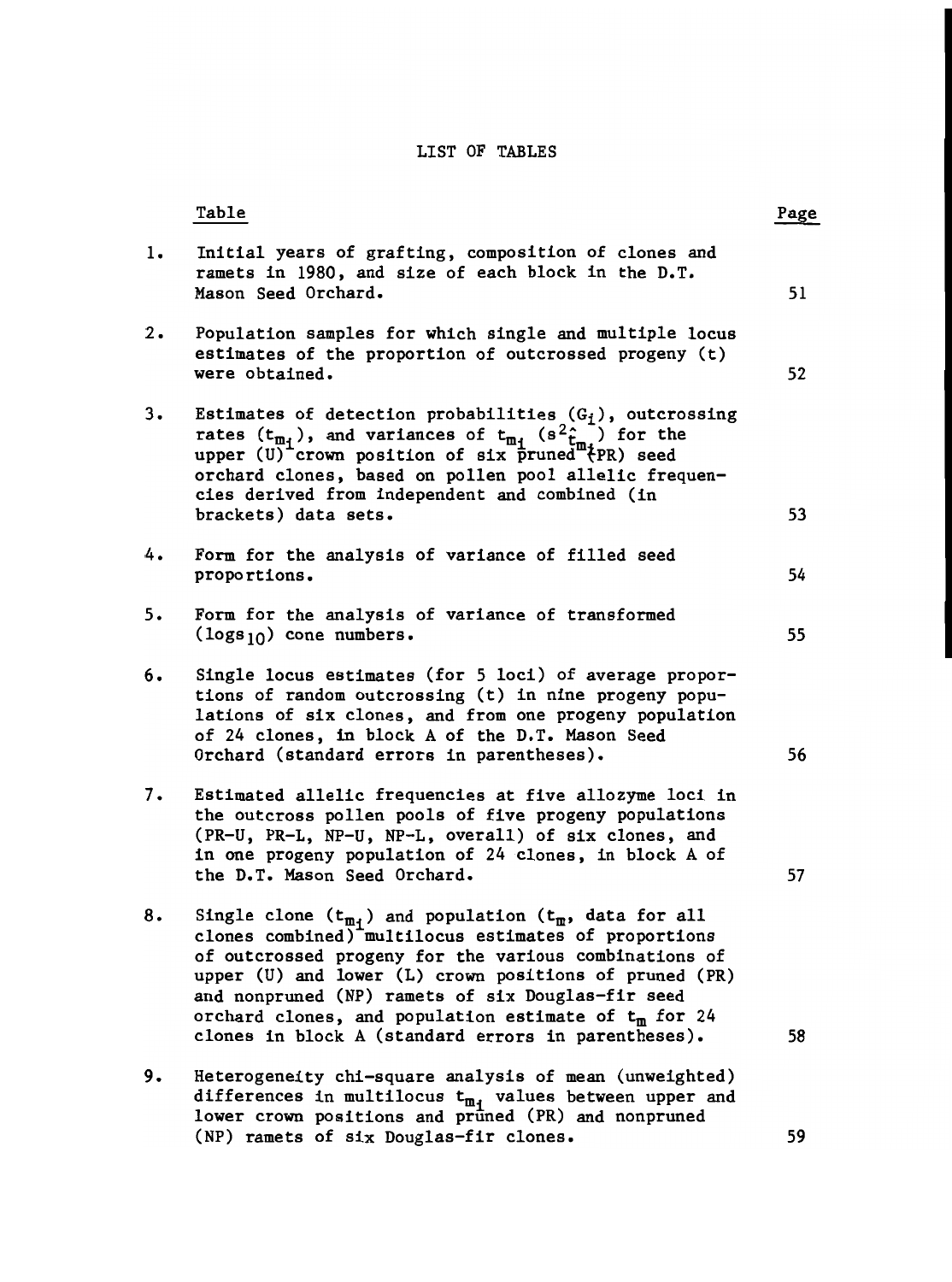# List of Tables (continued)

 $\mathcal{L}_{\text{max}}$ 

| 10. | Analysis of variance of filled seed proportions.                                                                                                                                                                                                                           | 60 |
|-----|----------------------------------------------------------------------------------------------------------------------------------------------------------------------------------------------------------------------------------------------------------------------------|----|
| 11. | Proportions of filled seeds in cones of upper (U) and<br>lower (L) crowns of pruned (PR) and nonpruned (NP)<br>ramets of six Douglas-fir seed orchard clones.                                                                                                              | 61 |
| 12. | Analysis of heterogeneity of filled seed proportions<br>(PF) over six Douglas-fir seed orchard clones, for<br>cones collected from the upper (U) and lower (L) crown<br>positions of pruned (PR) and nonpruned (NP) ramets.                                                | 62 |
| 13. | Heterogeneity chi-square analysis of filled seed pro-<br>portions between cones from upper (U) and lower (L)<br>crown positions and from pruned (PR) and nonpruned<br>(NP) ramets of six clones in the D.T. Mason Seed<br>Orchard.                                         | 63 |
|     |                                                                                                                                                                                                                                                                            |    |
| 14. | Observed proportions of cones at three crown levels in<br>six Douglas-fir seed orchard clones.                                                                                                                                                                             | 64 |
| 15. | Analysis of variance of cone number $(log_{10})$ in three<br>crown levels of six Douglas-fir seed orchard clones.                                                                                                                                                          | 65 |
| 16. | Number of flowering ramets (NFR) and estimated<br>flowering productivity (FLP) for six Douglas-fir seed<br>orchard clones in block A.                                                                                                                                      | 66 |
| 17. | Estimated productivity values of Douglas-fir plan-<br>tations at age 10, established with wind-pollinated<br>progenies from the upper, lower, and total crowns of<br>six clones and from 24 clones in block A.                                                             | 67 |
| 18. | Mean estimates of proportions of filled seed (PF),<br>proportion of viable selfed progeny(s), productivity<br>values (PV), and percent contributions to the total<br>cone harvest, for the upper, mid, lower, and total<br>crown positions of six Douglas-fir seed orchard |    |
|     | clones.                                                                                                                                                                                                                                                                    | 68 |

 $\mathcal{L}^{\text{max}}_{\text{max}}$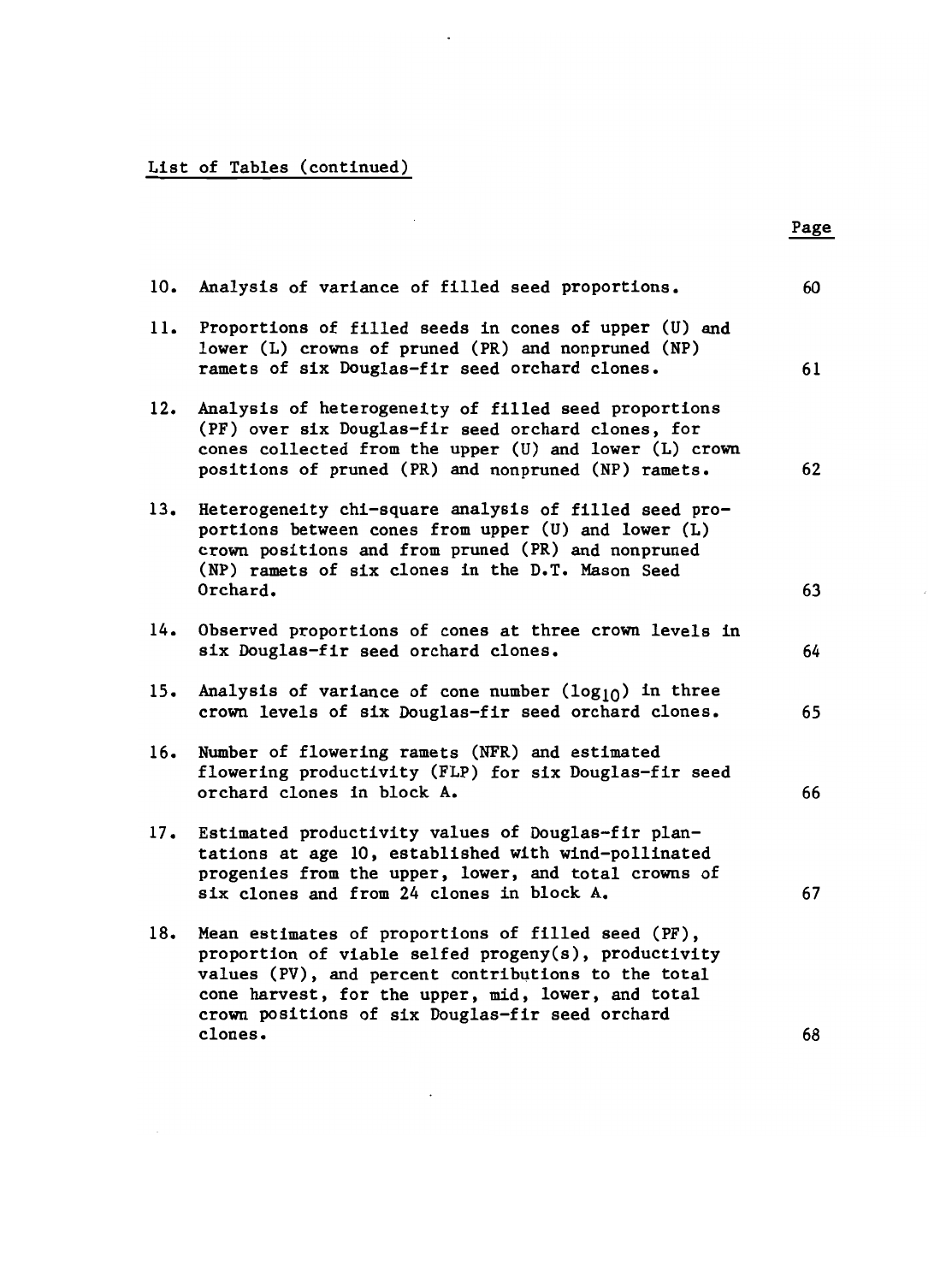# SEED SET AND THE PROPORTION OF PROGENY DUE TO SELF-FERTILIZATION IN A DOUGLAS-FIR SEED ORCHARD

#### I. INTRODUCTION

Seed orchards are designed to produce large amounts of genetically superior seed for reforestation. However, if inbreeding is significant due to high rates of self-fertilization, both the seed quantity and the genetic quality of seed crops could be severely reduced (Woessner and Franklin 1973). It is important to measure selfing rates so that decisions regarding seed orchard designs and special management practices to reduce selfing (for example, supplemental mass pollination (Woessner and Franklin 1973, Squillace and Goddard 1982)) can be evaluated. However, only a few estimates of self ing rates in seed orchards have been reported (Squillace 1977, Adams and Joly 1980a, Squillace and Goddard 1982, Shaw and Allard 1982).

Estimating the proportion of viable progeny due to selffertilization has been greatly facilitated by the use of electrophoretic techniques (Adams and Joly 1980a, Adams and Joly 1980b, Clegg 1980). In conifers, seed tissue contains both haploid (megagametophyte) and diploid (embryo) tissues. Thus, maternal genotypes can be revealed by scoring haploid tissue and the pollen contribution to each embryo (and information on the mating system) can be inferred by the analysis of embryonic tissue (Müller 1976). Furthermore, in many species, numerous codominant allozyme loci have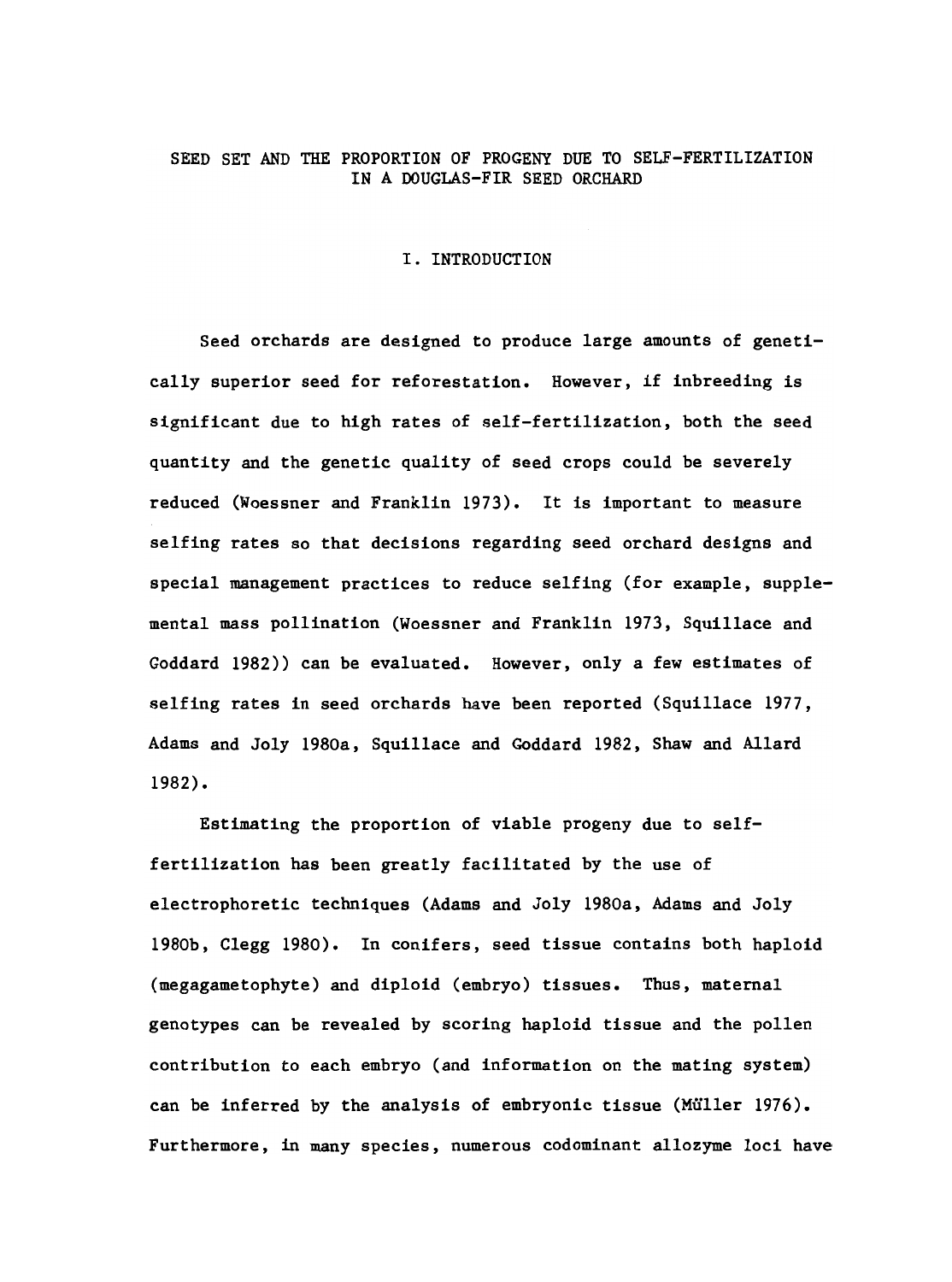been resolved, making it possible to use multilocus techniques in the estimation of mating system parameters (Shaw and Allard 1981).

In this study, it was of interest to measure the proportion of viable progeny resulting from self-fertilization in a coastal Douglas-fir (Pseudotsuga menziesii [Mirb.] Franco) seed orchard, and in particular to examine the effects on this proportion of:

- clonal variability,
- crown position of cones, and
- top-pruning to reduce height growth of seed orchard ramets.

In a recent paper, Shaw and Allard (1982) found that the proportion of viable selfed progeny varied considerably among clones in one Douglas-fir seed orchard, and there was only a small difference in selfing between seeds collected in the upper and lower crowns. We report on measures of these two factors from data collected in another Douglas-fir seed orchard. In addition, since leader pruning has been discussed as a means of reducing height growth to facilitate cone collection in Douglas-fir seed orchards (Copes 1973), we have estimated the effect of this practice on the proportion of viable selfs. Finally, since self-pollination in Douglas-fir generally leads to low self-embryo viability (Sorensen 1982), we have also estimated the degree to which each of the above three factors affects the proportion of filled seeds.

In his literature survey of inbreeding depression, Franklin (1970) reported that for four genera of Pinaceae (Pinus, Picea, Larix, and Pseudotsuga) the average ratio of empty seeds after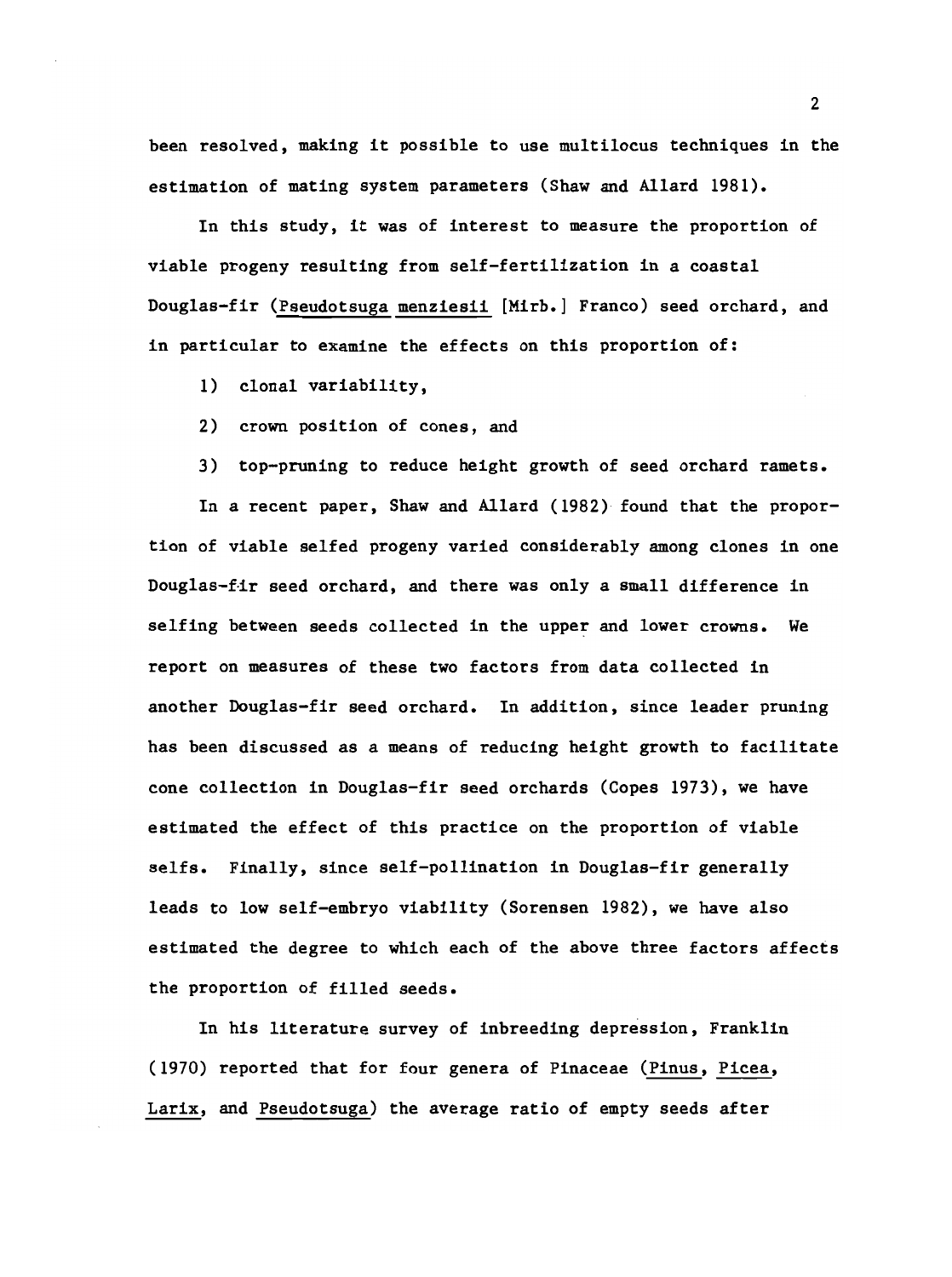self-pollination relative to cross-pollination was about 2:1. Among 30 clones in a Pinus sylvestris seed orchard, the average percentages of empty seeds were four to five times greater after self-pollination compared to open- and cross-pollination (H. Johnson, in Hadders and Koski 1975). Sorensen (1970, 1971) defined self-fertility in relative terms as the ratio of filled seeds after selfing to filled seeds after controlled cross-pollination. He found the average relative self-fertility to be 37 percent in Pinus ponderosa and 11 percent in Douglas-fir. Decreases in seed yield after selfing have also been reported in many other Douglas-fir studies (Duffield 1950, Orr-Ewing 1954, Orr-Ewing 1957, Sziklai 1966, Piesch and Stettler 1971, Rehfeldt 1978), wIth estimates of self-fertilities of individual trees ranging from nearly 0 percent to over 60 percent.

Reduced growth or vigor of selfed individuals in comparison to outcrossed progeny has been observed in most coniferous species (e.g., Franklin 1970, Hadders and Koski 1975, Squillace and Goddard 1982), although the effects can vary with age (Sorensen and Miles 1974, Sorensen and Miles 1982). Seed germinability of selfed seeds has been about 7 to 13 percent below germinability of crosspollinated seeds for several genera in Pinus (Bingham and Squillace 1955, Franklin 1970). Inbreeding depression (the reduction of a metric character in self compared to cross-pollinated progenies) in survival after several years in field tests averages about 19 percent for several coniferous species (see Table 4 in Sorensen and Miles 1982). In addition, height depressions have been observed quite frequently. For example, in Pinus monticola there was an inbreeding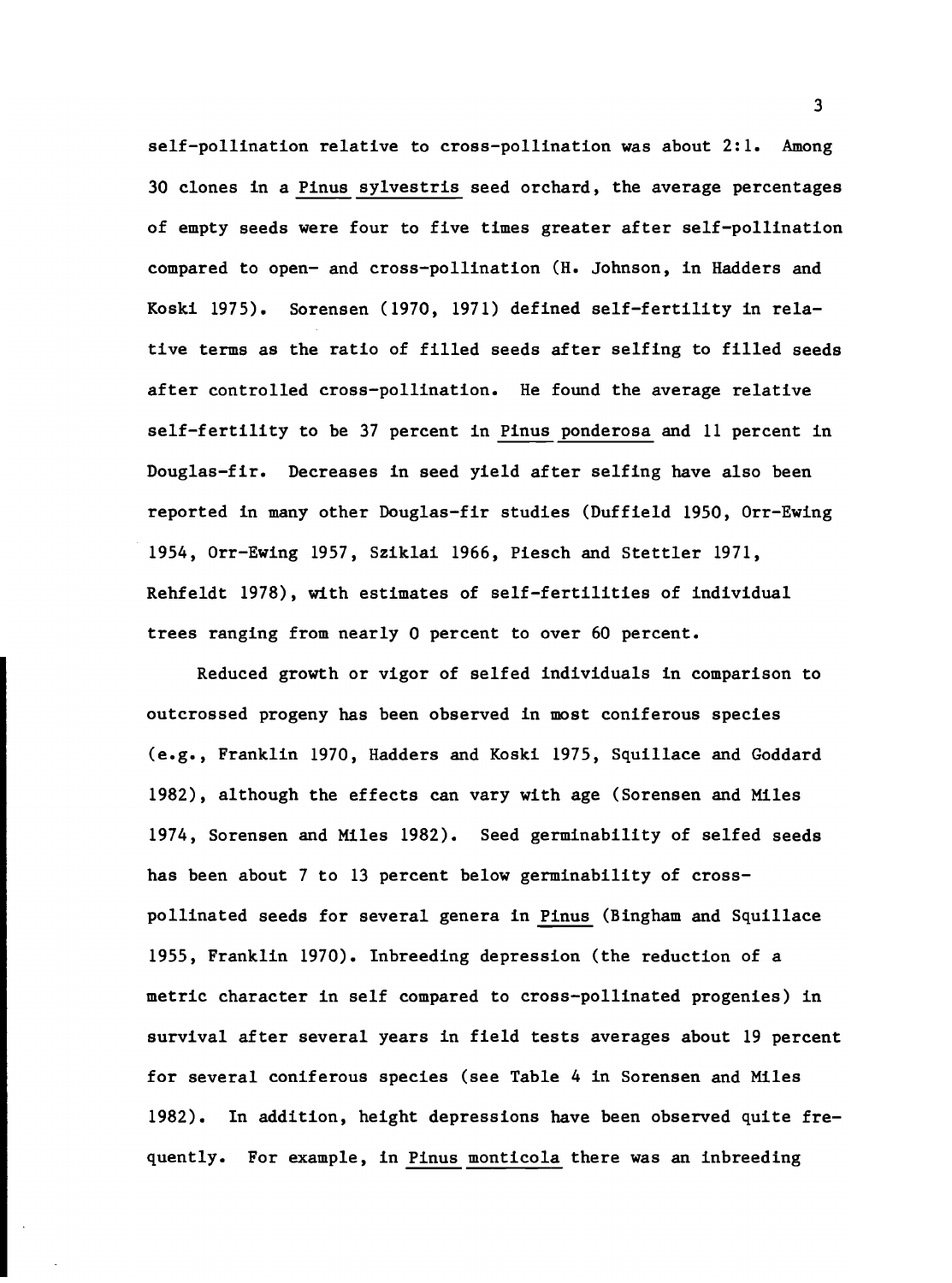depression of 11 percent in first year nursery heights, which increased to 21 percent in both the second and third years (Bingham and Squillace 1955). Likewise, Sorensen and Miles (1974) recorded inbreeding depressions in height of 21, 26, and 32 percent for the first three years of growth in Pinus ponderosa. In a separate study (Sorensen and Miles 1982), the height depression was 36 percent after 10 years. Average inbreeding depressions (relative to openpollinated progenies) of 28, 22, and 59 percent were found, respectively, for height, diameter, and average trunk volume in 61 year-old selfed Picea abies (Table 1 and Figure 6, Eriksson et al. 1973).

Similar reductions in seed germination, survival, and growth rate of selfed individuals have been observed in Douglas-fir (Allen 1942, Orr-Ewing 1954, Orr-Ewing 1957, Rehfeldt 1978, Sorensen and Miles 1974, Sorensen and MIles 1982). Sorensen and MIles (1974, 1982) found a 4 percent reduction in percent germination in var. menziesii. Inbreeding depression in seedling survival on the other hand, was 15.6 after the first two years and increased an additional 1.1 percent by age 10. Furthermore, they estimated inbreeding depressions in first, second, and ten year heights, of 18, 28, and 29 percent, respectively. Height depression of selfed seedlings was 32 percent after four years in var. glauca (Table 2, Rehfeldt 1978).

Because selfing can lead to severe depression in the fertility of parent trees and in growth of their progeny, it is important to determine the degree to which selfing occurs in natural populations and seed orchards. Sarvas (1962), using a method involving effective pollen catch, estimated that 26 percent of all pollinations in stands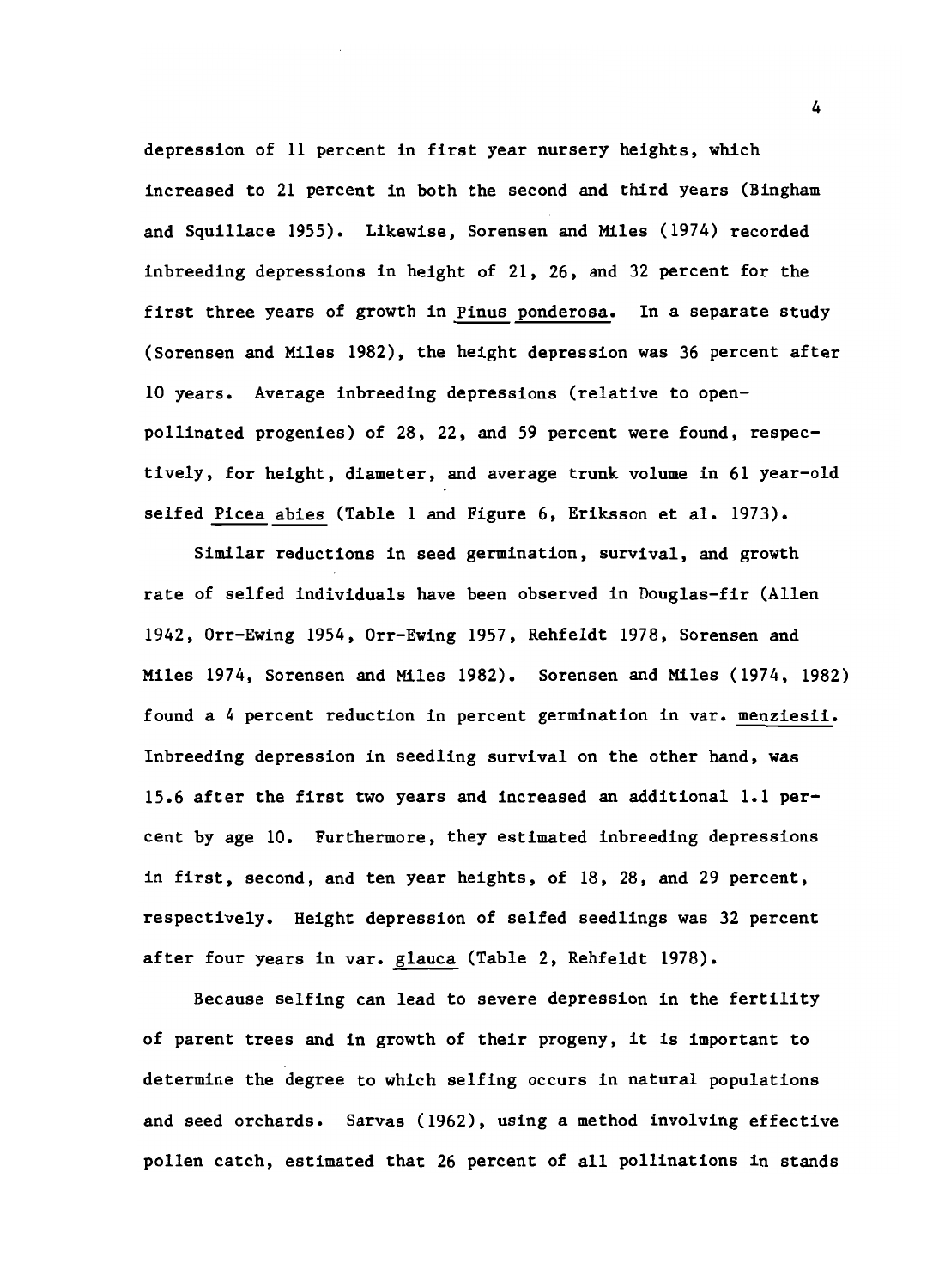of Pinus sylvestris were due to selfing. However, quantifying the actual proportion of ovules fertilized by self pollen is difficult due to the presence of polyembryony in many tree species, especially conifers (Sorensen 1982), and because self-pollination frequently results in nonviable (i.e., empty) seeds. Proportions of windpollinated seeds (both viable and nonviable) resulting from selffertilization, though, have been estimated by comparing filled seed percentages, or proportions of viable progeny with gene markers after self-, wind-, and cross-pollinations. These estimates have ranged from 7 percent in the upper crowns (34 percent in the lower) of Pinus taeda (Franklin 1971a, Franklin 1971b) to 9.5 percent for 12 Pinus elliottii seed orchard clones (Squillace and Goddard 1982).

A more commonly measured parameter of selfing in wind-pollinated progenies of forest trees has been the proportion of viable progeny resulting from self-fertilization. This proportion has been determined through the detection of simply inherited marker alleles such as those coding chlorophyll deficiencies (Squillace and Kraus 1963, Sorensen 1973, Squillace and Goddard 1982), monoterpenes (Squillace 1977, Squillace and Goddard 1982), or allozymes unique to individual parent trees (Rudin and Lindgren 1977, Adams and Joly 1980a, Shen et al. 1981). Another technique is the analysis of allozyme frequencies in wind-pollinated progenies using single- and multiple-locus models (Mitton et al. 1977, Moran et al. 1980, Shaw and Allard 1981, Shaw and Allard 1982). Regardless of method used, however, estimates of the average frequency of viable selfs in seed crops of most commercially important tree species have generally been less than 10 per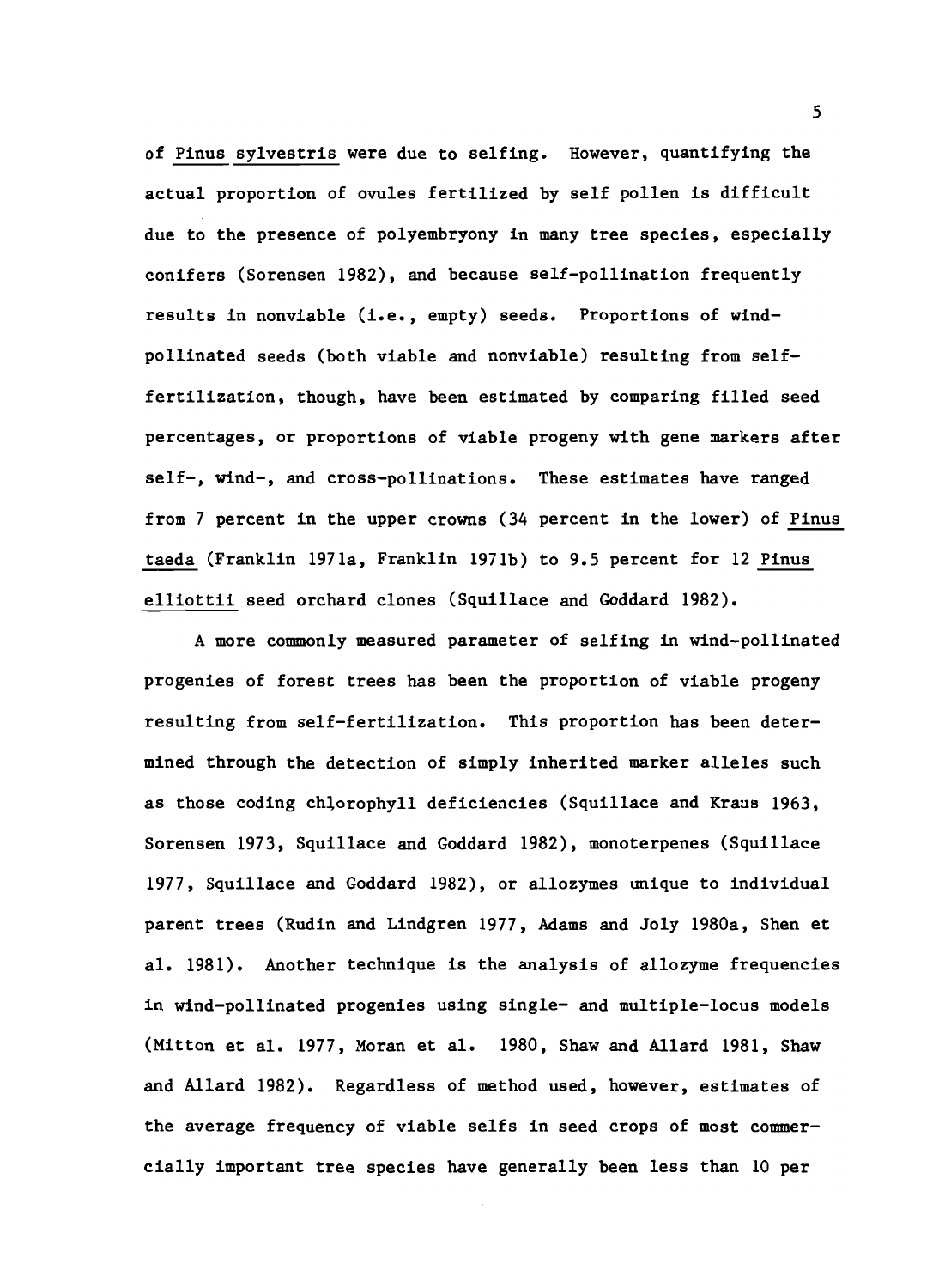cent. Exceptions are estimates in Eucalyptus species (23 and 37 percent selfs; Phillips and Brown 1977, Moran and Brown 1980), or in studies in conifers, where estimates are based on only a single or few trees (range 15 to 26 percent selfs; Cram 1960, Fowler 1965, Muller 1976).

The proportion of progeny due to selfing is of special interest in seed orchards because self-pollination can arise not only from pollination within a single ramet, but also from pollination which occurs between ramets of the same clone. However, there is no indication thus far that the potential for increased self-pollination is actually met in seed orchard crops. In three cases, estimates of viable selfs in seed orchards approximated those found for wild stands. Squillace (1977) estimated the proportion of selfs in a Pinus elliottii seed orchard to be 8.4 percent (an estimate of 6 percent was found in a natural stand (Squillace and Kraus 1963)). Adams and Joly (1980a) estimated the average frequency of viable selfs from five Pinus taeda seed orchard clones to be 1.2 percent (1.75 percent was found in a natural stand (Franklin 1968)). Shaw and Allard (1982) reported an average of 9 percent viable selfed progeny in a Douglas-fir seed orchard (estimates in natural stands ranged from 7 percent (Sorensen 1973) to 10 percent (Shaw and Allard 1982)). The average frequency of viable self-fertilized seed from 12 clones in eight different Pinus elliottii seed orchards (2.5 percent over a five year period) (Squillace and Goddard 1982) was quite a bit lower than that found by Squillace and Kraus (1963) for a natural population of this species (6 percent).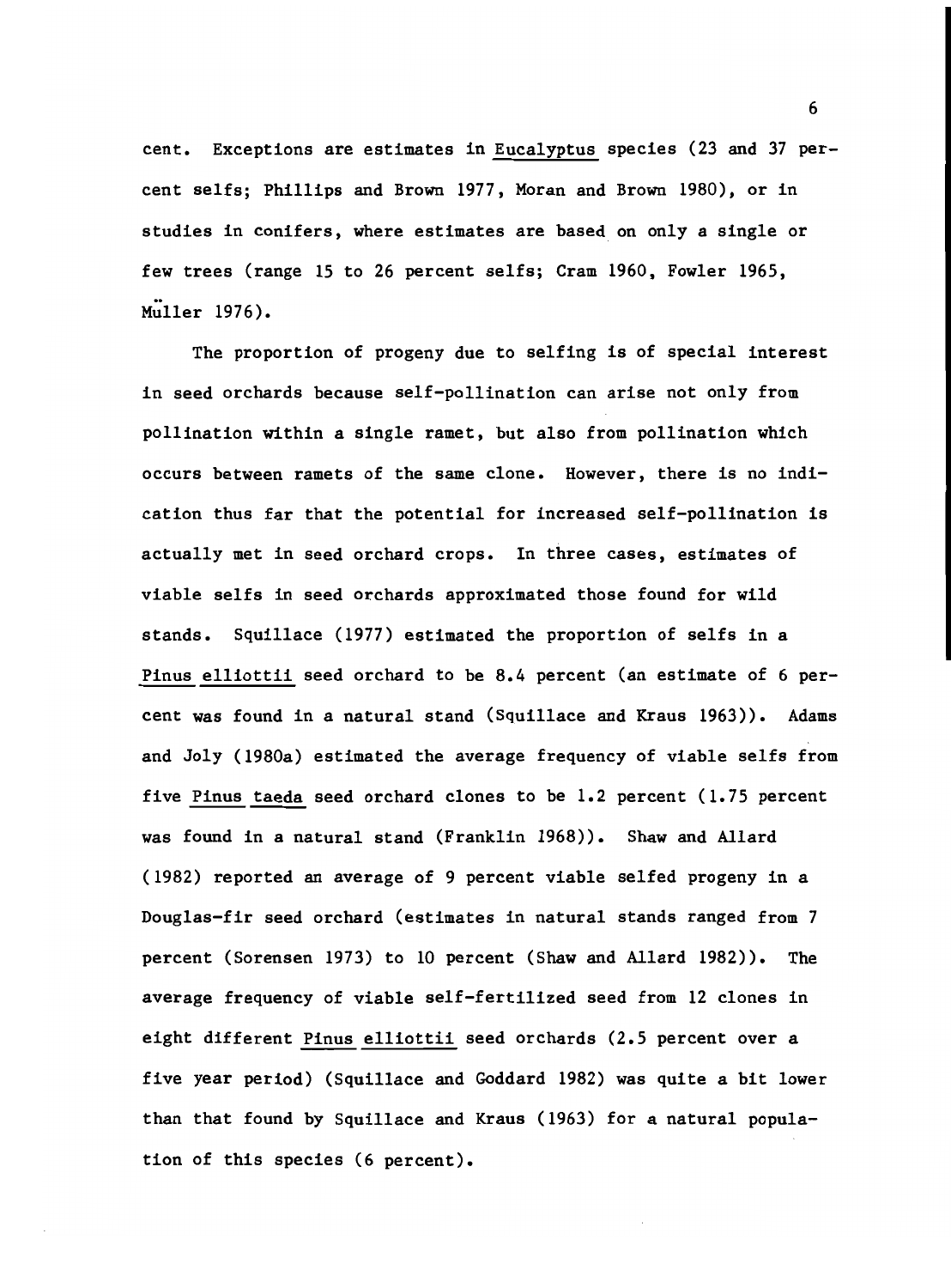While average estimates of the proportion of self seedlings in seed orchards or natural stands are often less than 10 percent, considerable variation can occur among the progenies of individual clones or wild trees. The proportion of selfed progeny among individual trees in natural populations varied between 0 and 27 percent for both Pinus elliottii (Squillace and Kraus 1963) and Douglas-fir (Sorensen 1973). Squillace and Goddard (1982) found the range in frequency of viable selfed progeny to be 0.1 to 6.5 percent among 12 Pinus elliottii seed orchard clones (averaged over five years). In a Douglas-fir seed orchard, frequencies of selfed offspring among the progenies of five clones suspected of being high selfers (based on an earlier limited sample), were never less than 21 percent, and were never greater than 5 percent among the progenies of four clones suspected of being high outcrossers (Shaw and Allard 1982).

Individual wind-pollinated trees or seed orchard clones appear to vary in seed set as well. Filled seed percentages among six Douglas-fir trees in natural stands varied from 24.5 to 68.2 percent (Orr-Ewing 1957). In natural stands of Pinus ponderosa, Sorensen (1970) found filled seed percentage to range from 41.3 to 87.1 percent among 19 trees. In two years of sampling in a Pinus sylvestris seed orchard (Hadders 1971), filled seed percentages in the upper crown levels of ramets from 15 clones varied between 75 to 97 percent, while the corresponding range in the lower crown was approximately 45 to 95 percent (Tables 1 and 2, Hadders 1971).

Due to the distribution of male and female flowers in the crowns of monoecious tree species (Denison and Franklin 1975), seed set and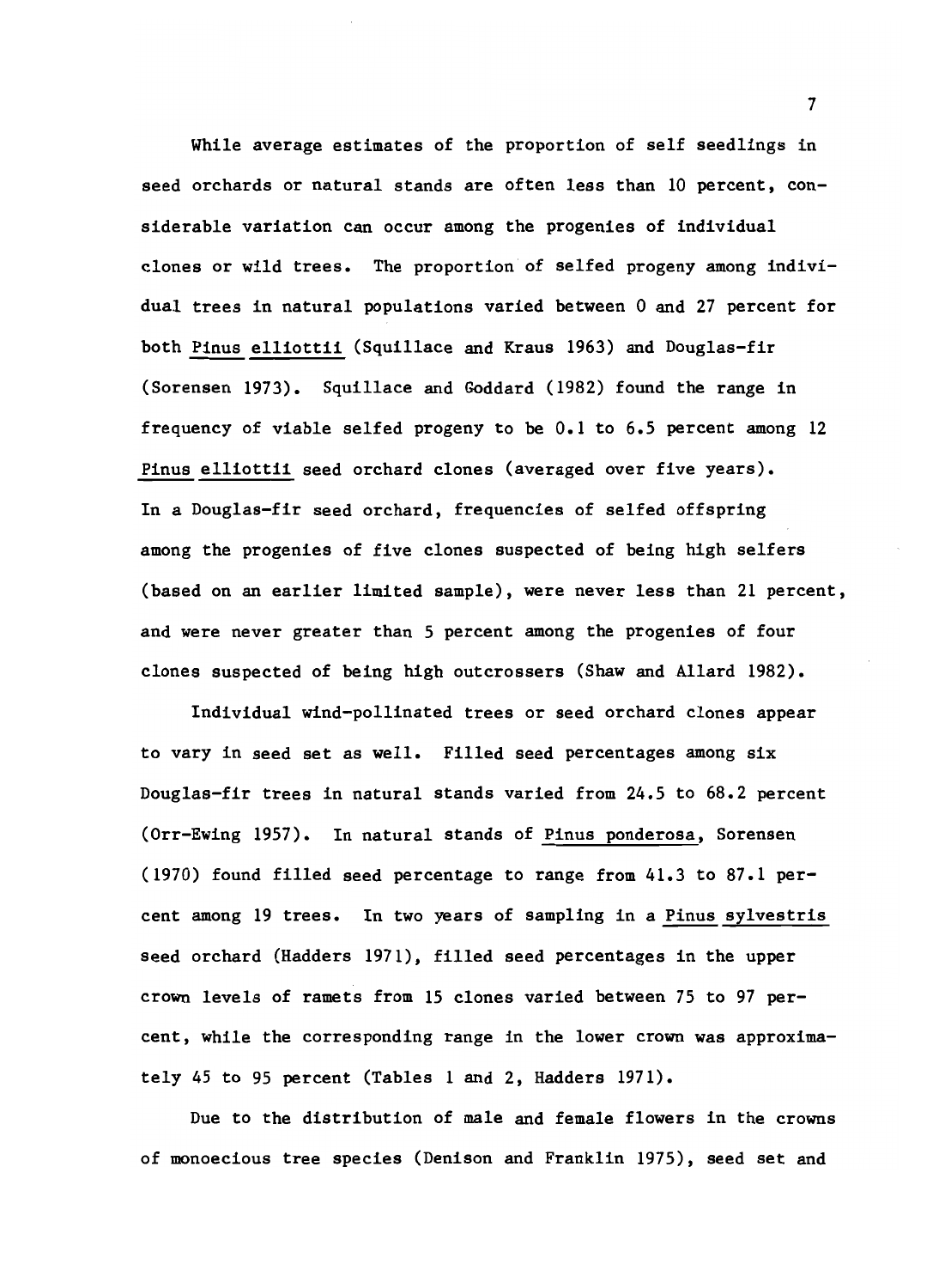proportions of progeny due to selfing may also be influenced by crown position. In a young tree, the female flowers tend to occur primarily in the upper crown and male flowers in the mid and lower crown; however, with increasing age, male and female flowers become more closely associated in the lower and mid-crown regions, and selfpollination could subsequently be increased in these parts of the crown (Fowler 1965, Shen et al. 1981, Shaw and Allard 1982, Squillace and Goddard 1982). This may lead to seed set being less in cones from the lower crown than from the upper, although selfcompatibility factors and pollen availability also influence filled seed percentages (Hadders 1971, Shaw 1980).

Actual results seem to bear out the expected relationship between seed set and crown position of cones. In two consecutive years of sampling in a 12 year-old Pinus sylvestris seed orchard, Hadders (1971) found the average percentage of empty seeds in upper crowns of ramets from 15 clones (12.7 percent) was less than the lower crown (27.2 percent). Likewise, from a study based on 12 Pinus elliottii seed orchard clones, Squillace and Goddard (1982) showed that empty seed percentages consistently increased in cones sampled from the upper to the lower parts of the crown (upper mean = 18.8, mid-upper mean =  $23.2$ , mid-lower mean =  $23.4$ , lower mean =  $25.9$ ).

Substantially higher frequencies of viable self seeds in cones collected from lower crowns than in upper crowns support the contention that higher rates of self-fertilization in lower crowns is a primary factor in reducing seed set. For example, among three Pinus banksiana trees, the average proportion of viable selfs was 13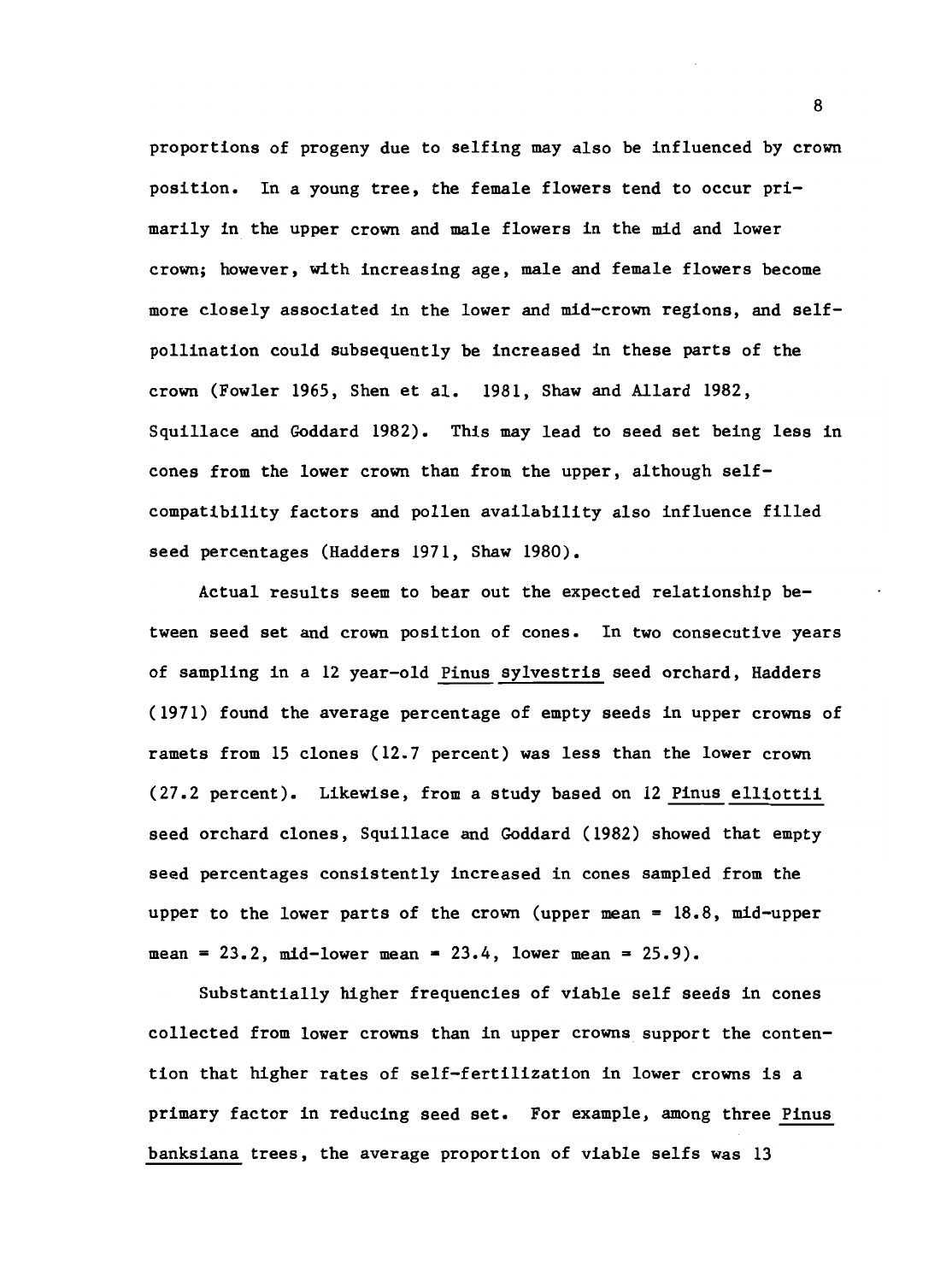percent in seeds from the upper crown and 26 percent in lower crown seeds (Fowler 1965). For six natural Douglas-fir populations, Shaw and Allard (1982) found that viable self frequencies averaged 7 and 14 percent in seeds from the upper and lower crowns respectively.

As might be expected, similar results have been reported for seed orchard clones. Shen et al. (1981) showed that the average proportion of viable self seeds from the upper crown (2.9 percent) was less than the lower (8.5 percent) for one Pinus sylvestris seed orchard clone. Although Squillace and Goddard (1982) did not convert the frequency of mutant seedlings to estimates of the frequency of viable selfed progeny, the average percentage of mutant seedlings from the lower  $(1.09)$  to the upper  $(0.45)$  crowns of seven Pinus elliottii seed orchard clones decreased significantly, and suggested that self-pollination was greater in lower crowns than upper crowns. However, only a small difference in the proportion of viable selfed progeny was observed between the upper (8 percent) and lower (11 percent) crowns in a Douglas-fir seed orchard (Shaw and Allard 1982).

Limiting crown height for ease of cone collection, as well as for convenience in flower induction treatments, insect and disease control, and controlled pollination are all factors which have led to the suggestion that top-pruning of orchard ramets could be a useful management tool in seed orchards (van Buijtenen and Brown 1963, Copes 1973, Gansel 1977). Previous studies have concentrated almost exclusively on the effect of top-pruning on strobili or cone production. Removal of the upper one-half of the crown of trees in a mature Pinus taeda plantation resulted in a 52 percent reduction in female strobili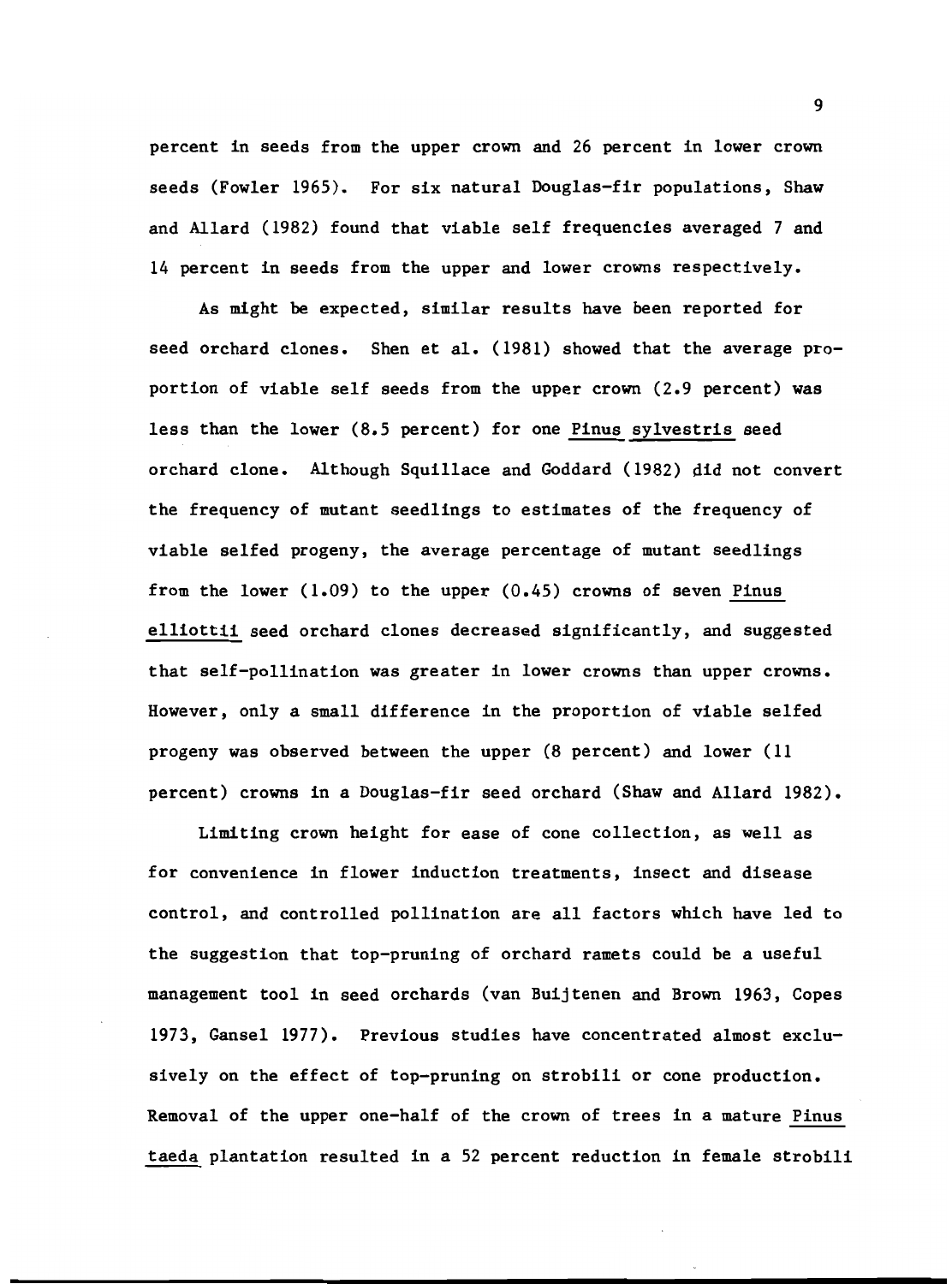relative to controls, while pruning to a height of five feet in a younger (five-year-old) plantation resulted in nearly a 100 percent reduction in female strobili (van Buijtenen and Brown 1963). McLemore (1979) found that there was no average difference in cone production between pruned and control Pinus taeda seed orchard clones (10- to 12-year-old grafts) when the data were combined over five years, but in one particular year, there was a 38 percent decrease in cone yield for the pruned trees. Likewise, for the younger clones (five- to six-year-old grafts), control trees were two to four times more productive than pruned trees in three of six years, but when the data were combined over six years, there was no difference. Gansel (1977) concluded that pruning Pinus elliottii seed orchard clones decreased cone production slightly, and Copes (1973) showed that cone yield decreased (34 to 39 percent) after leader pruning of six- to eight-year-old Douglas-fir seed orchard grafts. However, estimated total cone production on pruned Picea glauca clones (18 year-old field grafts) was 24 percent more than on untreated clones (Nienstaedt 1981). It is difficult to compare the results of these studies not only because different species were involved, but also because experiments differed in tree age, time of year of pruning, and the degree of top-pruning. Although Fowler (1965) suggested that manipulation of tree crowns in seed orchards could bring the male and female flowers closer together and therefore increase the potential for self-pollination, there have apparently been no studies investigating the effect of top-pruning on viable selfed progeny production or seed set.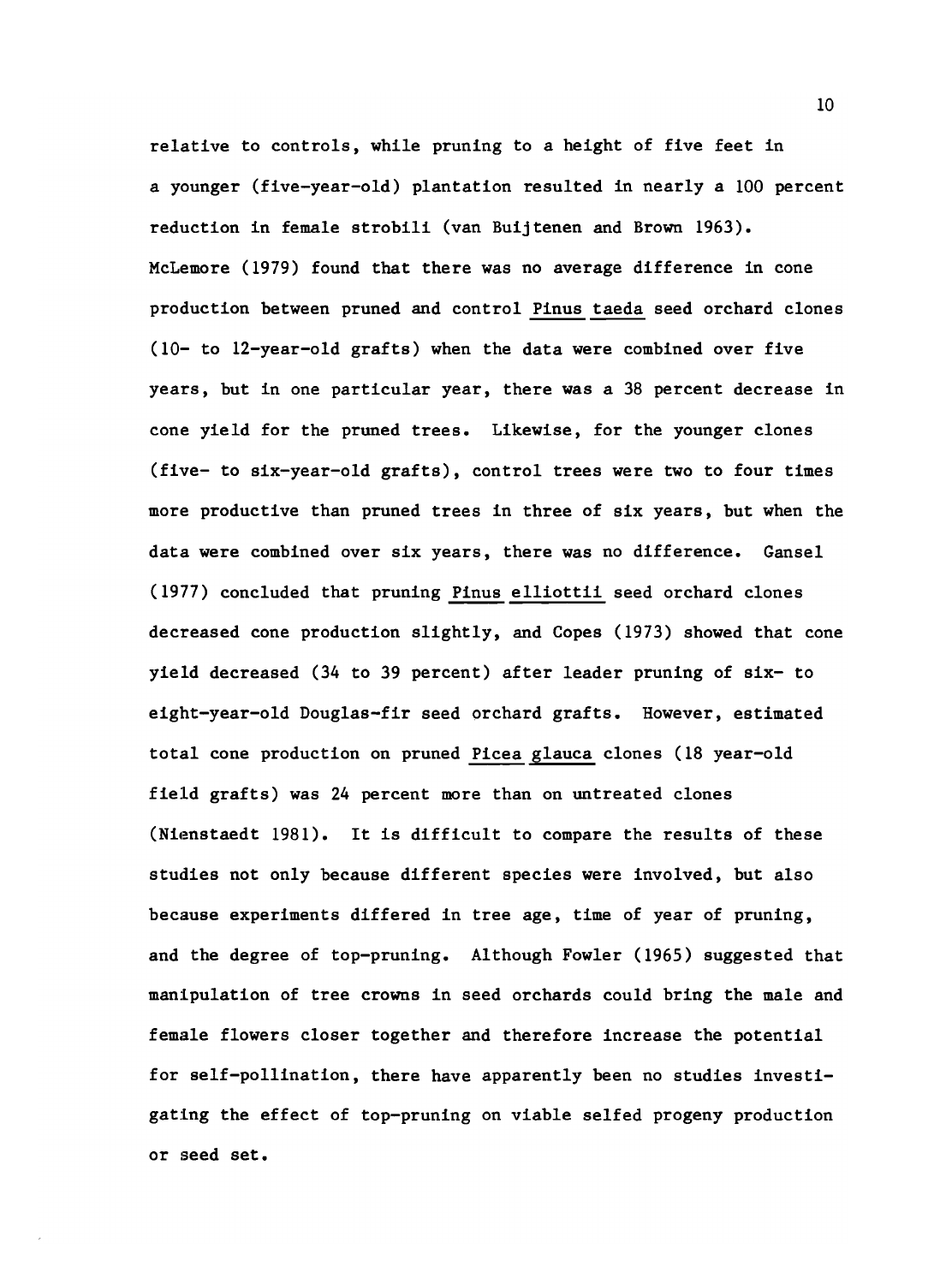#### II. MATERIALS AND METHODS

## 11.1. Description of orchard and sampling

The Douglas-fir clones utilized in this investigation are located in the 21 hectare David T. Mason Seed Orchard, managed by Barringer and Associates (Sweet Home, Oregon). Initiated in 1960, this is one of the oldest clonal seed orchards in the Pacific Northwest.

There are eight blocks in this orchard (Figure 1) each containing clones of ortets from one or more of three different elevations (LOW = less than 600 meters, MID = 600 to 900 meters, HIGH = greater than 900 meters) on the west side of the Cascades in central Oregon. There is virtually no physical separation between blocks or any isolation from the surrounding natural population of Douglas-fir. At the time of this study, ramets had an approximate spacing of 11  $m^2$ , but because of the loss of ramets from graft incompatibility, spacing was not uniform. There were 25 clones representing the low elevational zone, 21 clones from the mid, and 65 clones from the high.

The original placement of ramets in block A (the oldest block) was through a randomized design by R.K. Campbell (Pacific Northwest Forest and Range Experiment Station, Corvallis, OR), which insured that ramets of the same clone were not adjacent and that all clones were equally represented. For all other orchard blocks, there was no systematic design. Ramet placement was at random with the restriction that ramets of the same clone were not placed next to one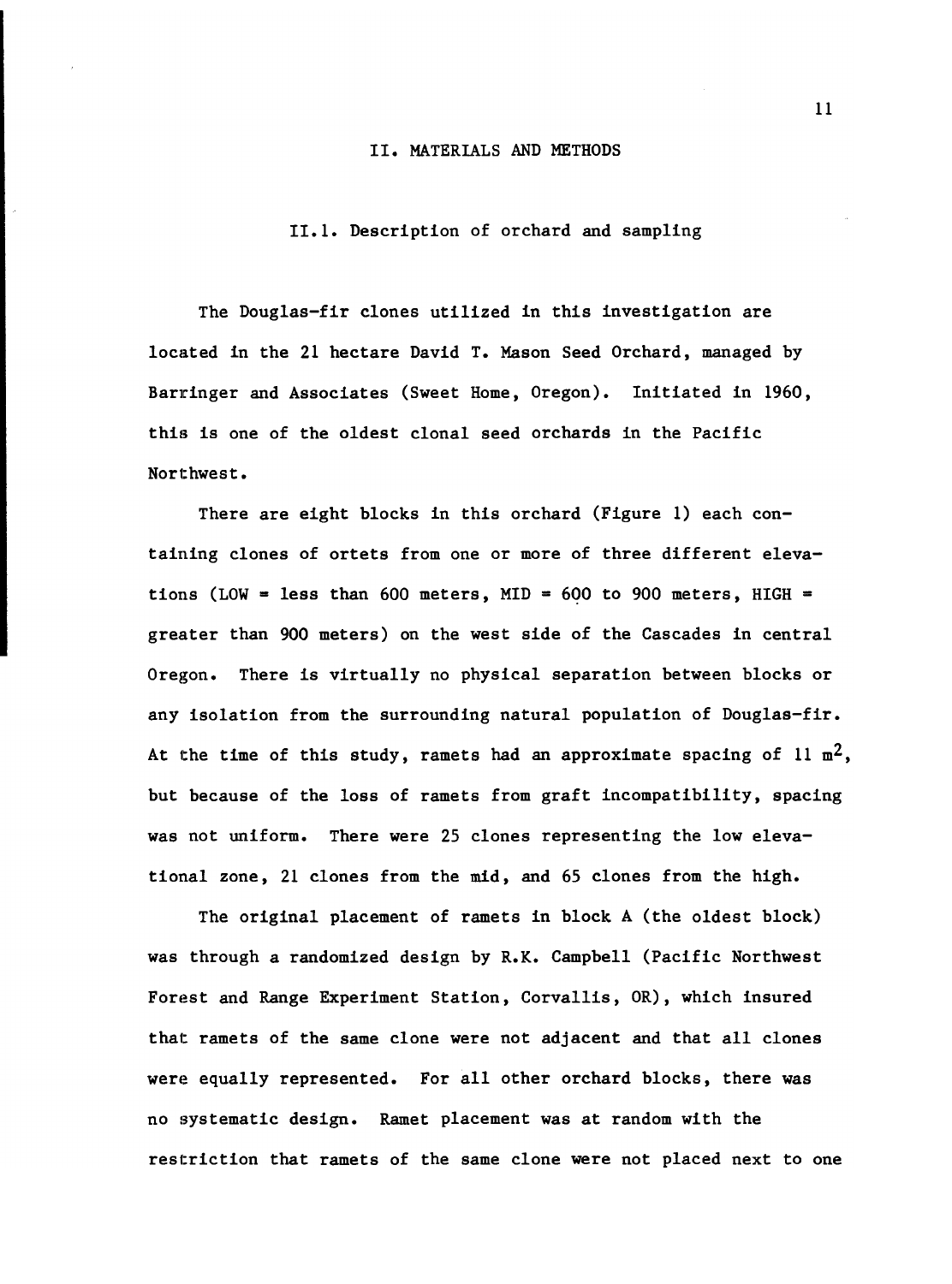another. Some clones were often planted in more than one block, and two to three elevational zones were often represented in the same block. Year(s) in which the clones were initially grafted and the clonal composition of each block are presented in Table 1.

In April 1980, the number of male and female flowers produced by each ramet in block A was estimated according to a visual classification scheme. In addition, every three to four days, this block was surveyed so that the date of female receptivity and pollen shedding of each ramet could be recorded. This survey was continued for 18 days, by which time the flowering of all ramets had begun. Data on flower productivity and phenology of ramets were not recorded in any other block.

In the fall of 1980, cones were collected from upper and lower crown positions of three top-pruned and three non-top-pruned (top-pruned and non-top-pruned will hereafter be referred to as pruned and nonpruned) ramets of six clones (clones 160, 163, 168, 169, 173, and 199), giving a total of 2 (crown positions) x 2 (pruning treatments) x 6 (clones) x 3 (ramets per clone-treatment combination) = 72 separate samples. The cones were sampled by operational harvesting crews which were instructed to collect cones (2-25) from the upper one-third and lower one-third portions of the crown (a visual delineation) of each sampled ramet. Cones and seeds were kept separate by crown position, clone, ramet, and pruning treatment throughout collection, processing, and storage. All seeds were the result of open-pollination.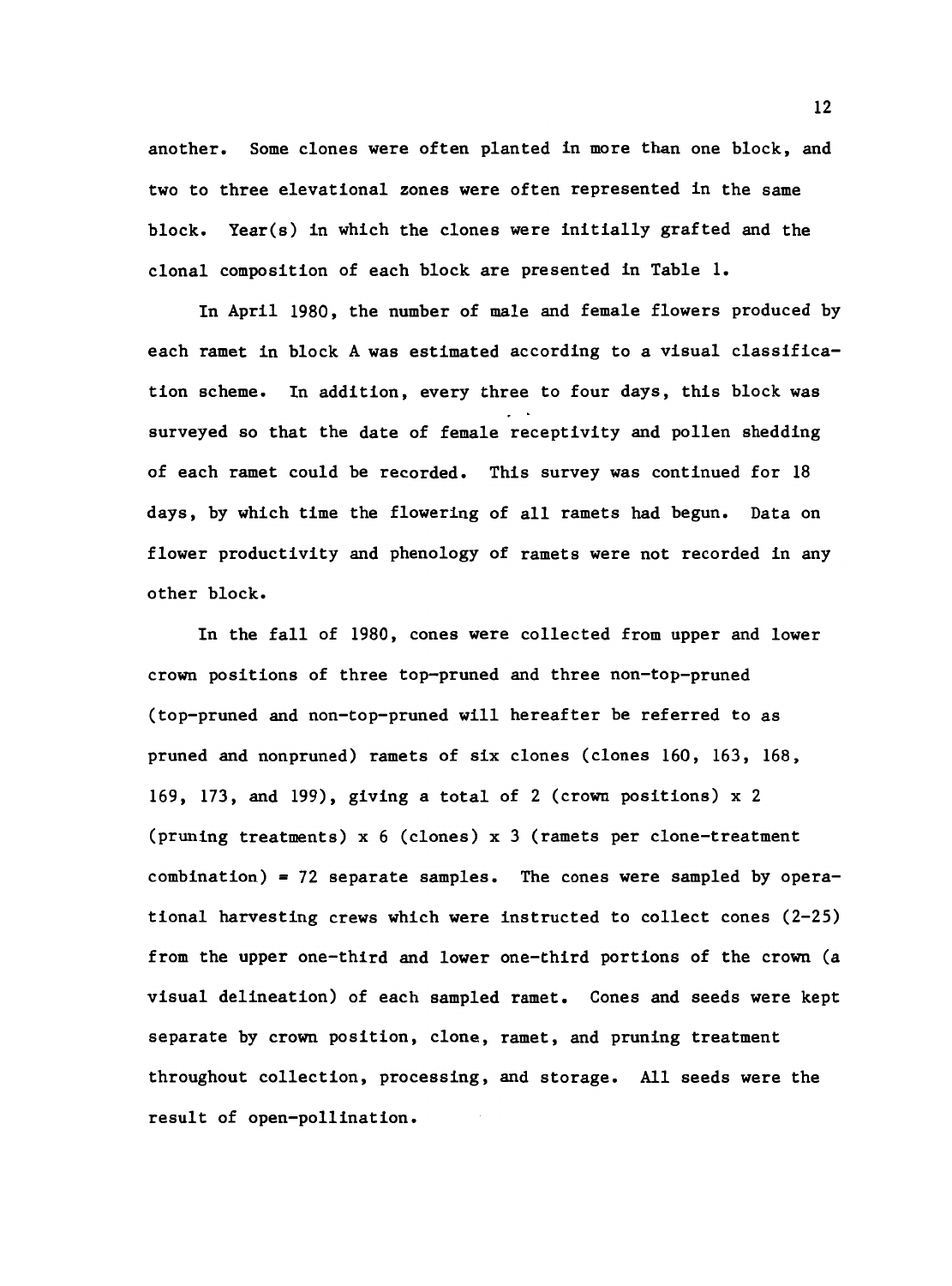All pruned ramets were located in block A where all ramets had been pruned to 20 feet in 1968-1969 and again in 1978 to a height of 30 feet. The nonpruned ramets sampled were located in four other blocks (B, C, D, and E, Figure 1) where pruning had not been practiced. Ramets in these blocks were grafted anywhere from one to six years later than those in block A (Table 1). Thus, in addition to the difference in pruning, nonpruned ramets (14 to 19 years from grafting) were, on the average, slightly smaller, narrower crowned, and less crowded than ramets (20 years from grafting) in block A. However, flowering was heavy in all blocks. In fact, the total number of bushels of cones (1,154) was the largest ever recorded at the D.T. Mason Seed Orchard.

The six clones selected for sampling were chosen based on the flowering data collected in block A. Ramets of these clones all flowered within seven days of each other and were intermediate in time of flowering relative to all clones in the orchard block. Thus, clones with unusually early or late flowering periods were avoided. The average flowering date (male and female) in the chosen clones and for block A was April 17. The range in dates among ramets in block A was April 7 to April 25, while the range among ramets of the six clones was April 15 to April 18. The reason for this type of selection was to choose clones which flowered during the heaviest period of flowering and to prevent the selection of clones which were not in synchrony with the majority of clones in the orchard. Individual ramets of each clone were chosen at random from those available with the restriction that they had to be producing large numbers of cones.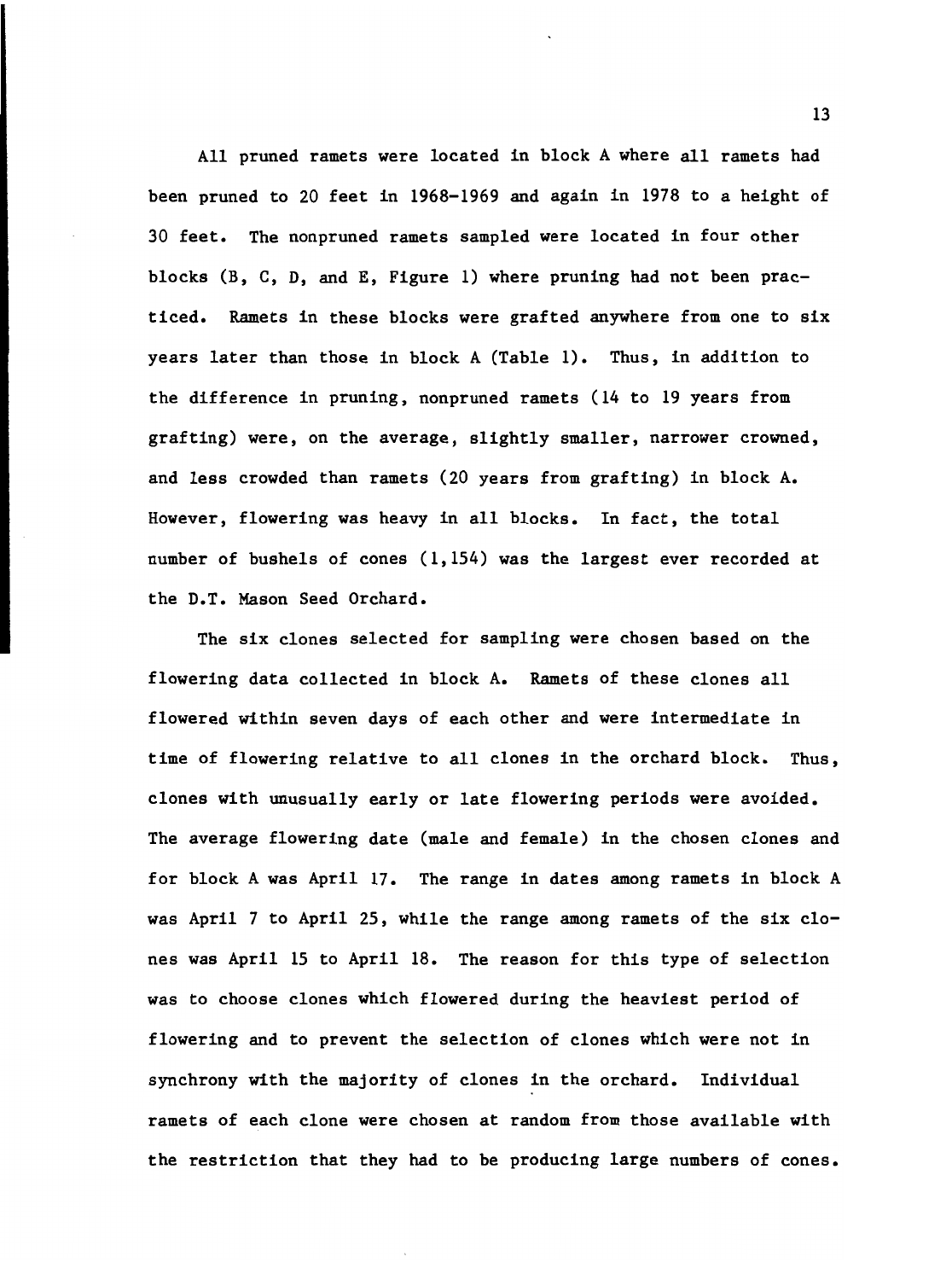11.2. Estimation of proportion of selfed progeny

Estimates of the proportion of viable progeny due to selffertilization (s) were based on electrophoretic analyses of germinated seeds. Both megagametophyte and embryo tissues of each seed were assayed at 10 allozyme loci using tissue preparation and electrophoretic techniques similar to those described in Conkle et al. (1982), Adams and Joly (1980b) and Neale et al. (1982). All gels were prepared using 12 percent Sigma starch (Sigma Chemical Co., St. Louis, Mo).

The 10 loci assayed were chosen because they coded enzymes with clear banding patterns in both seed tissues. These loci were: PGM1 (phosphoglucomutase), LAP1 and LAP2 (leucine aminopeptidase), GOT2 and GOT3 (glutamate-oxaloacetate transaminase), GLYDH (glyceraldehyde-3-phosphate dehydrogenase), CAT (catalase), 6PGD (6-phosphogluconate dehydrogenase), IDH (isocitrate dehydrogenase), and DIA (diaphorase). Descriptions of banding patterns and the Mendelian inheritance of all enzymes except LAP and CAT have been previously reported (El-Kassaby et al. 1982, Neale et al. 1982). The formal genetics of LAP and CAT have been confirmed by W.T. Adams (unpublished data).

Electrophoretic assay of seeds provided two types of genetic data required for estimating s. Segregation of alleles in the megagametophytes of each clone was used to infer their genotypes. In a sample of N megagametophytes, the probability of incorrectly inferring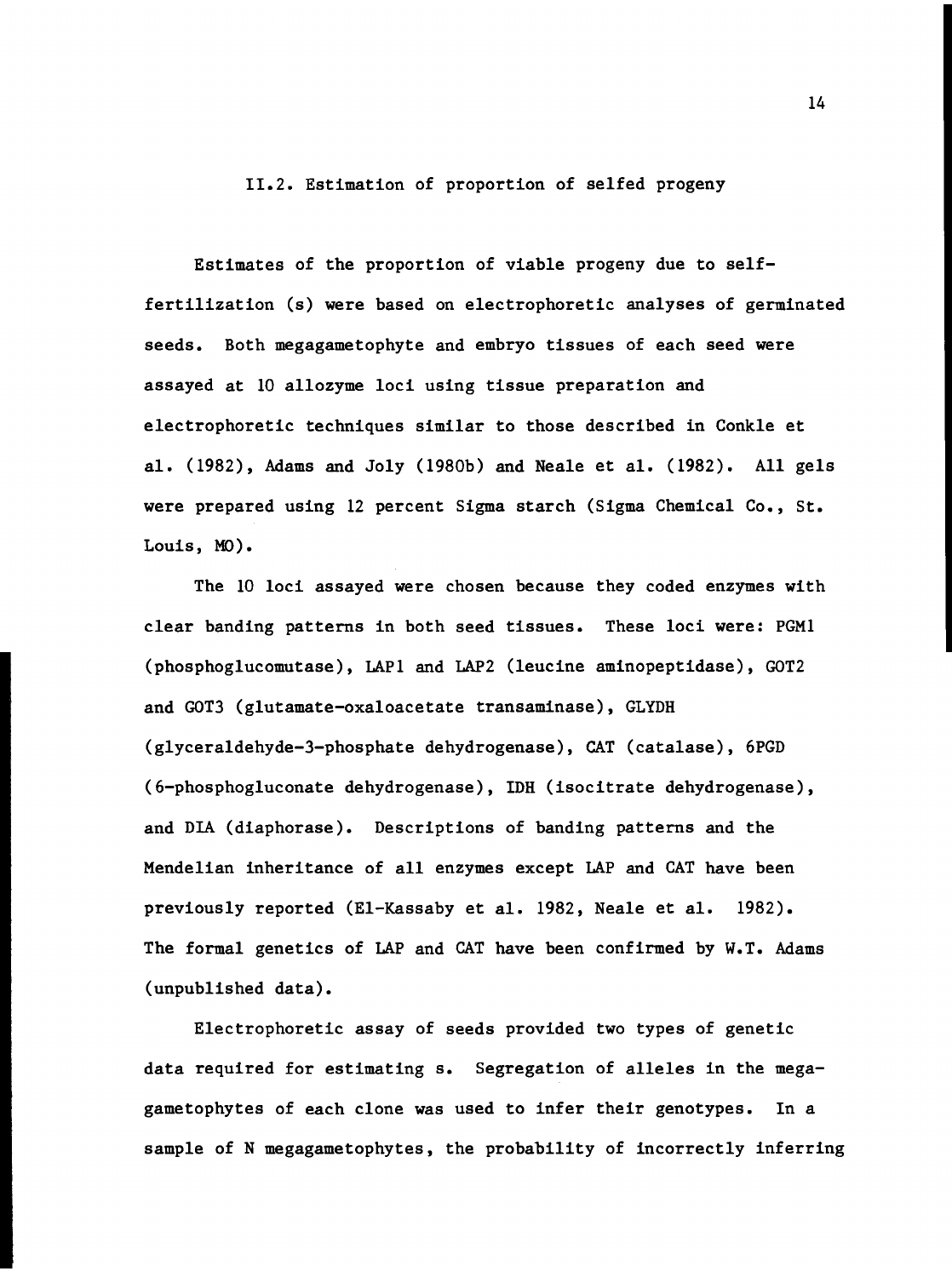the genotype of a clone at any locus is less than  $(1/2)^{N-1}$  (e.g., for a sample of 10 megagametophytes, the probability is less than 0.002). Additionally, by analyzing both seed tissues, the genotypes of the pollen gametes successful in fertilization of viable embryos (called the pollen pool) from each clone can be determined (Muller 1976).

Seeds assayed electrophoretically were first subjected to x-ray analysis to estimate the proportions of filled seed (PF). The original intent was then to assay seeds from two ramets of each of the 24 pruning treatment (A) x clone (B) x crown position (D)  $(A \times B \times D)$ combinations in the study. However, preliminary analysis based on the segregation of alleles in the megagametophytes from each of the original 72 seed collections revealed that three of the nonpruned ramets (two from clone 163, and one from clone 160) included in the sample had been mislabelled in the orchard (i.e., had genotypes which did not match other supposed ramets of the same clone but did match other clones in the orchard). Thus, while seeds for electrophoretic analysis were sampled from two ramets in 22 of the  $A \times B \times D$  combinations, the nonpruned upper and lower crown combinations of clone 163 were represented by seeds from only one ramet. An average of 61 seeds (range 12 to 85) from each  $A \times B \times D$  combination were germinated and assayed electrophoretically (total number 1,464 seeds). For the 22 A x B x D combinations involving two ramets, seeds from each ramet were represented about equally. However, the data from the two ramets of each clone were combined prior to analysis.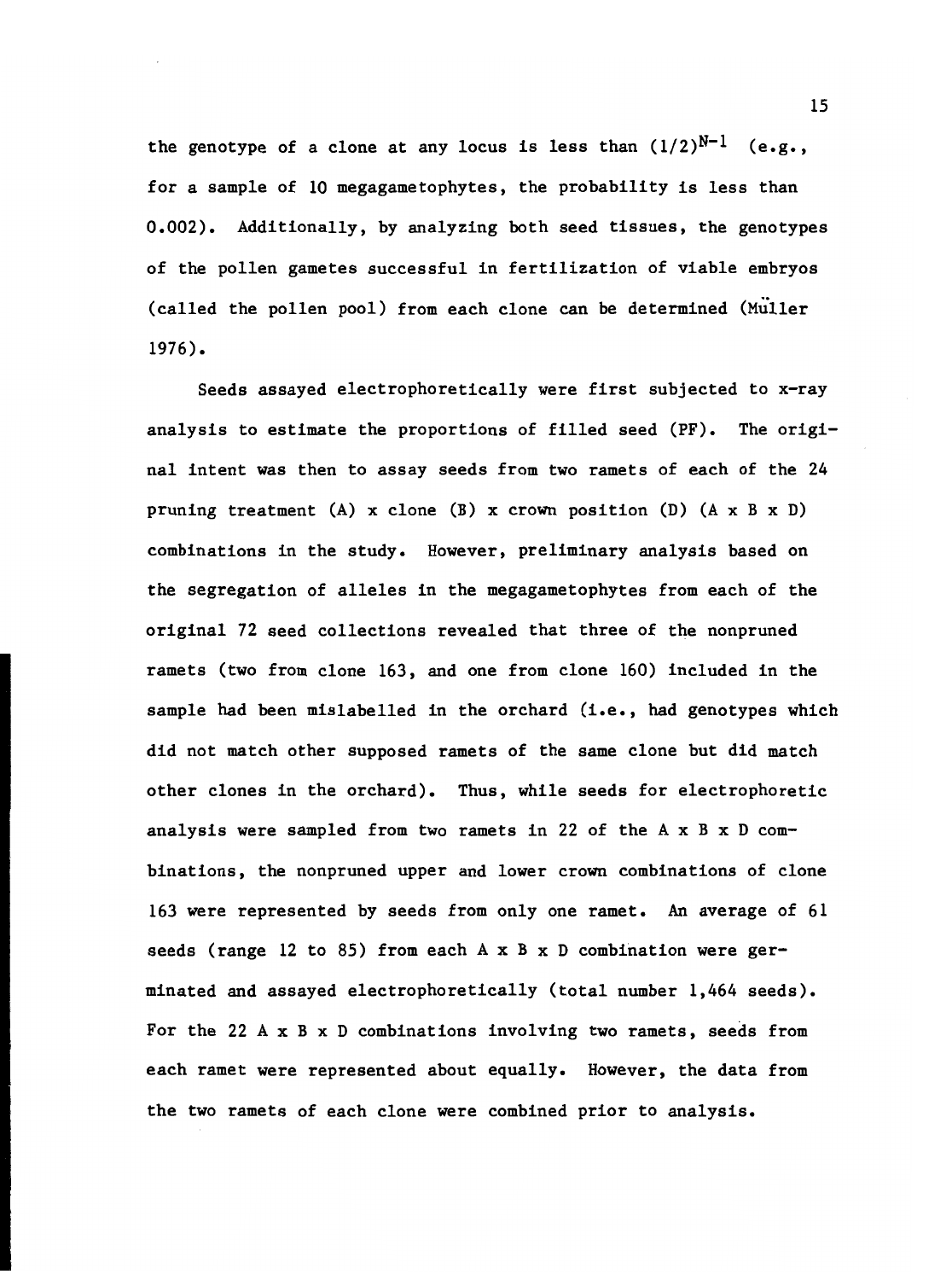Additionally, a concurrent study in our electrophoresis laboratory (W.T. Adams and D.B. Bailey) provided allozyme information on 24 of the 25 clones in block A. Seeds from two ramets of 22 of the clones and one ramet of two of the clones were assayed for the same 10 loci as above; no seeds were available from the one remaining clone in this block. On the average, 9.3 (range 1 to 14) seeds were assayed per ramet, giving a total of 426 seeds in the sample. These samples were used to obtain average estimates of allele frequencies in the outcross pollen pool of block A, and also to obtain an average estimate of the proportion of selfs over the entire block.

Both single- and multiple-locus methods were employed to estimate s. These will be described separately below.

## 11.2.1. Single locus estimation

Using single locus estimation procedures based on the mixed mating model (Brown and Allard 1970, Clegg et al. 1978), population estimates of proportions of viable outcrossed  $(t)$  and selfed  $(s =$ 1-t) progeny can be obtained. Modifying the procedure described by Shaw and Allard (1982) to accommodate either two or three alleles at a locus, we estimated t values for nine combinations of crown position and pruning treatment based on the aggregate data of all six clones; and for block A as a whole, utilizing the data for the 24 clones (Table 2).

In the mixed mating model, it is assumed that no selection occurs between germination and the scoring of seed tissue, and each viable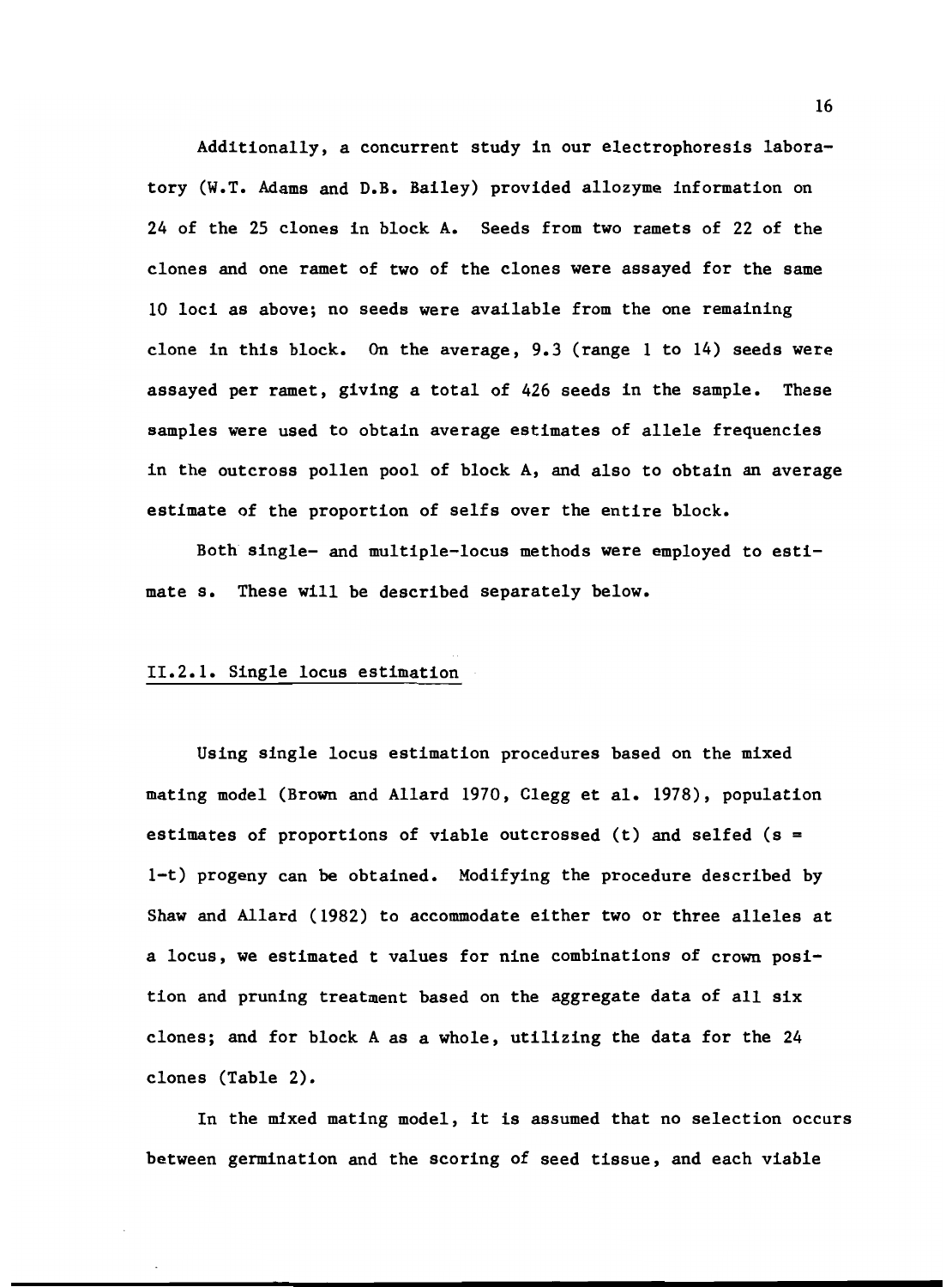seed is the result of random outcrossing (with probability t) or self-fertilization (with probability s). No other types of related matings are considered in the model. In addition, the model assumes that both t and pollen gametic frequencies are uniform over maternal genotypes. Thus, for each maternal genotypic class, the expected frequency of pollen gametic types in the progeny can be derived (Shaw and Allard 1982). In the simplest case, for example, consider a single marker locus with two alleles,  $A_1$  and  $A_2$ , where p and q are the frequencies of  $A_1$  and  $A_2$  in the outcross pollen pool. In the maternal genotypic class  $A_1A_1$ , two pollen gametic types in the progeny can be expected:  $A_1$  with probability = s+tp and  $A_2$  with probability  $=$  tq. Similar expectations can be derived for the remaining maternal genotypic classes in the diallelic case (i.e.,  $A_1A_2$ ,  $A_2A_2$ ). For each maternal class, pollen gametic expectations are combined with the observed numbers of pollen gametes for each maternal class, to form a log-likelihood function (see Appendix in Shaw and Allard 1982). Maximum-likelihood estimates of t and p are obtained by solving for the maximum of the joint log-likelihood function over all maternal classes;  $s (= 1-t)$  and  $q (= 1-p)$  are determined by subtraction. In the triallelic case, three alleles (p, q, r) in the outcross pollen pool are jointly estimated along with t.

In order to be able to estimate t and p for any one locus using the diallelic model, segregating progenies from at least two maternal genotypic classes are required. This is because at least two degrees of freedom are necessary in order to estimate the two mating system parameters (t and p). For example, in the two allele case, consider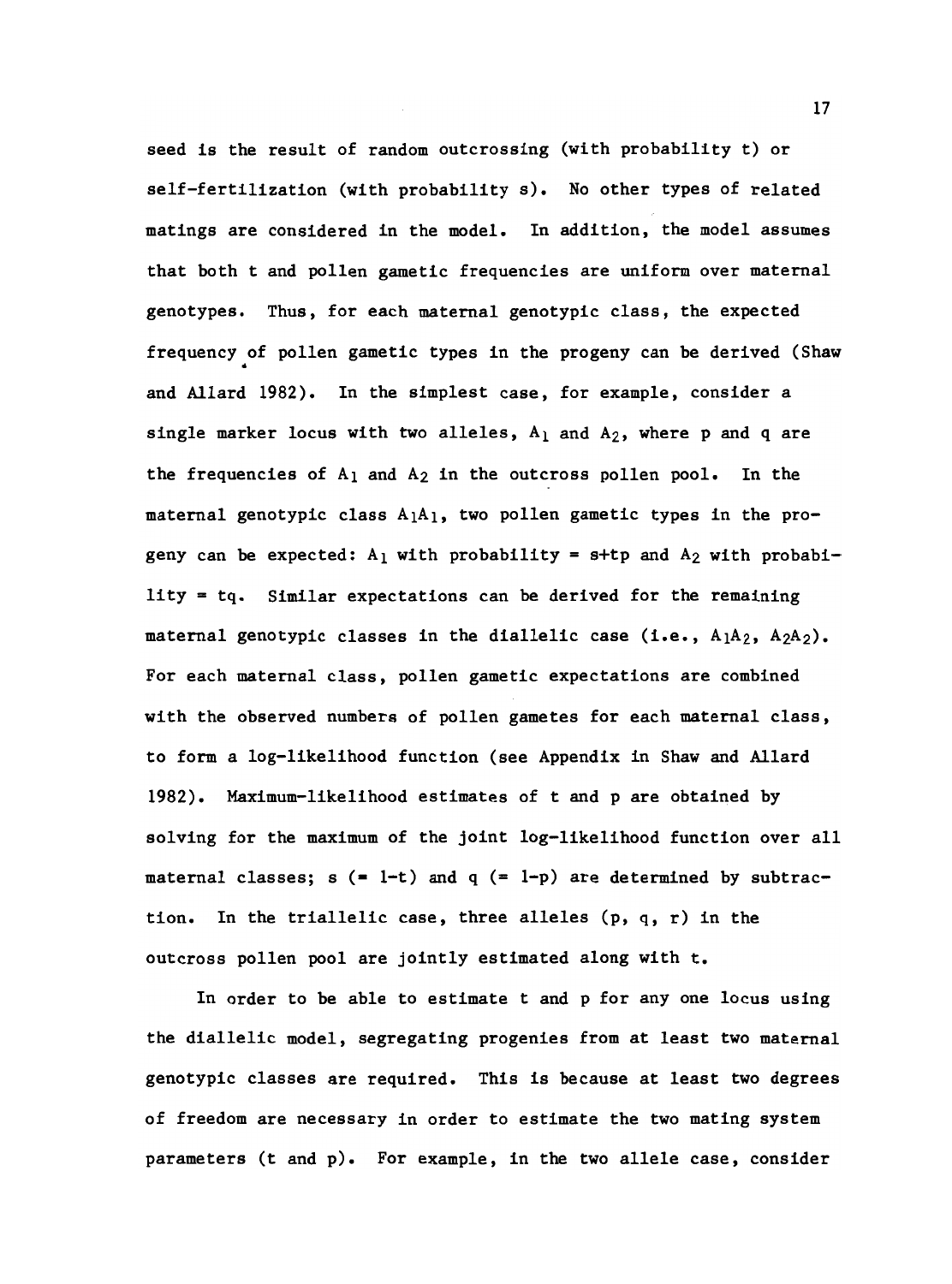the maternal class  $A_1A_1$  once again. In specifying the expectations of pollen gametes  $A_1$  and  $A_2$  for this maternal class, there is only one degree of freedom (for estimation of t and p), because once the expectation of pollen gamete  $A_1$  (s + tp) is specified, the expectation of pollen gamete A<sub>2</sub> is known by subtraction (tq =  $1 - (s +$ tp)). One degree of freedom is insufficient to calculate two parameters. When two or three maternal genotypic classes with segregating progenies are present among the clones, a sufficient number of degrees of freedom (i.e., two or three) are available to estimate both t and p. Because the six clones were monomorphic for 5 of the 10 loci assayed, single locus estimates of t could only be obtained for LAP1, COT3, GLYDH, CAT, and DIA (Populations A-I, Table 2). However, with the sample of 24 clones in block A (Population J, Table 2), a sufficient number of maternal genotypic classes were available at all loci so that 10 single locus outcrossing estimates were calculated.

The diallelic model was used when there were only two alleles present in the pollen pool at a locus (LAP2, GLYDH, CAT, and DIA) or in the case of COT3 when 3 alleles were present, but the third allele occurred in low frequency (less than 6 percent). The triallelic model was utilized for loci when three or more pollen alleles were detected (PGM1, LAP1, GOT2, 6PGD, and IDH). In all cases, where combining of alleles was required, data for the most infrequent allelic classes were bulked into one synthetic class utilized in the analysis. It is possible to derive single locus outcrossing models to accomodate more than three alleles; but, computation of estimates becomes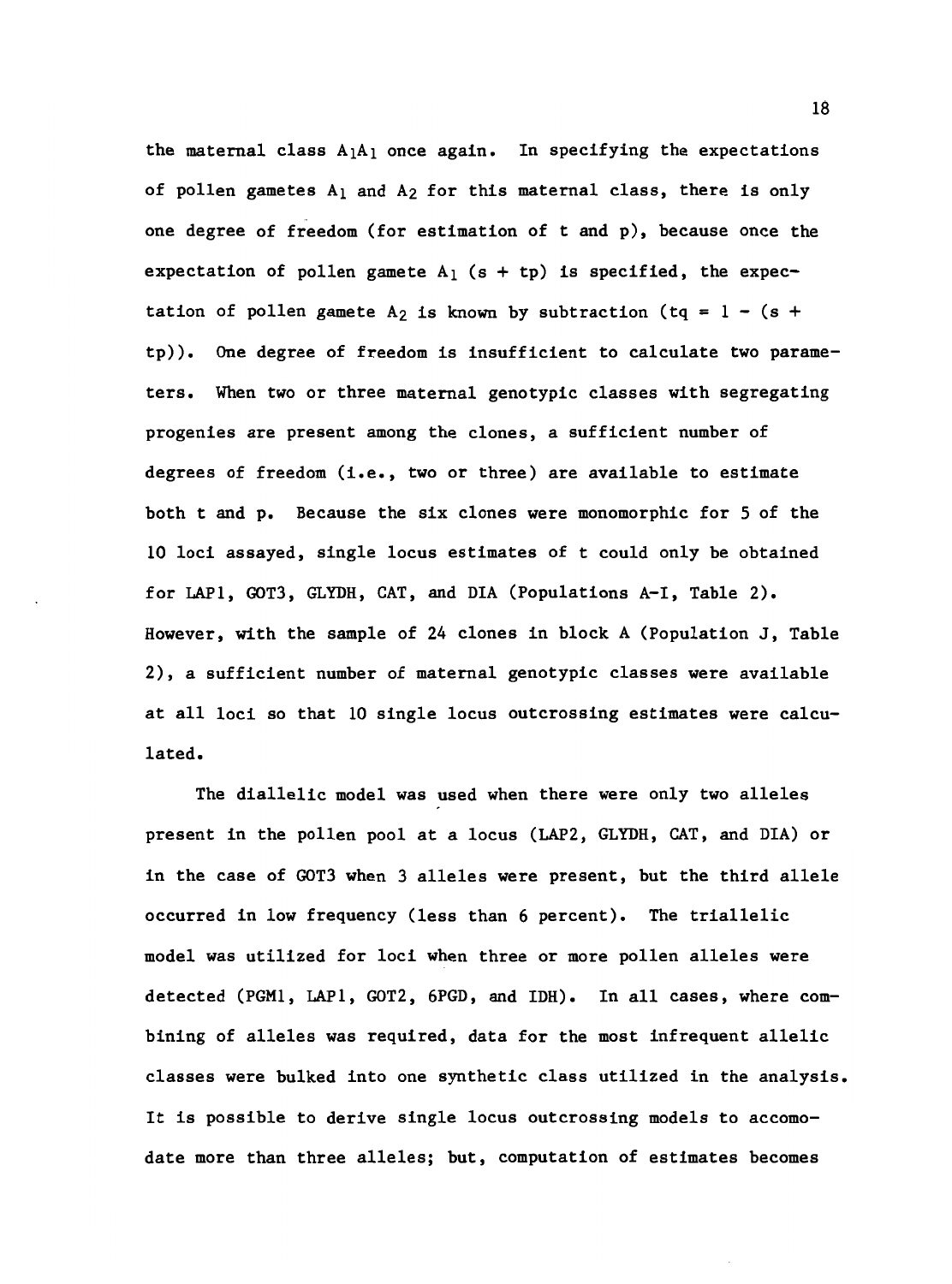increasingly difficult with each additional allele. Furthermore, adding alleles would not likely lead to significantly increased precision in estimating t, because additional alleles occur at very low frequencies, and thus, would add little information about t.

Homogeneity of single locus t estimates over loci and over different treatment combinations was tested using a chi-square test of homogeneity (Rao 1973, Section 6a):

$$
\chi^{2} = \sum_{i=1}^{k} [\hat{t}_{i} - \hat{t}]^{2}/s_{i}^{2}, \quad (k-1)df
$$
  
\n
$$
\hat{t}_{1} = \text{single locus outcomesing estimates}
$$
  
\n
$$
k = \text{number of t estimates}
$$
  
\n
$$
s_{i}^{2} = \text{sample variance for } \hat{t}_{i}
$$
  
\n
$$
\overline{\hat{t}} = \text{weighted mean of } \hat{t}_{i} = \sum_{i=1}^{k} [\hat{t}_{i}/s_{i}^{2}] / \sum_{i=1}^{k} [1/s_{i}^{2}]
$$

# 11.2.2. Muliple locus estimation

An alternative to the single locus approach is a multilocus estimation procedure. While this method is also based on mixedmating model assumptions, it differs from single locus estimation in that the pollen gamete of each embryo is assigned to either a detectable outcross class or an ambiguous class, based on the comparison of its multilocus genotype with the genotype of the maternal parent.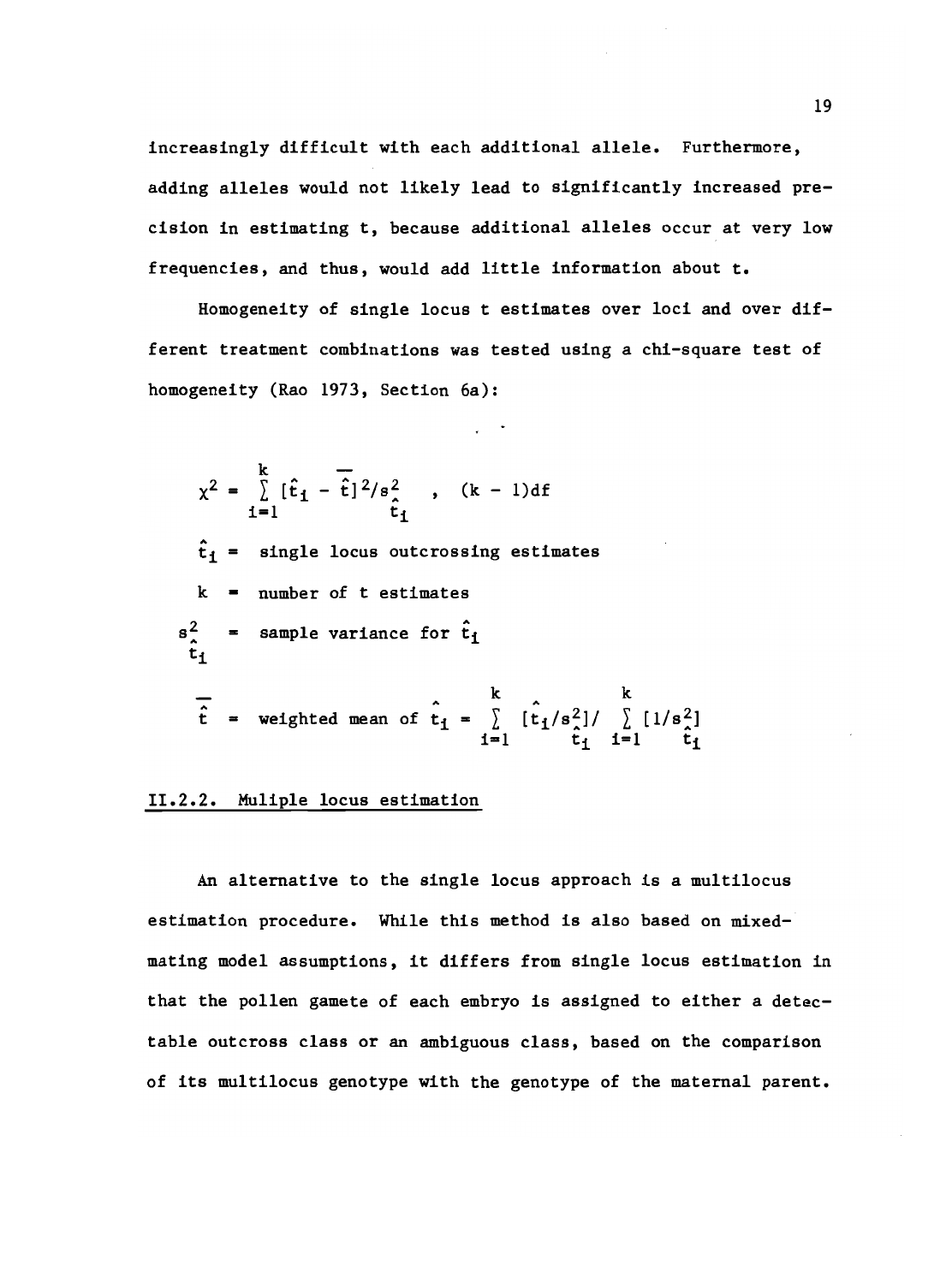The ambiguous class consists of two types of matings: 1) selffertilizations, and 2) fertilizations by outcross pollen grains which carry alleles identical to the maternal parent over all loci scored. Detectable outcrosses are identified whenever a pollen gamete carries an allele at one or more of the several loci classified, which could not have come from the maternal parent (Shaw et al. 1981). Thus, the expected proportion of detectable outcrosses in the progeny of maternal parent i is  $r_i = t_{m_i} G_i$ , where  $t_{m_i}$  is the proportion of progeny due to outcrossing (multilocus outcrossing rate) and  $G_i$  is the conditional probability of detecting an outcross pollen gamete in progeny of maternal parent i, given that an outcross has occurred (detection probability).

Using the maximum likelihood method of Green et al. (1980), population estimates of  $t_m$  were calculated for the same set of populations for which single locus estimates were obtained (Table 2). Because the data are combined over many different maternal genotypes, an explicit solution for  $t_m$  cannot be derived and  $\hat{t}_m$  must be obtained by the numerical solution of the equation:

$$
\begin{array}{ccc}\n\sum_{i} \left[ (n_i - 0_i) G_i / (1 - G_i t_m) \right] - \sum_{i} 0_i / t_m = 0 \text{ , where } 0_i \text{ is the}\n\end{array}
$$

number of detectable outcrosses in the  $n_1$  pollen gametes sampled in progeny of the ith clone.

The detection probability for each maternal genotype  $(G<sub>f</sub>)$  is the probability of drawing a gamete from the outcross pollen pool with at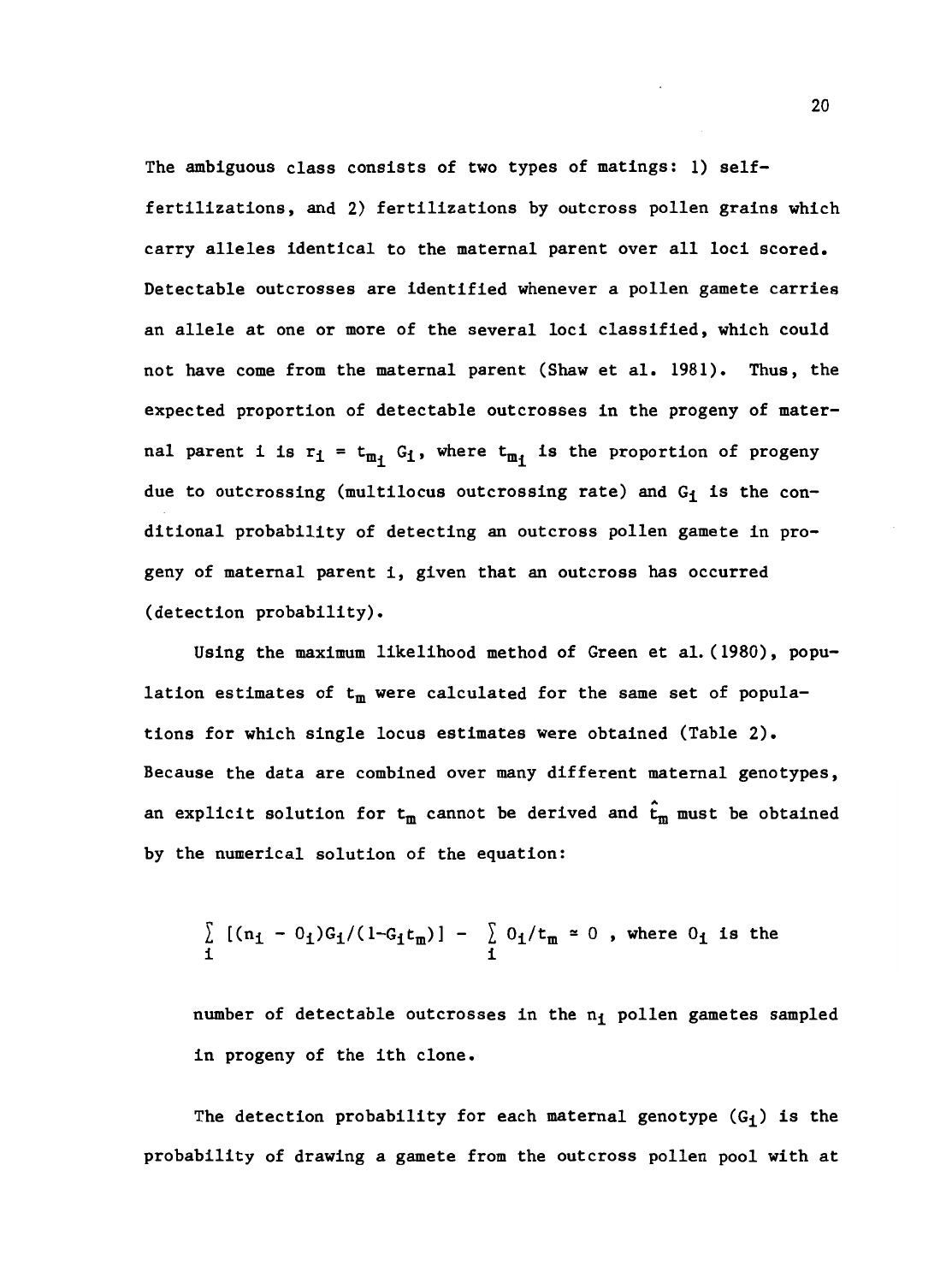least one allele, at one locus, different from those carried by the maternal parent. It was estimated in the following manner:

$$
G_i = 1 - \prod_{j=1}^{k} f_{ij}
$$
, where  $f_{ij}$  = combined frequency of alleles in the

outcross pollen pool at locus j that are identical to the alleles at locus j in the ith maternal parent. This is computed over the k loci scored. Estimates of allelic frequencies in the outcross pollen pool used to calculate the  $f_{1j}$ 's were those obtained from the single locus estimation procedure described in the previous section. For each population (Table 2), pollen pool allelic frequencies estimated from the same set of data were available for five of the 10 loci. Recall, however, that single locus estimates for the remaining five loci could not be obtained for the six clone samples. Nevertheless, the efficiency of the multilocus estimator would be greatly improved if all 10 loci scored could be utilized in the analysis. To make it possible to take advantage of all 10 loci, estimates of pollen pool frequencies from the total block A sample (J, Table 2) were used for deriving  $f_{11}'$ 's for the remaining loci. Estimated pollen pool frequencies were not found to differ appreciably between any of the six clone populations  $(A-I, Table 2)$  and block A, for the five loci where estimates could be obtained for all populations. Assuming that this is also the case for the remaining loci, the use of the block A estimates seems warranted. In any case, these are our best estimates of pollen pool allelic frequencies at the five remaining loci.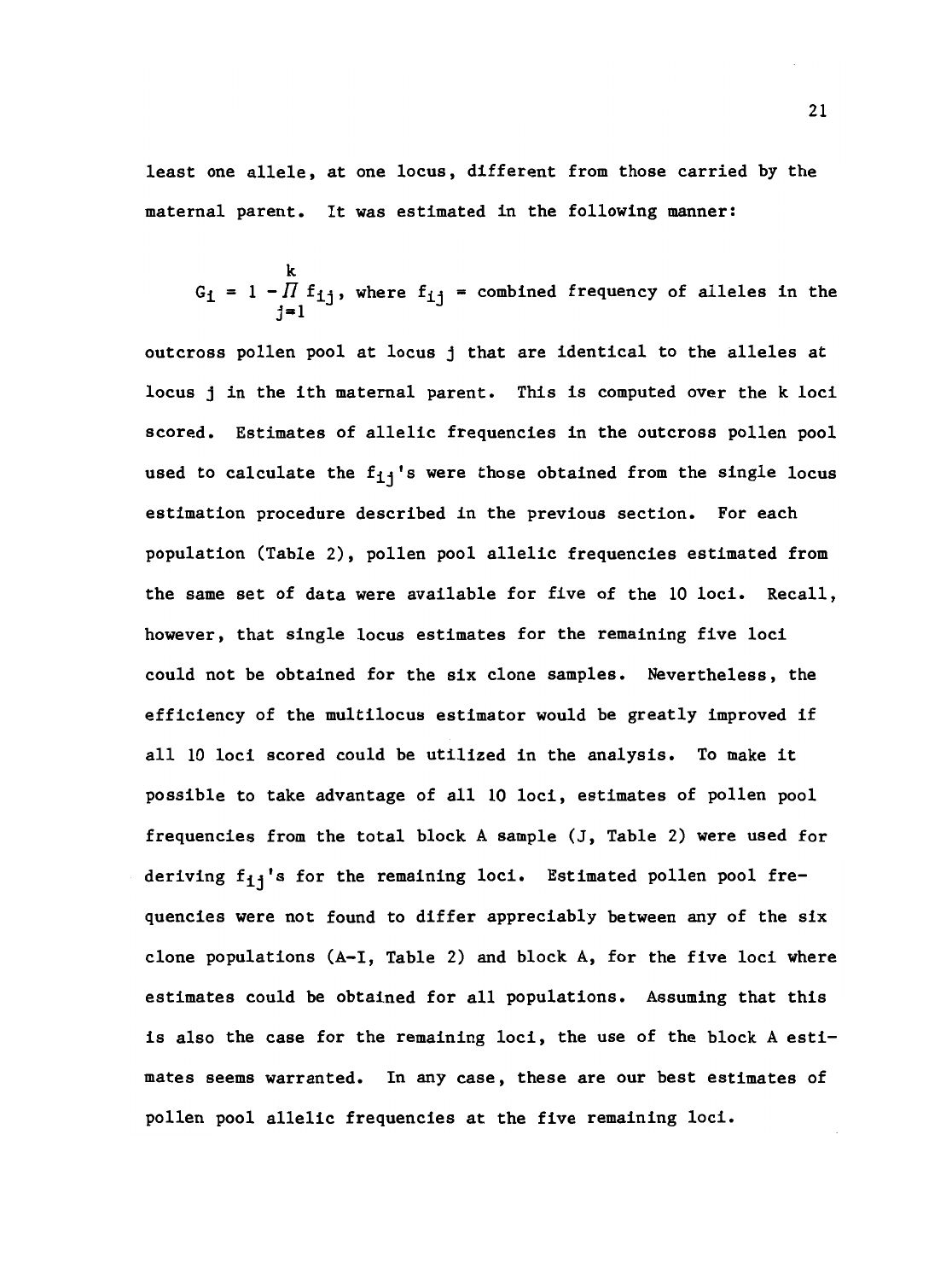Finally, the large sample variance of  $t_m$  was calculated using the formula given by Green et al. (1980):

$$
[\text{var } (t_{m})]^{-1} = \sum_{i} (n_{i} - 0_{i}) (G_{i}/(1 - G_{i}t_{m})^{2} + \sum_{i} 0_{i}/t_{m}^{2}
$$

It needs to be recognized that this variance formula assumes that the true  $G_i$  values are known (i.e., are not estimates). Thus,  $var(\hat{t}_m)$  must be considered a minimum variance estimate.

Shaw et al. (1981) have also developed a multilocus estimator of t. While the assumptions of their model are the same as the multilocus method used in this study (i.e., the mixed mating model assumptions), their model relies on a method of moments estimator rather than a maximum likelihood procedure. To compare estimates obtained using the multilocus method described in this paper with those obtained using the Shaw et al. method, t was also estimated for populations I and J (Table 2) using the method of moments estimator. The formula of this multilocus estimator  $(t_{mm})$  is:

$$
\hat{\mathbf{t}}_{\text{mm}} = \frac{\mathbf{n}}{\mathbf{N}(1-\alpha)}, \quad \text{where}
$$

n = number of detectable outcomesed progeny in a sample of  
\nsize N  
\n
$$
\alpha = \prod_{k=1}^{x} \left[ \sum_{j} f_k(A_1 A_j) (p_{1k} + p_{jk}) + \sum_{j} f_k(A_1 A_j) (p_{1k}) \right] \dots i \langle j
$$

a is the population probability of not identifying an outcross, given that an outcross has occurred. In the latter equation,  $f_k(A_1A_1)$  and  $f_k(A_1A_1)$  are the estimated frequencies of genotypes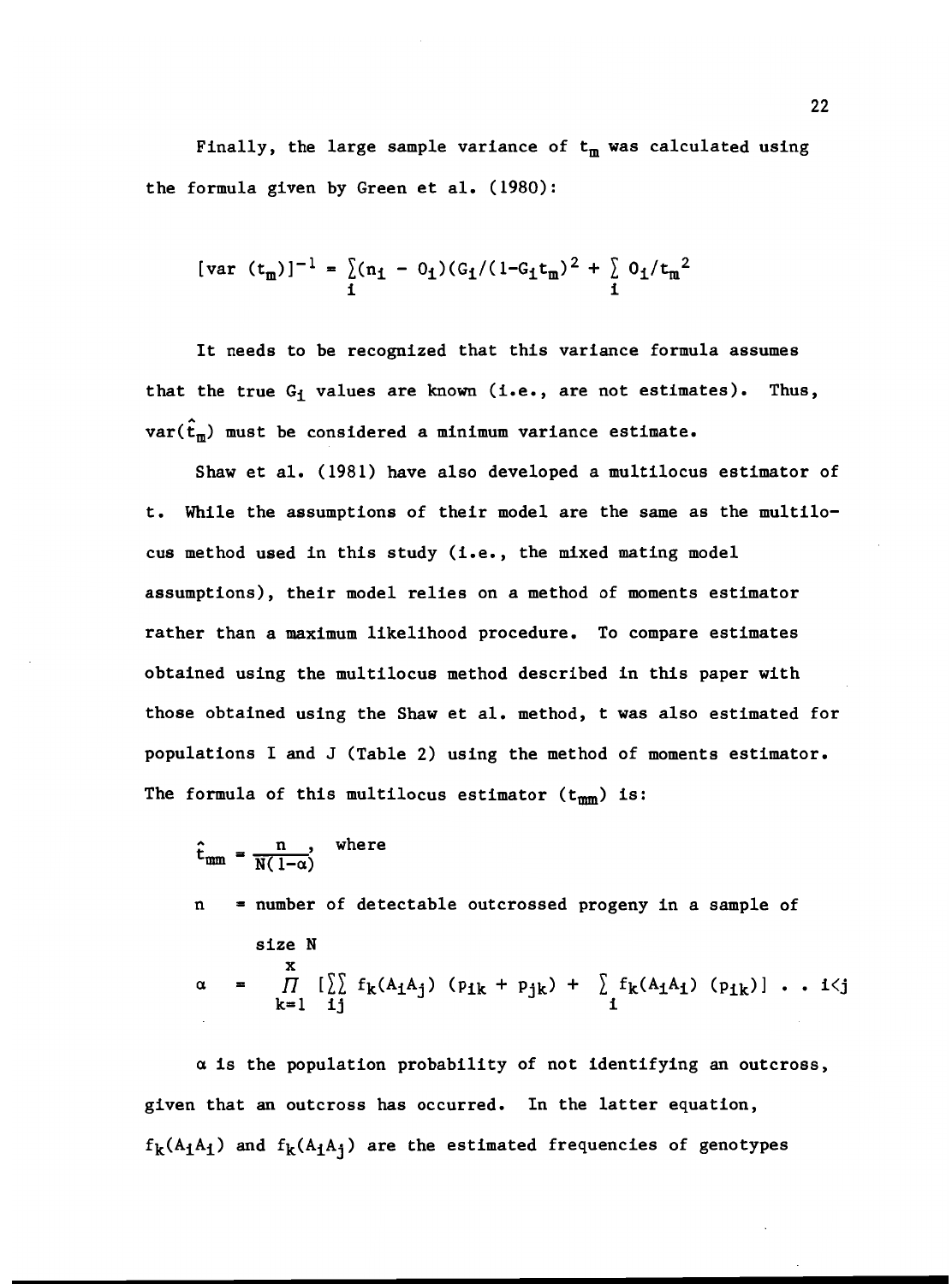$A_1A_1$  and  $A_1A_1$  at the kth locus, weighted by the number of progeny each genotype contributes, for x loci.  $p_{1k}$  and  $p_{1k}$  are pollen allelic frequencies at the kth locus. The principal difference between the Shaw et al. (1981) and Green et al. (1980) methods is that a detection probability is determined for the entire population in the method of moments estimator, while detection probabilities are calculated separately for each clone in the maximum likelihood model.

Multilocus procedures were also utilized to estimate  $t_m$  for each of the six clones individually. Although sample sizes were limited, estimates were calculated separately for each crown position of pruned and nonpruned ramets. No estimate was computed for the lower crown of nonpruned ramets of clone 163 where only 12 observations were available; for all other combinations, the observed number of pollen gametes per sample ranged from 46 to 85.

The maximum likelihood estimator for the proportion of progeny of a single clone due to random outcrossing  $(t_{m_i} = 1-s_{m_i})$  is given by the formula:

$$
\hat{t}_{m_i} = \frac{0_1}{\hat{r}_i \hat{G}_i} = \frac{\hat{r}_i}{\hat{G}_i}, \text{ where } \hat{r}_i = \frac{0_1}{n_1}
$$

 $\hat{G}_1$  = detection probability for the ith clone

The  $G_i$ 's utilized for each clone were those derived for the population estimates of  $t_m$  and were those appropriate for each particular crown position and pruning treatment combination (e.g.,  $G_1$ 's derived from population D (Table 2) were used in estimating  $t_{m_i}$ 's for upper crowns of nonpruned ramets).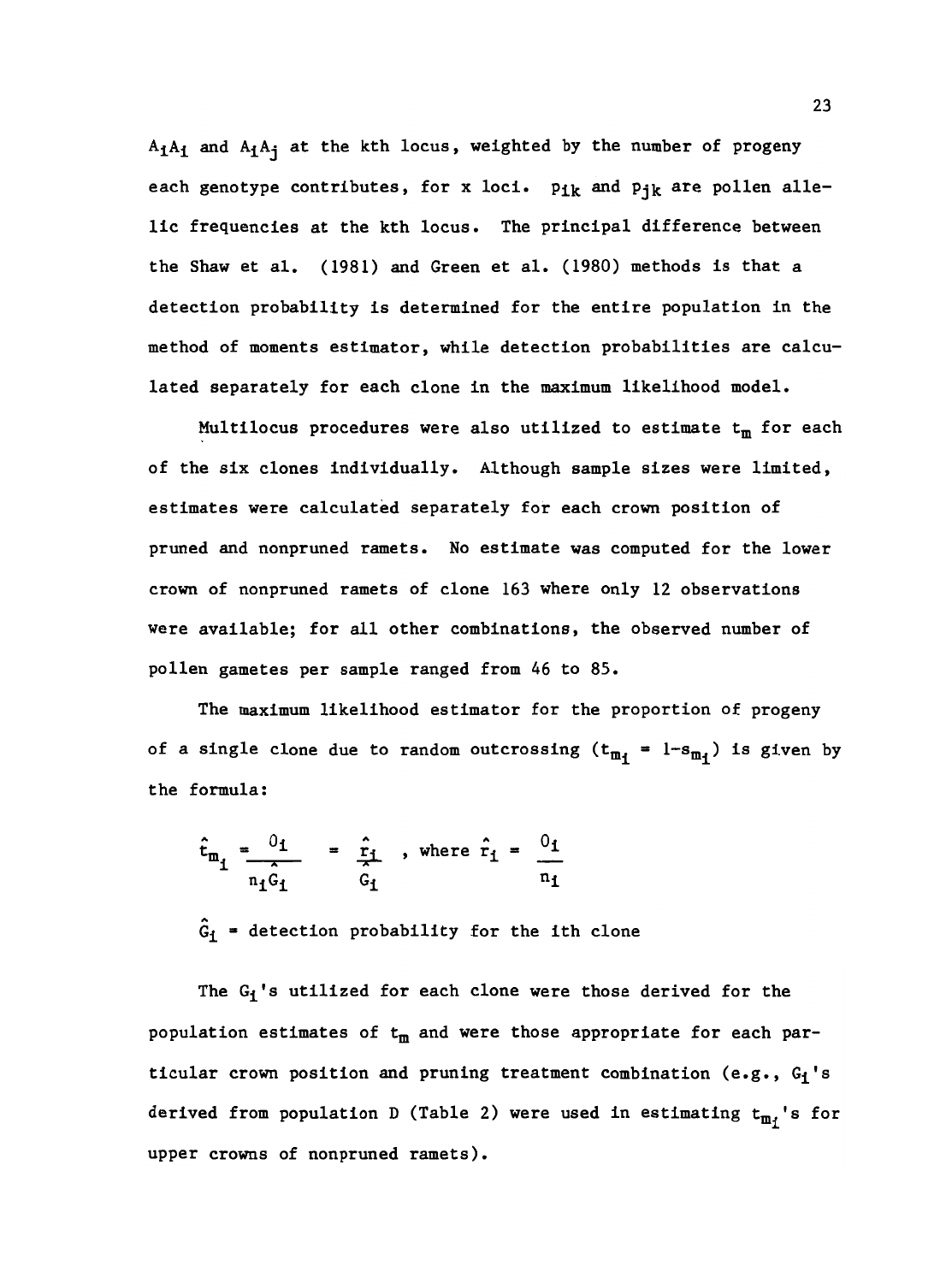Since  $\hat{\mathbf{t}}_{m_i}$  is a function of two variables,  $\hat{r}_i$  and  $\hat{G}_i$ , an approximation of the variance of  $\hat{t}_{m_i}$  is:

$$
\text{var } \hat{\mathbf{t}}_{\mathbf{m}_{1}} = \left[ \frac{\partial \hat{\mathbf{t}}_{1}}{\partial \hat{\mathbf{r}}_{1}} \right]^{2} \text{ var } \hat{\mathbf{r}}_{1} + \left[ \frac{\partial \hat{\mathbf{t}}_{1}}{\partial \hat{\mathbf{G}}_{1}} \right]^{2} \text{ var } \hat{\mathbf{G}}_{1} + 2 \left[ \frac{\partial \hat{\mathbf{t}}_{1}}{\partial \hat{\mathbf{r}}_{1}} \right] \left[ \frac{\partial \hat{\mathbf{t}}_{1}}{\partial \hat{\mathbf{G}}_{1}} \right] \text{ cov } (\hat{\mathbf{r}}_{1}, \hat{\mathbf{G}}_{1})
$$

and since  $\partial t_1 = 1$  ,  $\partial t_1 = -r_1$  , then 3G

var 
$$
\hat{t}_{m_1} = \left[\frac{1}{\hat{G}_1^2}\right]
$$
 var  $\hat{r}_1 + \left[\frac{\hat{r}_1^2}{\hat{G}_1^4}\right]$  var  $\hat{G}_1 - \left[\frac{2 \hat{r}_1}{\hat{G}_1^3}\right]$  cov  $(\hat{r}_1, \hat{G}_1)$ .

Large sample approximations for the variances of  $\hat{r}_1$  and  $\hat{G}_1$ can be calculated fairly readily,

$$
\text{var } \hat{r}_1 = \frac{\hat{r}_1(1-\hat{r}_1)}{n_1} \quad ; \quad \text{var } G_1 = \sum_{j=1}^k (\text{var } f_{1j})(\prod f_{1j}^2), \text{ where}
$$

 $k$  = number of loci and  $f_{ij}$  is as defined previously.

Nevertheless, cov  $(\hat{r}_1, \hat{G}_1)$  is extremely complicated and we have not been able to derive an expression for it. If  $r_i$  and  $G_i$  are estimated from independent samples, than cov  $(\hat{r}_1, \hat{G}_1) = 0$  and the calculation of var  $\hat{t}_{m_i}$  is simplified. Experimentally,  $\hat{r}_i$  and  $\hat{G}_i$  above can be made independent by calculating the  $G_i$  for each clone with progeny data from only the other clones, i.e., in estimating  $G_i$ , the outcross pollen gametic frequencies are generated from a data set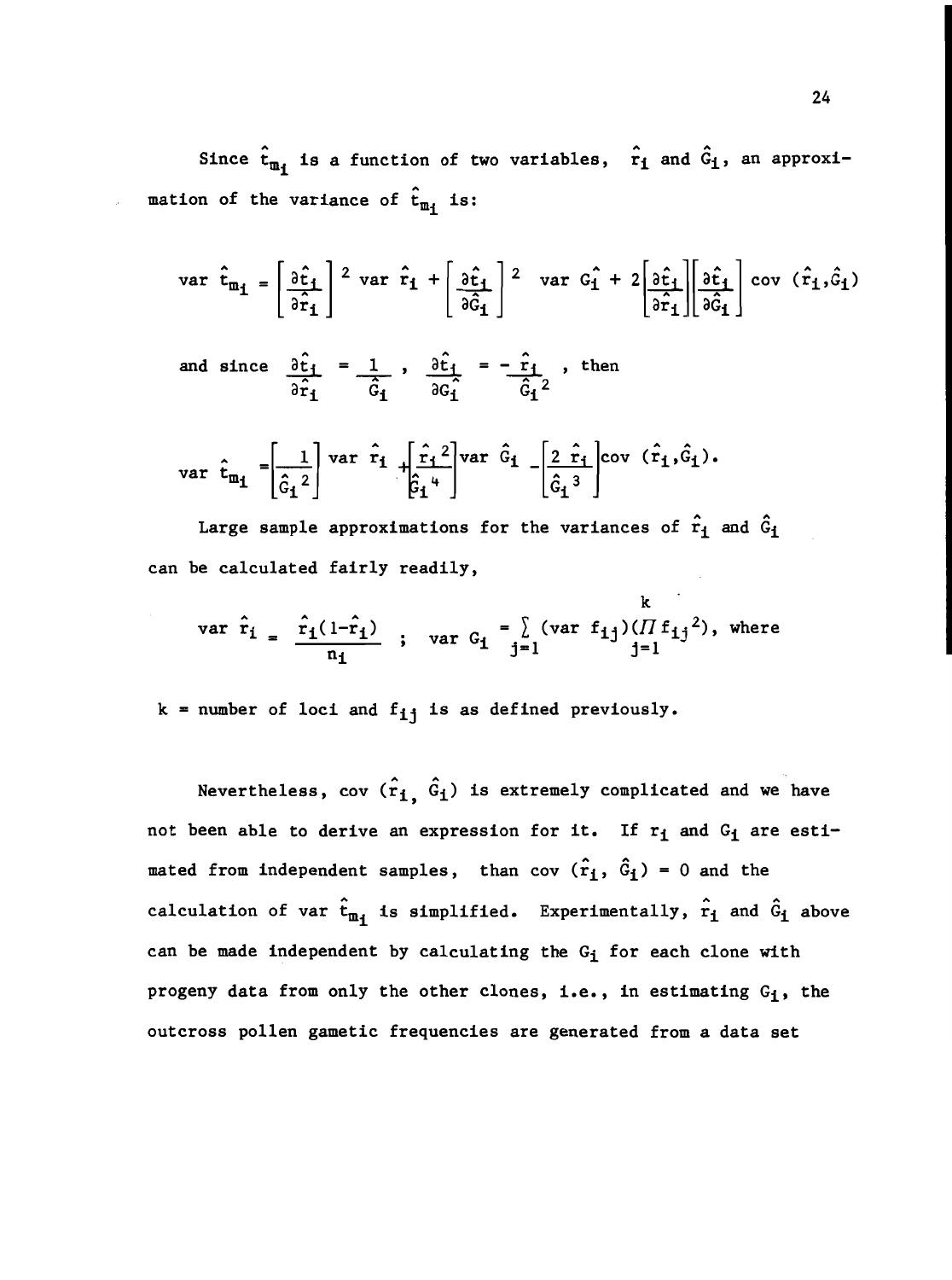excluding the progeny of the ith clone (independent data set). However, this requires calculating a separate set of pollen pool allele frequencies for each clone.

On the other hand, if the  $n_1$  progeny from the ith clone are included in the progeny data used to estimate pollen pool allele frequencies, cov  $(\hat{r}_1,\hat{G}_1)$  would be expected to be small if  $n_1$  is small in relation to the size (N =  $\Sigma n_i$ ) of the total (or combined) data set. If the cov  $(\hat{r}_1, \hat{G}_1)$  is indeed negligible, then only one set of pollen pool frequencies needs to be calculated for all parent trees, reducing greatly the computations required.

To determine the consequences of ignoring cov  $(\hat{r}_1, \hat{G}_1)$  when  $\hat{r}_1$ and  $\hat{G}_{\textbf{1}}$  do not come from independent samples, estimates of  $G_{\textbf{1}}$ ,  $t_{m_{\textbf{1}}}$  and var  $t_{m}$ , calculated with outcross pollen pool frequencies from combined data sets (and assuming cov  $(\hat{r}_1, \hat{G}_1) = 0$ ) were compared to those obtained when independent data sets were utilized. Upper crown estimates based on independent and combined data sets, for pruned ramets of the six clones, are shown in Table 3. In this case, the sample size (N) for the combined data set was 422, and the contribution of each clone's progeny to N ranged from 15 (clone 163) to 20 percent (clone 168). Clonal values of  $G_i$ ,  $t_m$ , and  $s^2$  based on  $\mathbf{t}_{\mathbf{m}_1}$ pollen pool allelic frequencies derived from independent or combined data sets were virtually identical. Therefore, for ease of calculation, combined data sets were used to derive  $G_1$  for all  $t_{m_1}$  estimates, and cov  $(r_1, G_1)$  was ignored in calculating var  $t_{m_1}$ .

Whether multilocus outcrossing rates are based on maximum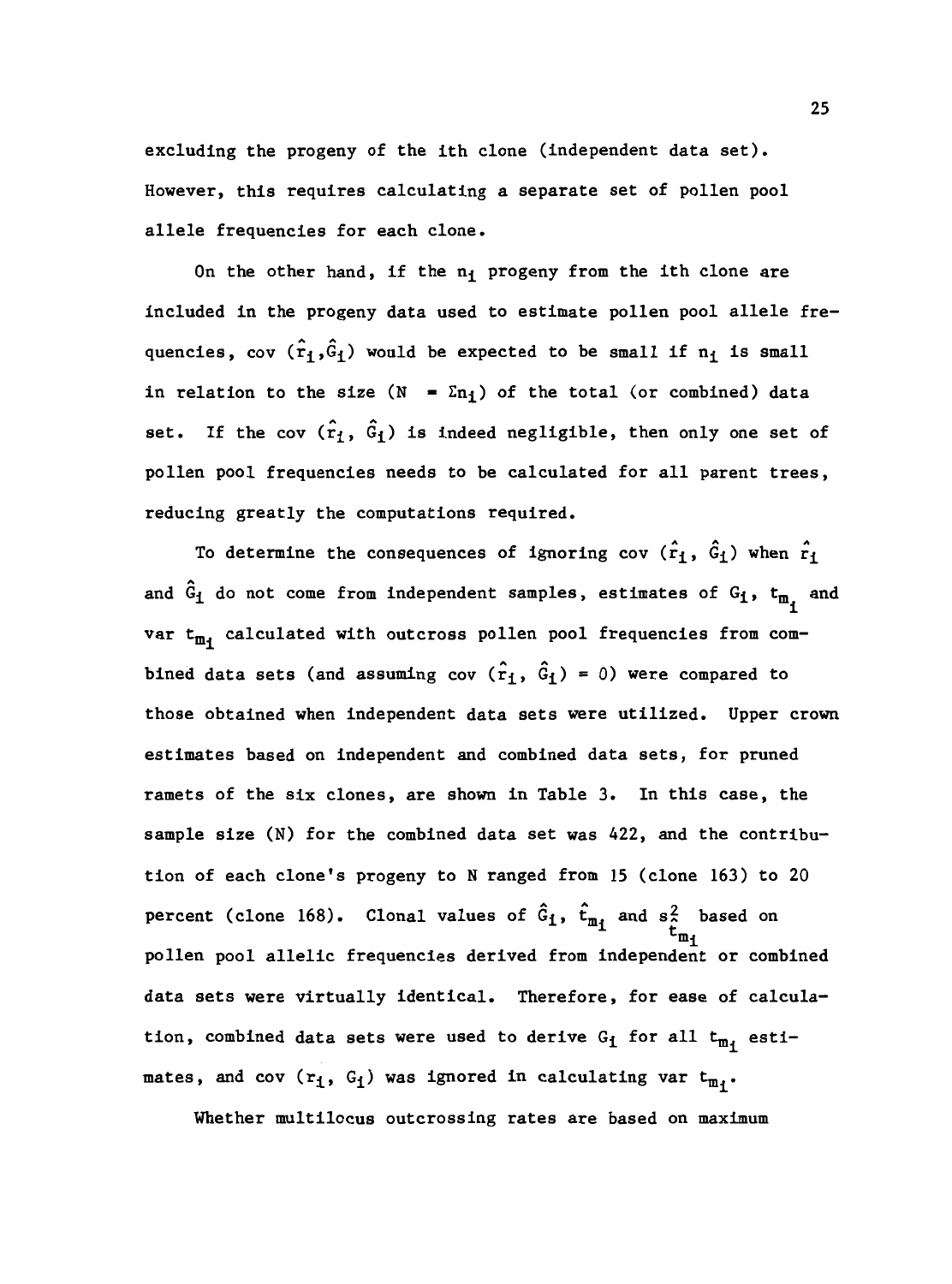likelihood or method of moments estimation, there are three basic advantages of the multilocus technique compared to single locus procedures. First, the probability of directly detecting an outcross event increases as more marker loci are considered. Second, the multilocus procedure is less sensitive to violations of mixed mating model assumptions as more outcrosses are detected by direct observation (Shaw et al. 1981). Finally, while the single locus method can only estimate the mean outcrossing rate of a number of clones, both the multilocus maximum likelihood and method of moments procedures can be used to estimate outcrossing rates for individual clones.

## 11.3. Estimation of proportion of filled seeds

Proportions of filled seeds (PF) for the 72 samples (2 crown positions x 2 pruning treatments x 6 clones x 3 ramets per clonetreatment combination) were determined by scoring x-ray photographs of seed lots. Only apparent full-sized ("round") seeds, as opposed to "flat" seeds (see Sorensen 1971), were x-rayed. Seeds with developed megagametophytes and embryos were counted as filled. Seeds with insect larvae were assumed to be previously filled and were tallied as such. Any biases attributed to scoring this way were probably very small, since the total percentage of seeds with insect larvae was less than 0.7 percent. The average number of seeds xrayed in each sample was 198 (range 42 to 275). The total number of seeds examined was  $14,274$ .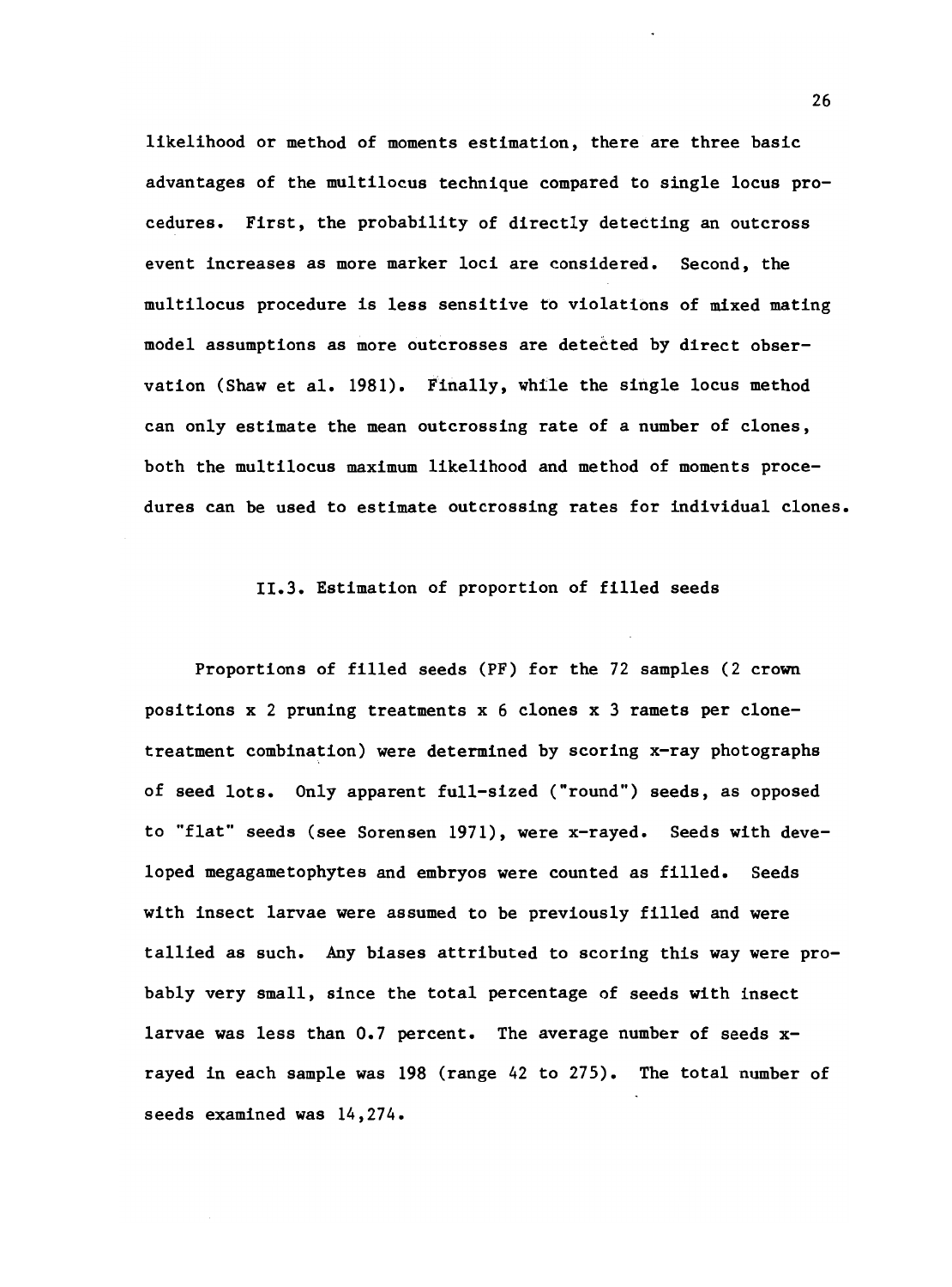The data were analyzed in two ways: 1) by analysis of variance of filled seed proportions and 2) by chi-square heterogeneity tests. Analysis of variance of PF values was according to a split-split-plot design, where pruning treatments were considered as main plots, clones as sub-plots, and crown positions as sub-sub-plots. The experimental design differed somewhat from the normal split-splitplot design however, because 1) ramets were nested subsamples within clone-treatment combinations and 2) main plots (pruned versus nonpruned) were not replicated. Clones and ramets were treated as random effects, while crown positions (upper versus lower) and pruning treatments (pruned versus nonpruned) were fixed. The analysis of variance had the form shown in Table 4.

Recall that the isozyme genotypes of two nonpruned ramets of clone 163 and one nonpruned ramet of clone 160 were not in agreement with their respective clonal isozyme genotypes. PF values for the upper and lower crown samples taken within each of these three ramets (a total of  $2 \times 3 = 6$  samples) were discarded and treated as missing data. Because of the low number (6) of missing plots and the relative complexity of the experimental design, it was decided to use an approximate procedure to replace the missing plots in the analysis of variance. For clone 163, the upper and lower crown PF values for the two missing ramets were replaced with the corresponding filled seed proportions from the one remaining nonpruned ramet of this clone. For clone 160, PF values for the one missing ramet were replaced with the mean corresponding PF values of the remaining two nonpruned ramets. Analysis of variance was then carried out in the usual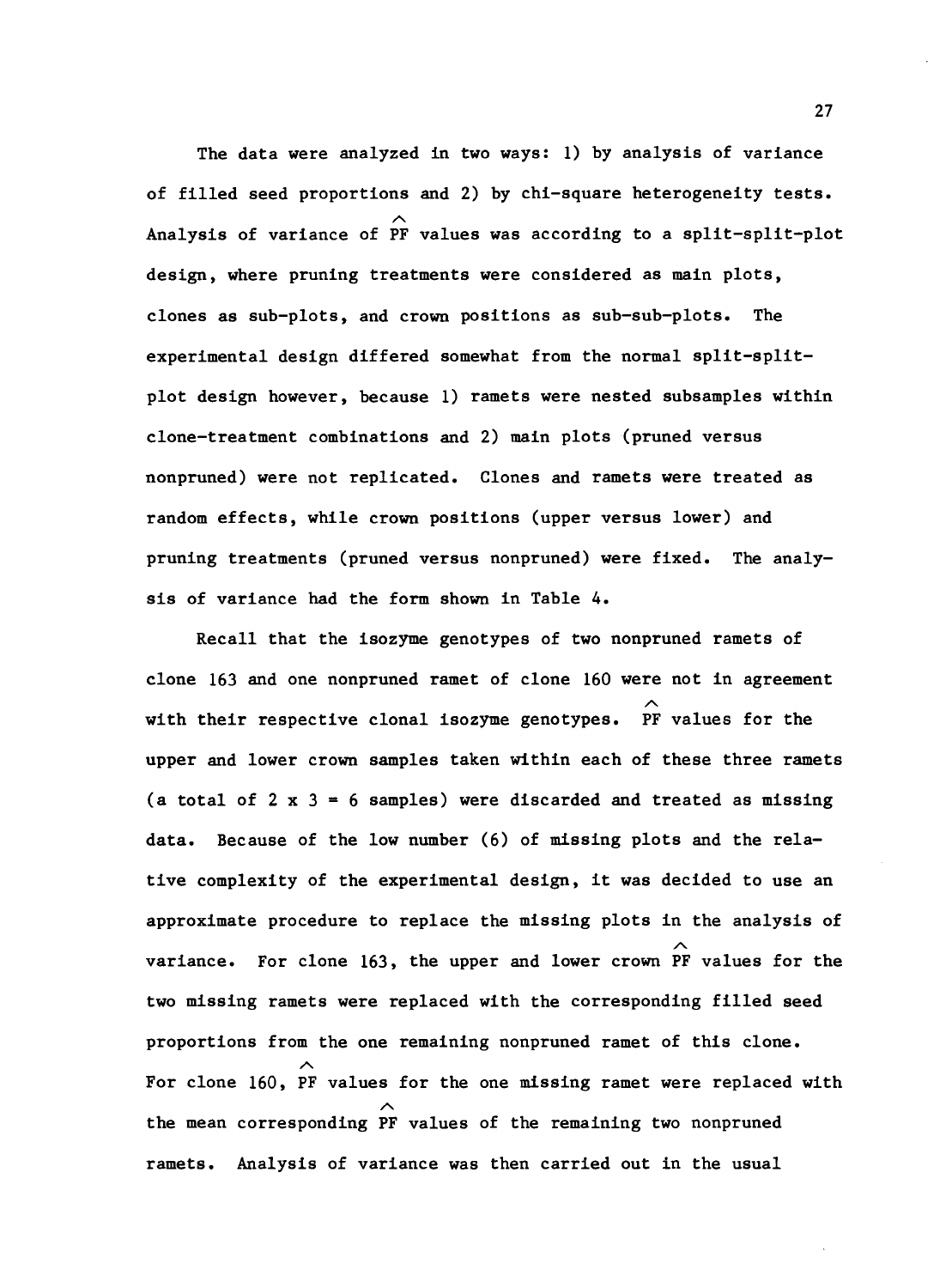manner, with the exception that the appropriate error degrees of freedom were reduced to account for the loss of information (i.e., substitution of missing values), and error mean squares were calculated using the reduced degrees of freedom. Therefore, all mean squares and F-ratios reported are approximate. Analyses of variance  $\hat{ }$ were carried out with both PF and an arcsine transformation (Neter and Wasserman 1974, Section 15.5) of  $\stackrel{\curvearrowright}{\mathrm{PF}}$  values. Since the results of these two analyses were essentially the same, only the analysis of variance of the nontransformed data is reported.

A more detailed, but also more cumbersome analysis of the PF data was carried out by conducting a large number of heterogeneity chi-square tests. Tests of treatment differences are more precise using chi-square because it takes advantage of the large sample sizes in the proportion data; however, interaction effects are easier to test and interpret with an analysis of variance. The formula for chi-square was from  $\sim$ Snedecor and Cochran (1967, Section 9.8). Heterogeneity of PF values among clones was tested for each crown position and pruning treatment combination. Furthermore, heterogeneity chi-squares were calculated for testing the average effects of crown position and pruning treatment, when data from all clones were combined.

11.4. Estimation of cone contribution from different crown levels

In order to relate upper and lower crown estimates of s and PF to the total seed crop of a clone, proportions of the seed crop due to cones from different crown levels must be known. To determine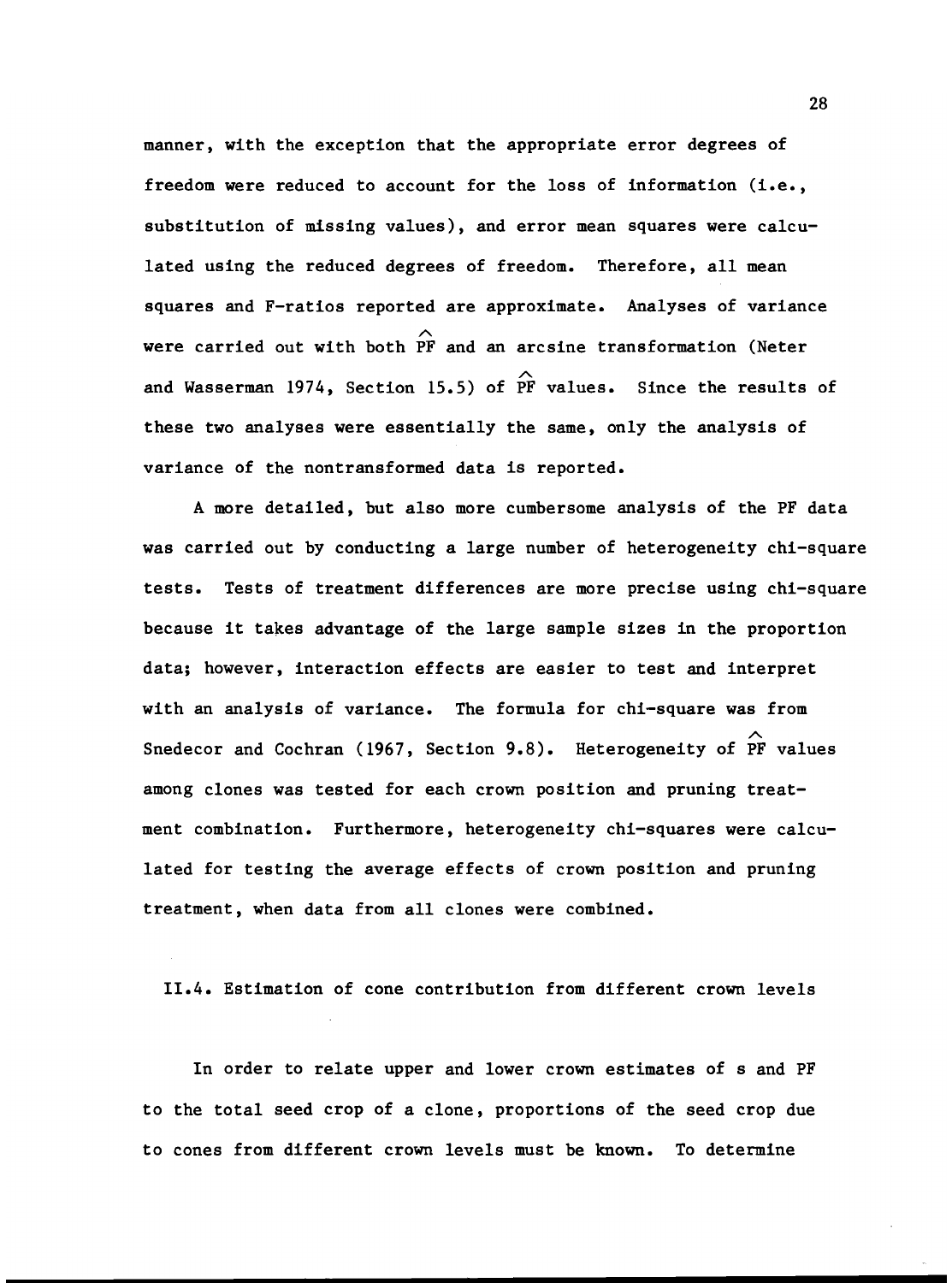approximately the percent contribution that upper and lower cones make to the total cone harvest of a clone, and to learn additionally whether these percentages vary among clones, additional ramets were surveyed in the fall of 1982. This year was an average flowering year for the orchard; a total of approximately 500 bushels of cones was collected in all blocks (personal communication, Howard Dew seed orchard manager), which is close to the mean number of bushels (about 440) which has been collected in this orchard once every two years, since 1971. One cone-producing ramet from each of six different clones (clones 167, 172, 173, 208, 209, and 347) was selected at random in block B (see Figure 1). All cones in each ramet were picked and the number of cones in each of three crown positions (upper-third, mid-third, and lower-third) was counted. Crown positions were visually stratified. Because the variances of number of cones per ramet were significantly heterogeneous over crown positions ( $P < 0.01$ , Steel and Torrie 1980, Section 20.3), all cone numbers were transformed to  $\log s_{10}$ , and an analysis of variance was performed on the transformed cone numbers. Individual ramets (i.e., clones) were treated as random effects and crown positions were fixed. The analysis of variance had the form shown in Table 5.

#### 11.5. Correlations

If low filled seed yields are largely the result of high levels of self-fertilization and/or low self-fertility, strong correlations between PF and t would be expected. Clonal means were used to

29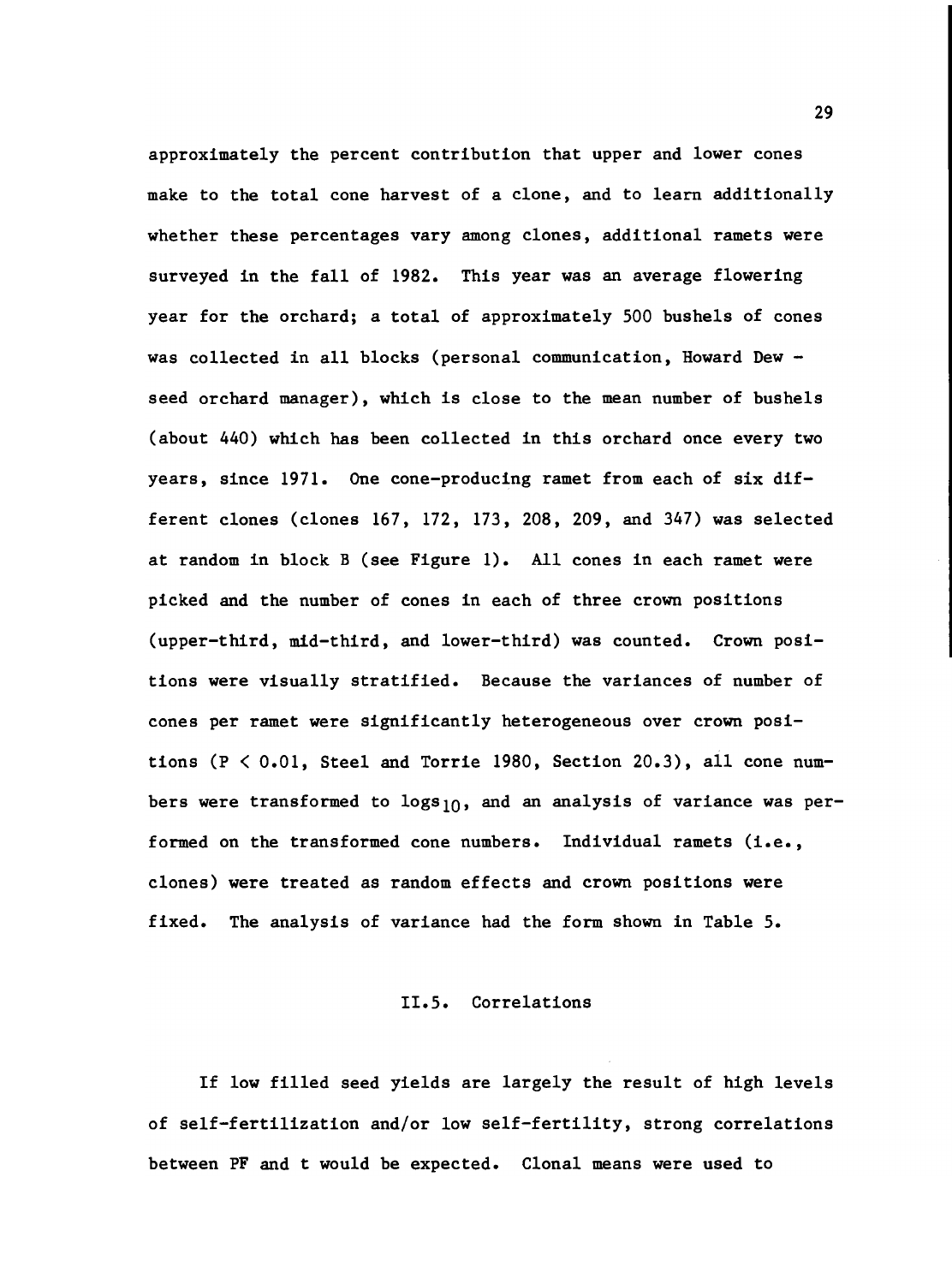calculate the correlations of  $\hat{P}F$  with  $\hat{t}_{m}$  for each crown position (data for pruned and nonpruned ramets were combined).

The degree to which clones outcross (i.e., the level of t, and indirectly PF) might be influenced by the number of their ramets (NFR) which are flowering in the orchard or their flower productivity (FLP). For example, one might expect that if the NFR (or FLP) value for a particular clone was large, more "self pollen" would be available to its ramets, and the proportion of viable selfs produced by this clone might be relatively high. Utilizing the flowering information collected in block A, the various correlations between clonal means of PF and  $t_{\mathrm{m}_1}$  with NFR and FLP (both male and female) were also calculated.

The methods described in Steel and Torrie (1980, Section 11.4) were used to test whether the estimated correlation coefficients were significantly different from 0.0.

## 11.6. Inbreeding depression in productivity

While estimates of the proportion of viable selfs in the progeny of orchard clones is useful information for seed orchard managers, it would also be of interest to speculate to what degree such levels of selfing might affect the productivity of Douglas-fir plantations regenerated with seed orchard seed. Sorensen and MIles (1982) have developed a method for calculating losses in the productivity of wind-pollinated Douglas-fir plantations at age 10, based on observed inbreeding depressions in survival and height and on expected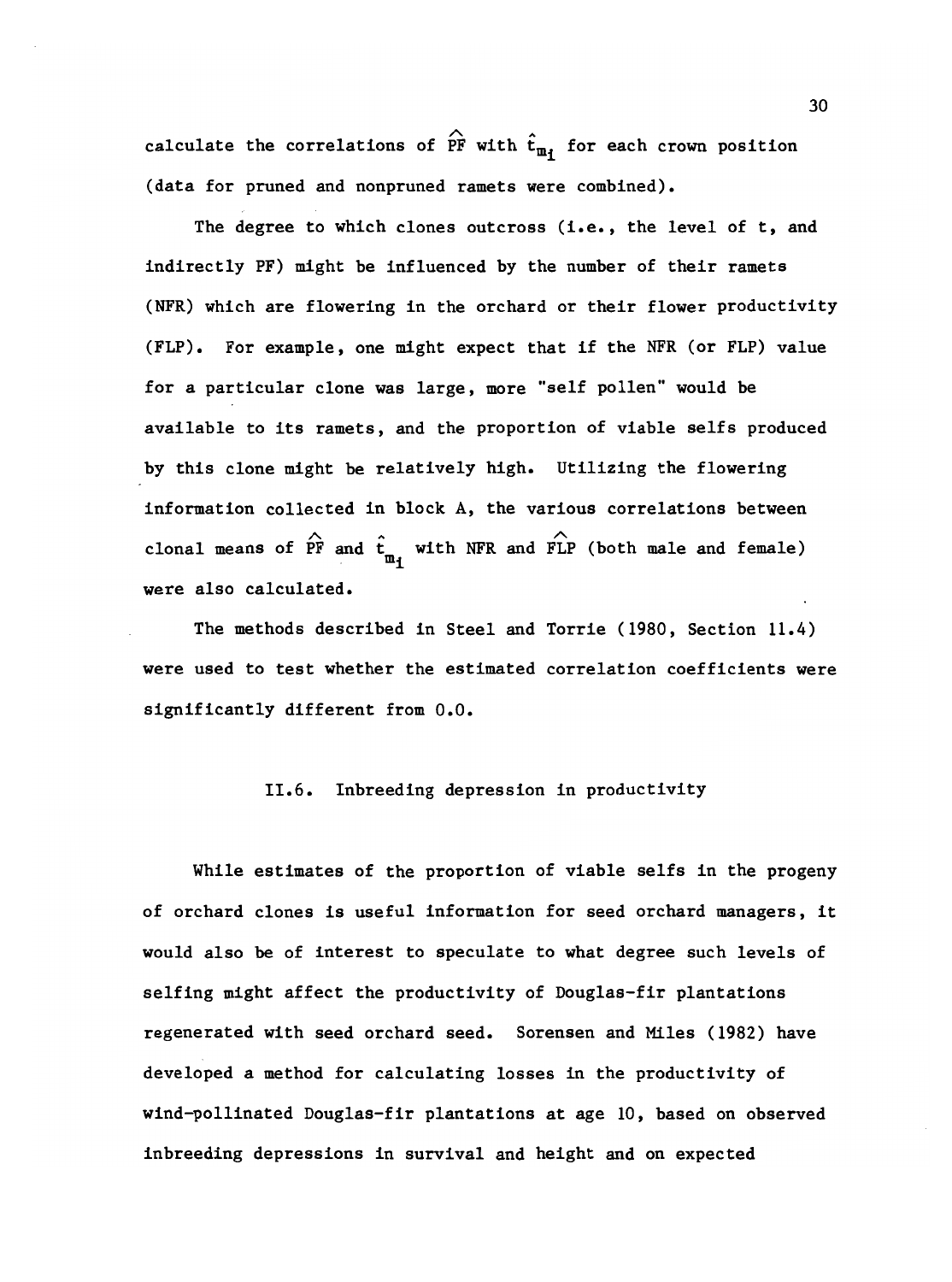frequencies of self-seedlings in the progeny of wind-pollinated populations. Assumptions of the method include:

- (a) no culling in the nursery
- (b) inbreeding depression in height at  $10$  years = 29% (height depression was actually measured in the study by Sorensen and Miles)
- inbreeding depression in diameter (not measured) equal to that in height
- tree volume = volume of a cone =  $\frac{\pi d^2 h}{4}$ , where d and h are 12 the average diameter and height of cross-pollinated plants
- 17% of selfed plants do not survive in the first two years after field planting (actually measured)
- (f) productivity of a plantation without selfed plants is set equal to 1.0

The productivity of a plantation at age 10 established from wind-pollinated seedlings, then, is given by the equation: productivity =

$$
(1.00)(t) + (0.00)(0.17)(s) + \left(\frac{\pi(.71d)^2(.71h)/12}{\pi d^2 h/12}\right) (0.83)(s)
$$

t = proportion of viable outcrossed progeny  $s = 1 - t =$  proportion of viable selfed progeny  $\pi(.71d)^2(.71h)/12$  = average volume of a selfed tree .83 = proportion of selfed plants surviving in the first two years after planting  $(1 - .17)$ .

The proportions of viable self-fertilized progeny  $(\hat{s}_m = 1 - \hat{t}_m)$ obtained 1) by calculating the average of multilocus outcrossing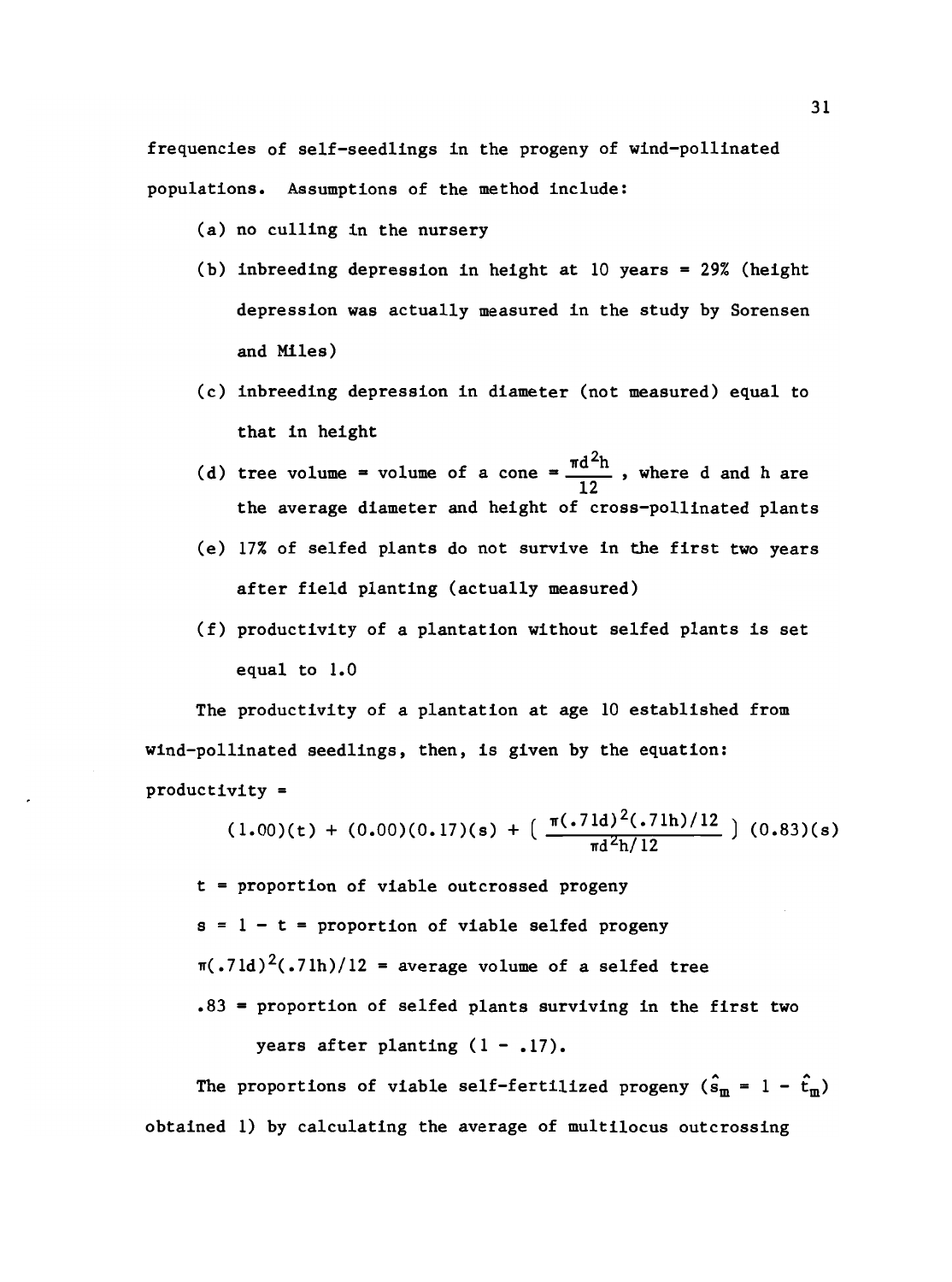rates among the six clones, and 2) from the population maximum likelihood estimator for block A clones, were used to get a general estimate of the effect that inbreeding depression would have on the productivity of seedlings from the seed orchard. Productivity indices were calculated for the upper, lower, and combined crown positions of the six clones, and for 24 clones in block A.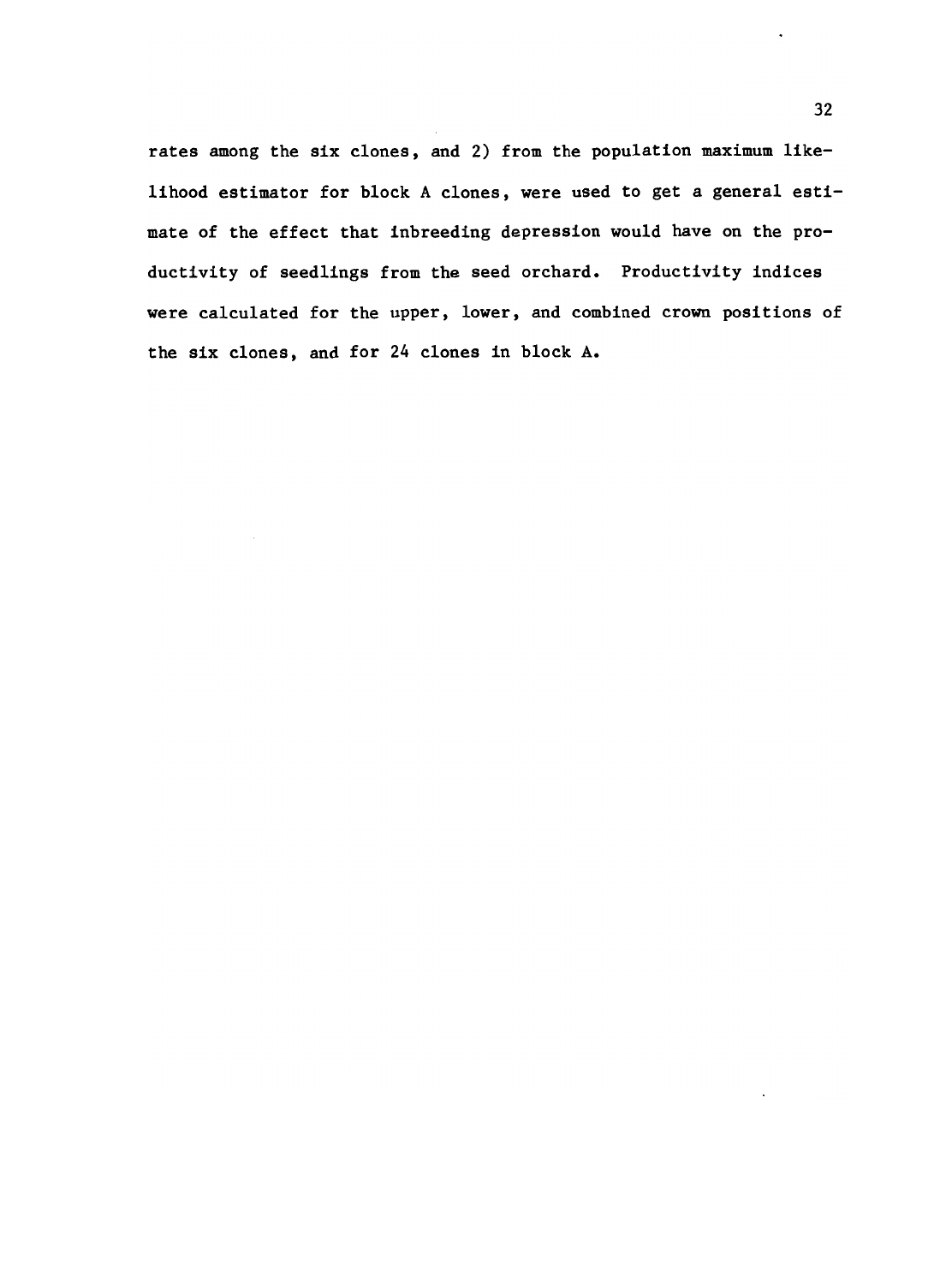#### III. RESULTS

# 111.1. Single locus estimates of the proportion of progeny due to outcrossing (t)

Five single locus estimates of  $t$  ( $\hat{t}$ ) for each of the nine progeny populations of the six clones intensively sampled in this study (A-I, Table 2) and for block A (J, Table 2) are shown in Table 6. The overall population estimate for the six clones ( $\hat{t}$  = 0.958) and the population estimate for block A  $(\hat{t} = 0.960)$  both indicated that on the average, a high degree of outcrossing is the rule in Douglasfir seed orchards. However, there was considerable heterogeneity in estimates of t over loci, regardless of the population sample. For example, estimates of t for pruned ramets (PR) of the six clones ranged from 0.682 (CAT) to 1.107 (DIA) among the five loci available for analysis. Similarly, among the ten loci for which it was possible to estimate t in block A,  $\hat{t}$  ranged from 0.764 (GLYDH) to 1.046 (PGN1). In fact, in seven of the 10 population samples, heterogeneity chi-square values were significant at at least the five percent level (Table 6).

Heterogeneity among single locus estimates of t has been found previously in Douglas-fir (Shaw and Allard 1982) and other plant species (Allard et al. 1977, Clegg 1980, Moran and Brown 1980). It may reflect the large variances that are common with the estimation of single locus t values or violations of the mixed mating model assumptions (Shaw et al. 1981). Shaw (1980) simulated data which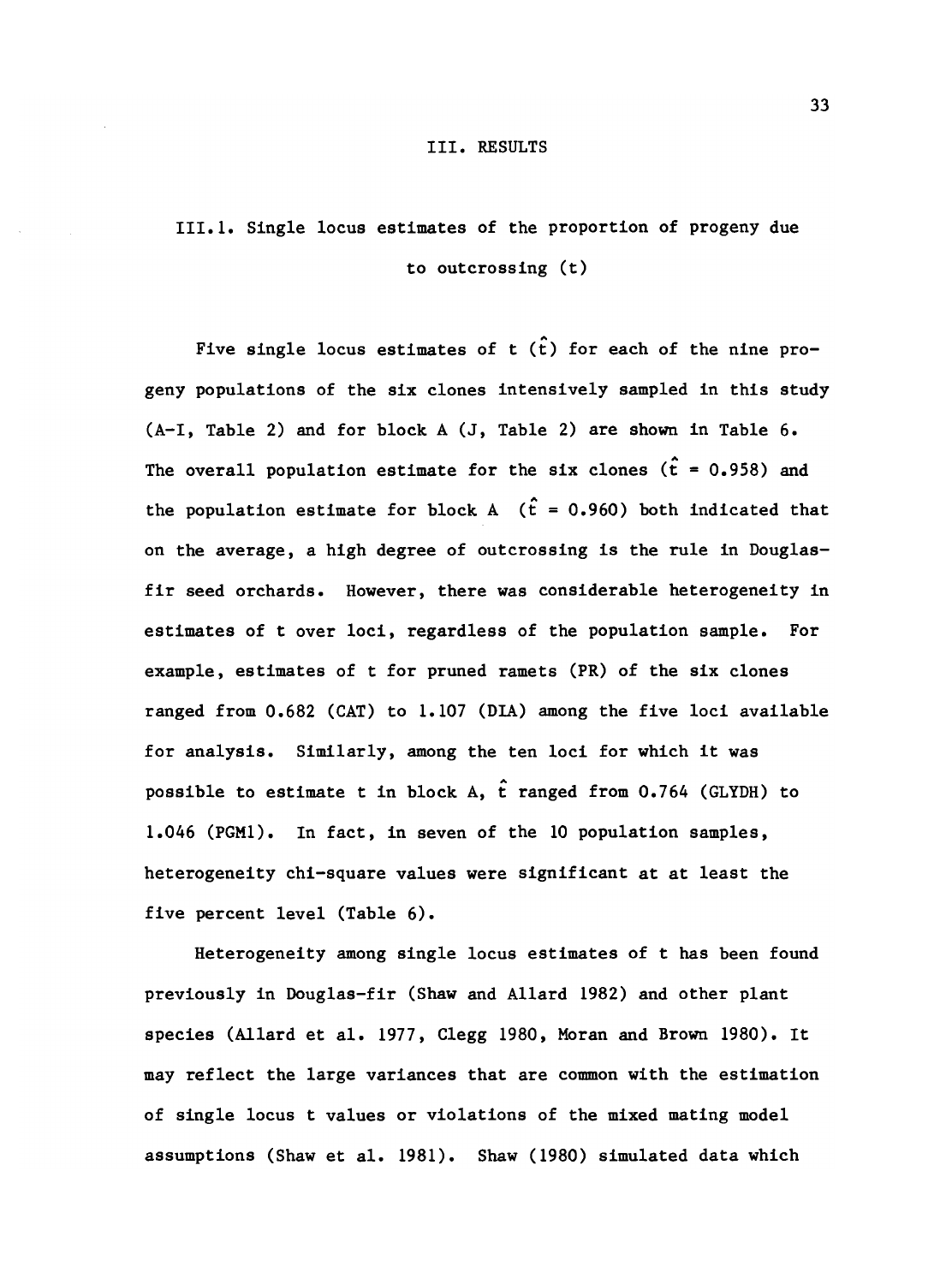obeyed all assumptions of the model and still found heterogeneity in t values, suggesting that random effects may contribute to the single locus variability which has been observed in so many studies.

Because of the large heterogeneity of t estimates over loci, no attempt was made to test for differences in t due to crown position or pruning level.

## 111.2. Multiple locus estimates of the proportion of progeny due to outcrossing  $(t_m)$

The outcross pollen pool allele frequencies determined from the single locus estimation procedure are shown in Table 7. Over all four progeny populations of the six clones (PR-U, PR-L, NP-U, NP-L), estimates of allelic frequencies in the outcross pollen pool were homogeneous at the five loci for which estimates were obtainable. Furthermore, when the data for the six clones were combined over pruning treatments and crown positions (overall) and allelic frequencies compared to the frequencies obtained based on 24 clones (block A), outcross pollen allelic frequencies were found to be homogeneous at all loci except CAT. In fact, estimated outcross pollen allelic frequencies were identical at GLYDH and DIA between these two groups of data. Thus, gametic frequencies at the five loci which could not be calculated directly for the six clones (PGM1, LAP2, GOT2, 6PGD, and IDH), but were estimated from the 24 clone information in block A, were probably valid approximations of allelic frequencies in the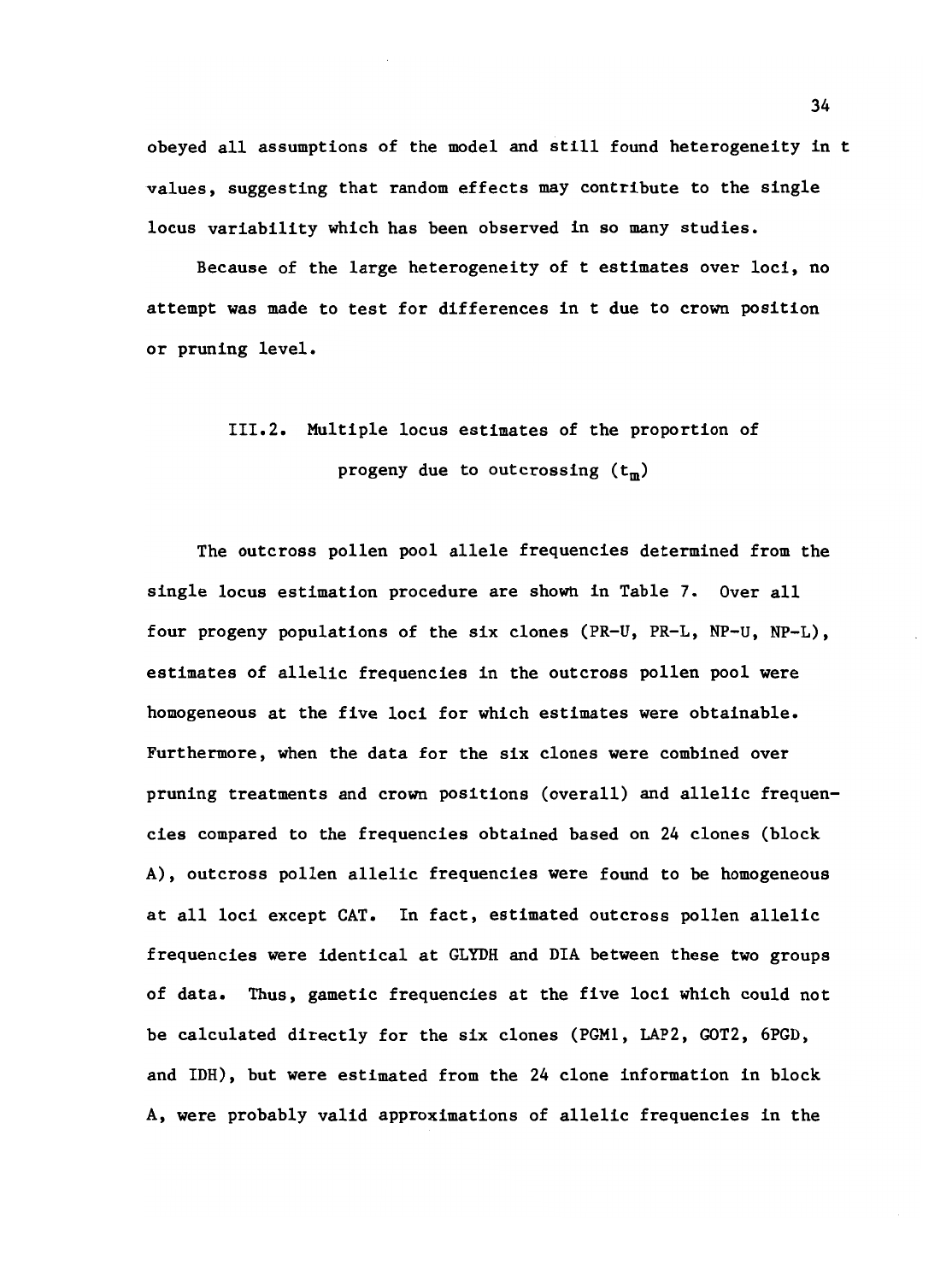outcross pollen pool of the six clones. These frequencies are footnoted in Table 7.

## 111.2.1. Population estimates

Population multilocus outcrossing estimates  $(\hat{t}_m)$  over the six clones for the various crown position and pruning treatment combinations, and for 24 clones are shown in Table 8. Population estimates assume that t is relatively uniform over clones. However, single clone estimates of t  $(\hat{t}_{m_i})$  were significantly heterogenous for all progeny samples (Table 8). Any bias due to heterogeneity of t values is compounded because only six genotypes were represented in the samples. Clones with  $\hat{t}_{m_i}$  values closer to 1.0 have lower variances and thus data from these clones provided more of the information for estimating the population t  $(\hat{t}_m)$ . This resulted in most of the population estimates being higher than unweighted mean estimates from the six clones. In eight out of nine comparisons, population estimates were slightly larger than unweighted estimates (Table 8). In the rest of the paper, unweighted means of six clones  $(\hat{t}_{m_i})$  will be used for comparing mean effects of pruning treatments and crown position of cones.

For the progeny of the six clones as a group, a significantly (P < 0.05) larger proportion of random outcrosses was found in the upper crowns of both pruned ( $\overline{\hat{t}}_{m_1}$  = 0.943) and nonpruned ( $\overline{\hat{t}}_{m_1}$  = 0.940) ramets than in the lower crowns (PR-L:  $\frac{1}{t_{m_1}}$  = 0.815, NP-L:  $\frac{1}{t_{m_1}}$  = 0.827;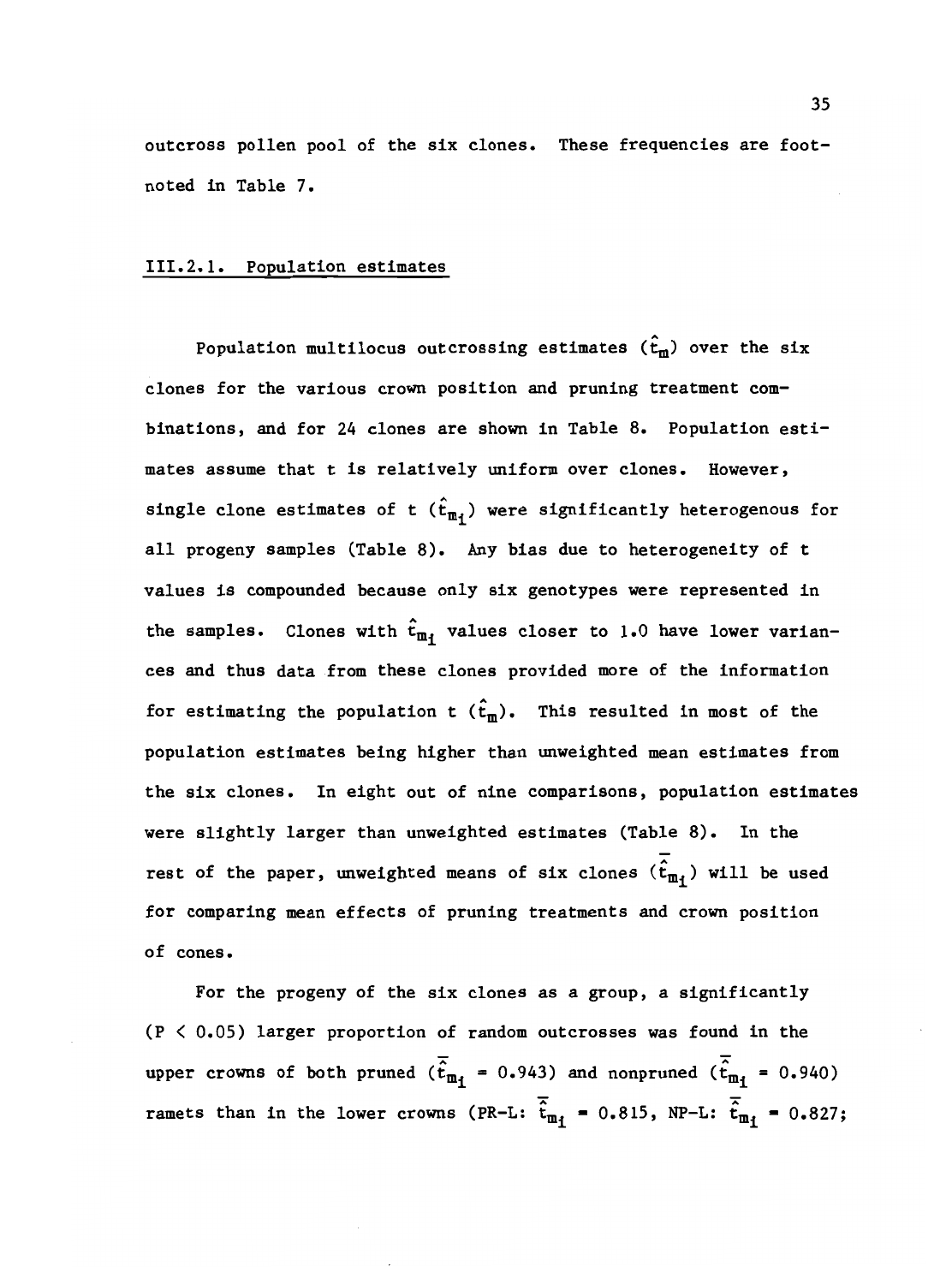Tables 8 and 9). On the average, 16.7 percent more outcrosses were observed in the upper  $(\overline{\hat{t}}_{m_i} = 0.945)$  than in the lower  $(\overline{\hat{t}}_{m_i} =$ 0.810) crown. In addition, there was no significant (P  $>$  0.05) difference in  $\overline{\hat{t}}_m$  between pruned and nonpruned ramets in both upper crowns (PR-U:  $\overline{\hat{t}}_{m_i}$  = 0.943, NP-U:  $\overline{\hat{t}}_{m_i}$  = 0.940) and lower crowns (PR-L:  $\overline{\hat{t}}_{m_1}$  = 0.815, NP-L:  $\overline{\hat{t}}_{m_1}$  = 0.827), and when crown positions were combined (PR:  $\frac{1}{t_{m_1}}$  = 0.884, NP:  $\frac{1}{t_{m_1}}$  = 0.908) (Tables 8 and 9). The overall population  $\hat{t}_{m_1}$  value for the six clones (0.894) was very similar to the population estimate for 24 clones in block A (0.935)  $(\chi^2$  = 1.89, P > 0.05). Estimates of t derived by the Shaw et al. (1981) method of moments estimator  $(t_{mm})$  were nearly identical to the maximum likelihood population estimates  $(t_m,$  Table 8). For the six clones, the overall estimate of  $t_{mm}$  was 0.913 ( $\hat{t}_m = 0.915$ ,  $\chi^2 = 0.01$ ,  $P > 0.05$ , and for the 24 clones in block A, the  $t_{mm}$  value was 0.921  $(t_m = 0.935, \chi_1^2 = 0.13, P > 0.05)$ .

## 111.2.2. Single clone estimates

Outcrossing estimates were significantly heterogeneous over clones for all progeny populations (Table 8). However, the range in  $\hat{t}_{m_i}$  was always greater in the lower crown (PR-L: 0.457 to 1.105, NP-L: 0.484 to 1.079, L: 0.525 to 1.009) than in corresponding upper crown samples (PR-U: 0.817 to 1.132, NP-U: 0.812 to 1.080, U: 0.837 to 1.029).

On the average, estimates of outcrossing were lower in the lower crown. But, most of the mean effect was due to large differences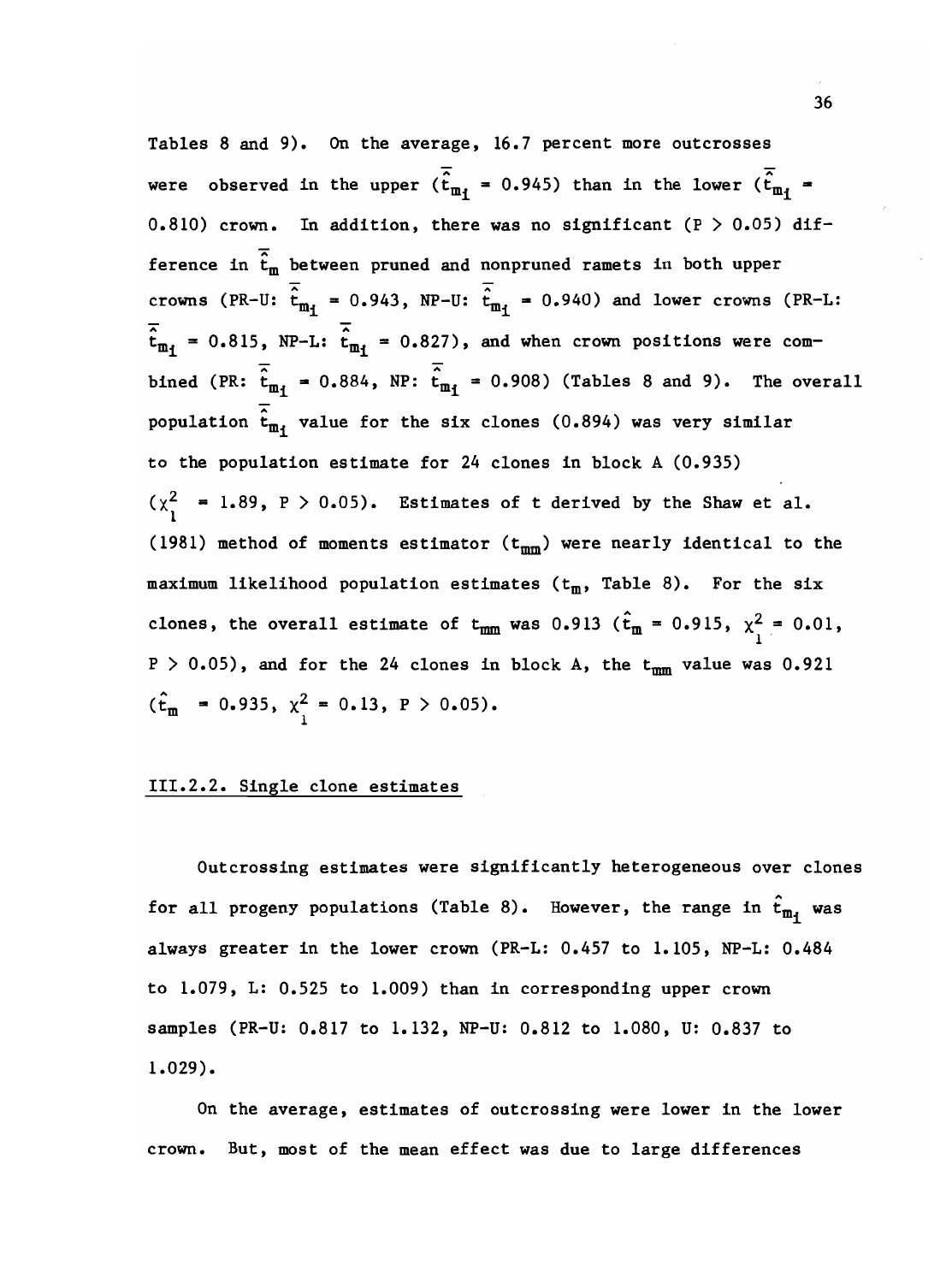(P < 0.01) in  $\hat{t}_{m_1}$  with respect to crown position in clones 160 ( $\chi_1^2$  = 9.80) and 163 ( $\chi^2$  = 27.67). These were no significant differences between upper and lower crown estimates of  $t_{m_i}$  for the remaining clones. In addition, there was no consistent pattern with pruned and nonpruned clonal  $\hat{t}_{m_1}$  values. Values were significantly (P < 0.01) lower for pruned ramets of clones 163 ( $\chi^2$  = 26.19) and 169 ( $\chi^2$  = 7.87), but there was a larger proportion of outcross progeny estimated for nonpruned ramets of clone 173 ( $\chi^2$  = 7.28, P < 0.01). For the remaining clones (160, 168, and 199) there were no significant differences between pruned and nonpruned estimates of  $\hat{t}_{m_i}$ . The inconsistency of the relationship between clonal values was reflected by the comparison of unweighted population means, i.e.,  $\overline{\hat{t}}_{m_{i}}$ 's were nearly identical in pruned and nonpruned treatments (Table 9).

#### 111.3. Proportion of filled seeds estimates

The analysis of variance of untransformed PF values is presented in Table 10. Approximate F-tests revealed that the mean squares for all interaction effects were nonsignificant  $(P > 0.05)$ . Mean squares for both clones and crown position however, were significant, indicating that genotype and crown position are both important factors affecting filled seed proportions in orchard clones. Mean proportions of filled seeds ranged over two-fold among clones (0.301 (clone 160) to 0.643 (clone 168)), and consistent with earlier studies in other species (Franklin 1971b, Hadders 1971, Squillace and Goddard 1982), PF was found to be considerably higher in upper crown cones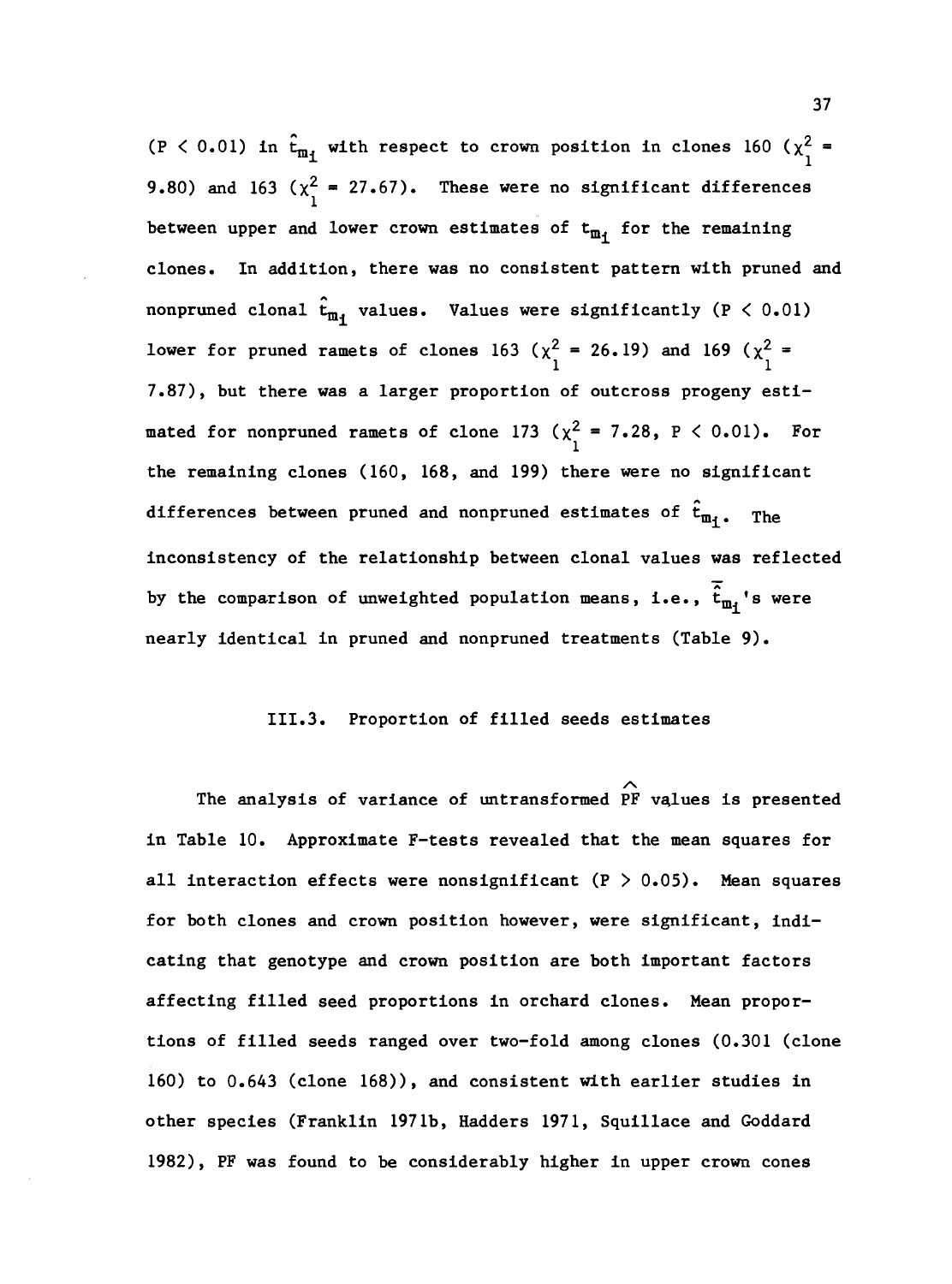( $\widehat{PF}$  = 0.512) than in cones from the lower crown ( $\widehat{PF}$  = 0.381; Table 11). Since the clone x position mean square was nonsignificant, crown position differences would be expected to be relatively consistent over clones. Only in one clone (173) was the mean PF value smaller in the upper than the lower crown (Table 11), and in this case, the difference was very small (0.555 versus 0.573). Mean percentage of filled seeds differed very little between pruned ( $\hat{PF}$  = 0.432) and nonpruned ramets ( $\overrightarrow{PF}$  = 0.461; Table 11), and the difference was not significant (Table 10).

An analysis of heterogeneity chi-square values for the same set of data leads to similar results as found with the analysis of variance. For example, significant heterogeneity of filled seed proportions was found among clones for all comparisons (i.e., whether data were combined over crown levels and pruning treatment or whether clonal differences were examined separately for each crown level x pruning treatment combination; Table 12). In addition, when averaged over all clones, cones from the upper crown had significantly more filled seeds in both pruned and nonpruned ramets (Table 13). The consistency of this relationship over clones is supported by the observation that when data from pruning treatments were combined, differences in five out of six clonal comparisons were significant, with the upper crown samples having a greater PF than the lower. Only for clone 173 did the lower crown have a higher proportion, but the difference was not significant (Table 13).

In the chi-square analysis, the slightly greater mean proportion of filled seeds in nonpruned versus pruned ramets was found to be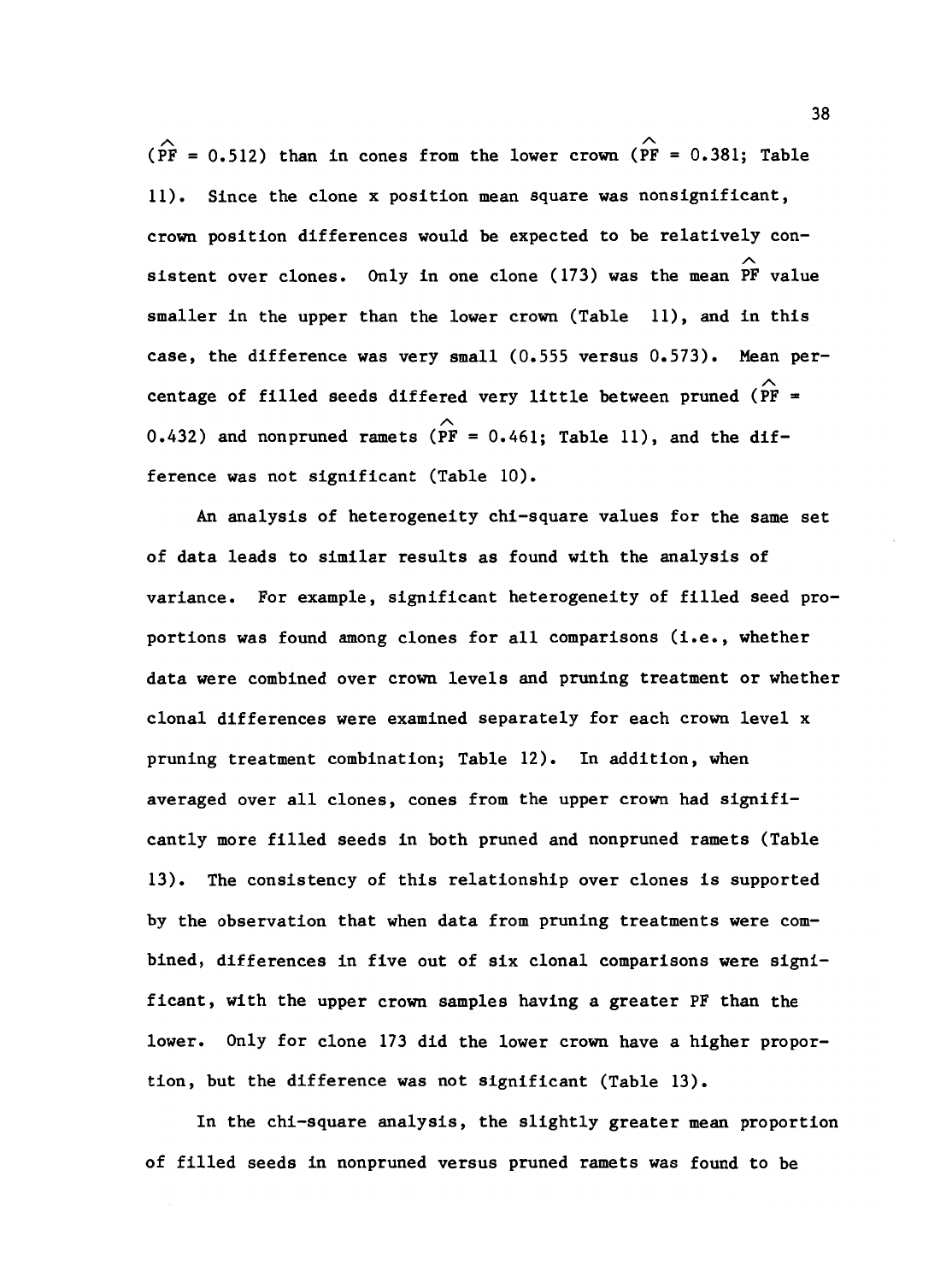significant  $(x_1^2 = 25.31, (P < 0.01)$  Table 13). Recall, in the analysis of variance the mean square for this comparison was not significant. This result, however, seems to be mostly due to the significant difference between pruned and nonpruned ramets ( $\chi^2$  = 46.76 (P < 0.01)) in the lower crown; the difference in filled seed percentages in the upper crown was not significant (Table 13).

#### 111.4. Cone contribution from different crown levels

Out of a total of 1,812 cones tallied over the six clones sampled in 1982, 887 cones (49 percent) were observed for the upper crown, 754 cones (42 percent) for the mid-crown region, and 171 cones (9 percent) for the lower crown (Table 14). Analysis of variance of cone numbers  $(log_{10})$  revealed no significant difference in cone number among clones, but there was a significant  $(P < 0.05)$  difference among crown positions (Table 15). When transformed crown position means were compared pairwise by Tukey's test (Steel and Torrie 1980, Section 8.6) significant differences were found between mean cone numbers in the upper and lower crown  $(P < 0.05)$  and middle versus lower crown ( $P \le 0.05$ ); but no difference was found between the upper and middle crown means. The mean number of cones retransformed from  $\log_{10}$  was 91.20, 77.62, and 19.95 for the upper, middle, and lower crown regions.

Although this was a very small sampling of orchard ramets, the results are consistent with previous observations of other monoecious species (Nienstaedt 1981, Squillace and Goddard 1982) in which lower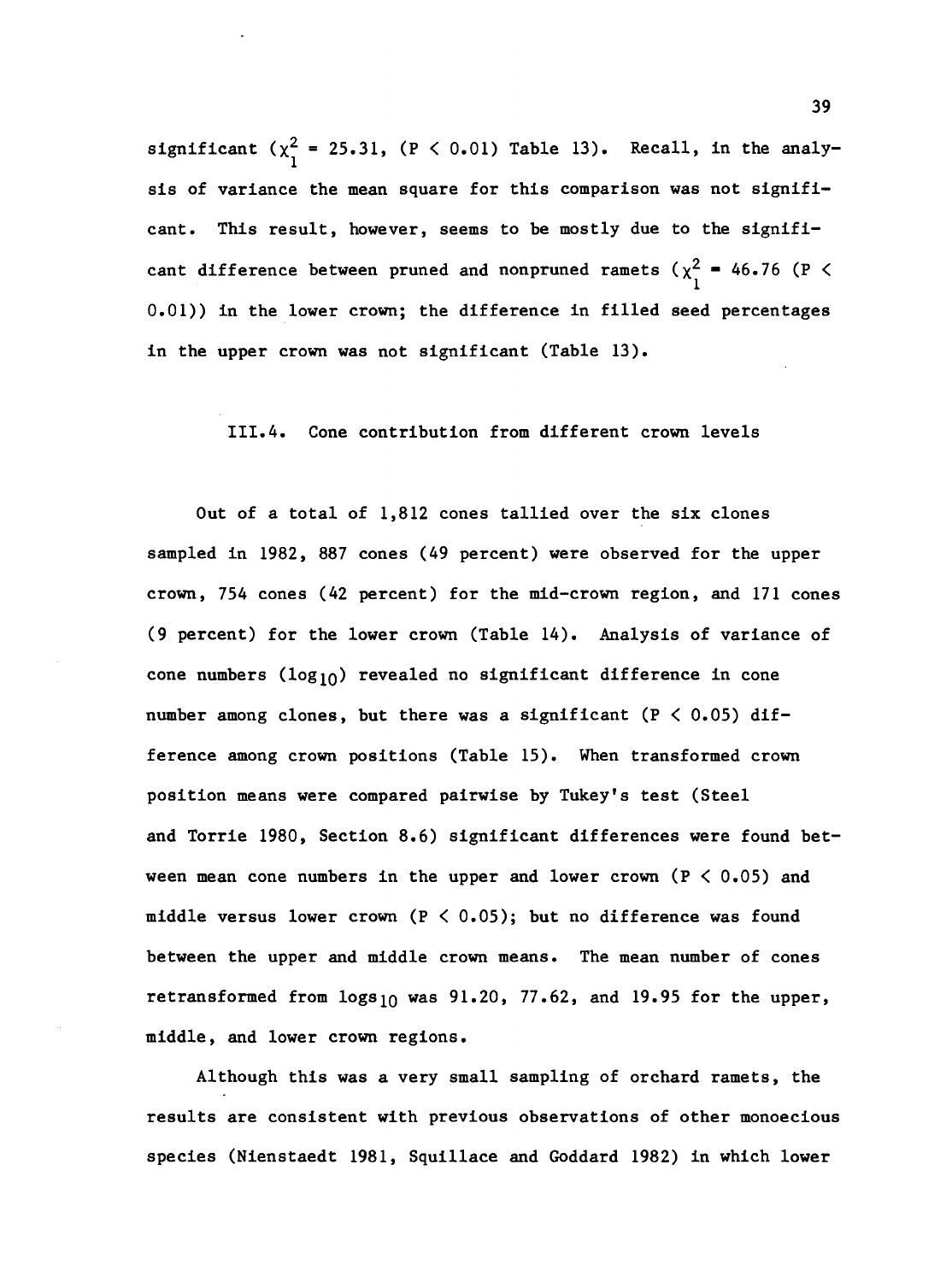parts of the crown contribute relatively few cones. In Picea glauca, this relationship appears to be true especially for top-pruned seed orchard grafts (Nienstaedt 1981). It was found that on top-pruned trees, the most productive whorl was the first one below the toppruning treatment; while for untreated grafts, the fourth whorl below the terminal bud was the most productive.

## 111.5. Correlations

No significant correlations (4 d.f.,  $P > 0.05$ ) could be found between mean filled seed proportions ( $\widehat{r}_{F}$ ) and outcrossing rates ( $\widehat{t}_{m_{\hat{1}}}$ ) per clone for the six intensively sampled clones (data from pruned and nonpruned ramets combined) whether crown positions were analyzed separately (upper crown correlation:  $r = -0.13$ ; lower crown correlation:  $r = 0.57$ ) or combined  $(r = 0.33)$ .

Number of ramets which were flowering in the orchard for the six clones and estimates of total number of male and female flowers produced by these ramets in block A are given in Table 16. These data made it possible to investigate any associations between mean PF or  $\hat{\tau}_{m_i}$  in the pruned clones with their number of flowering ramets (NFR) or flowering productivity (FLP). Mean PF or  $\hat{t}_{m_j}$  values per clone did not correlate significantly with NFR or  $\widehat{FLP}$  (male or female), whether data for clonal means of  $\hat{r}_{m}$  and  $\hat{t}_{m}$  were combined over crown positions or whether crown positions were analyzed separately. With only six data points, however, it would have been possible to detect only very strong correlations. Although nonsignificant, correlations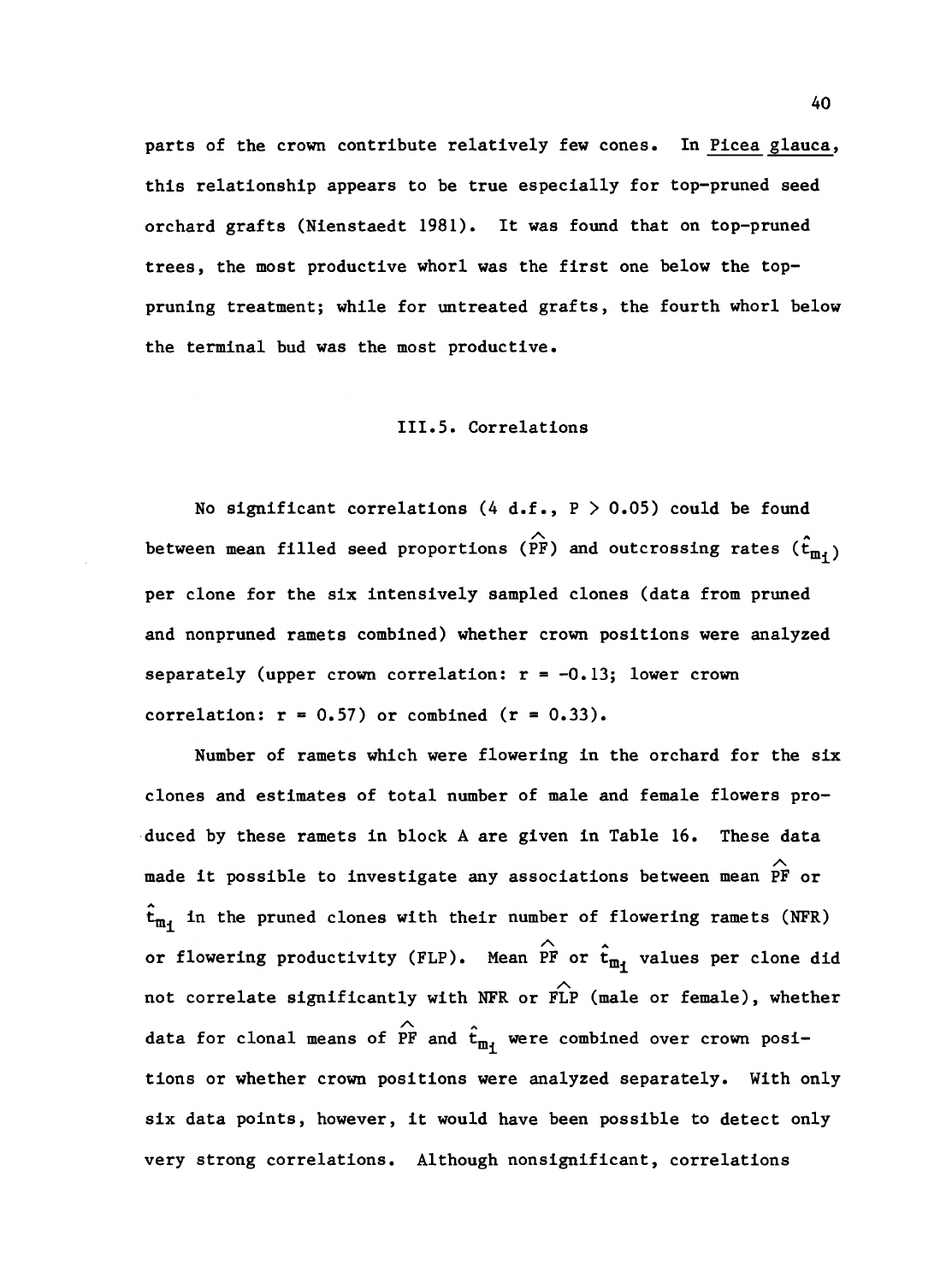between PF in the upper crown with 1) number of flowering ramets ( $r =$  $-0.69$ ,  $0.1 < P < 0.2$ ), and 2) amount of male flowers among ramets in block A ( $r = -0.74$ , .05  $\lt P \lt 0.1$ ) were consistent with expectations. Lower outcrossing estimates and more empty seeds were expected for clones with large numbers of flowering ramets or large estimates of male flowering productivity.

#### 111.6. Inbreeding depression in productivity

The estimated relative productivity values (PV) of Douglas-fir plantations (age 10) established with wind-pollinated progenies from the upper, lower, and total crown of six clones and from 24 clones in block A, are shown in Table 17. For a plantation established with progenies from the 24 clones, PV was 0.95, which means that after 10 years, the estimated productivity loss due to natural selffertilizations is five percent. For the six clones, an upper crown cone collection would result in a productivity increase of 1) 10 percent relative to a lower crown collection, and 2) three percent relative to a total crown collection. Recall that the two crown positions represented the upper- and lower-thirds; the total crown PV estimate was derived by estimating an outcrossing rate for a total crown collection:

total crown  $\hat{t} = \frac{(0.49) 0.945 + (0.42) 0.878 + (0.09) 0.810}{0.905} = 0.905$ ,  $0.49 + 0.42 + 0.09$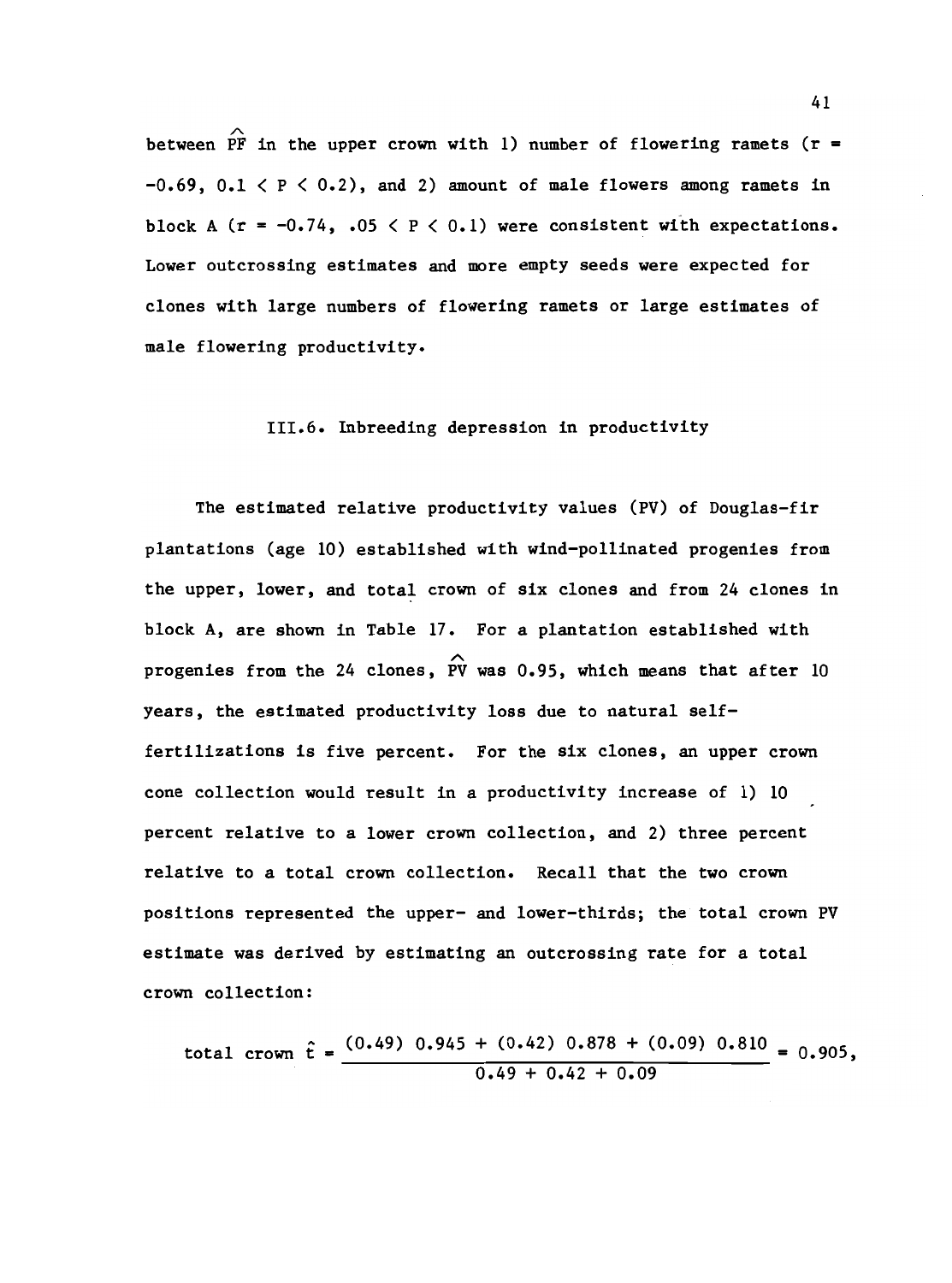where

0.49, 0.42, 0.09 equal the estimated mean proportionate contributions of cones from the upper, mid, and lower crowns, respectively, to the total cone harvest (Table 14), and 0.945 and 0.810 are the  $t_{m_1}$  estimates for the upper and lower crowns (Table 8). The mean mid-crown  $t_{m_1}$  for the six clones (0.878) was estimated by averaging the upper and lower crown values.

Values of  $\overline{\hat{t}}_{m_1}$  (0.905) and  $\overline{\hat{s}}_{m_1}$  (1- $\overline{\hat{t}}_{m_1}$  = 0.095) were then used in the Sorensen and MIles (1982) productivity formula to estimate PV for a total crown collection. Total crown estimates assume an equal number of seeds for all crown positions. Table 18 shows weighted total crown estimates for PF, s, and PV.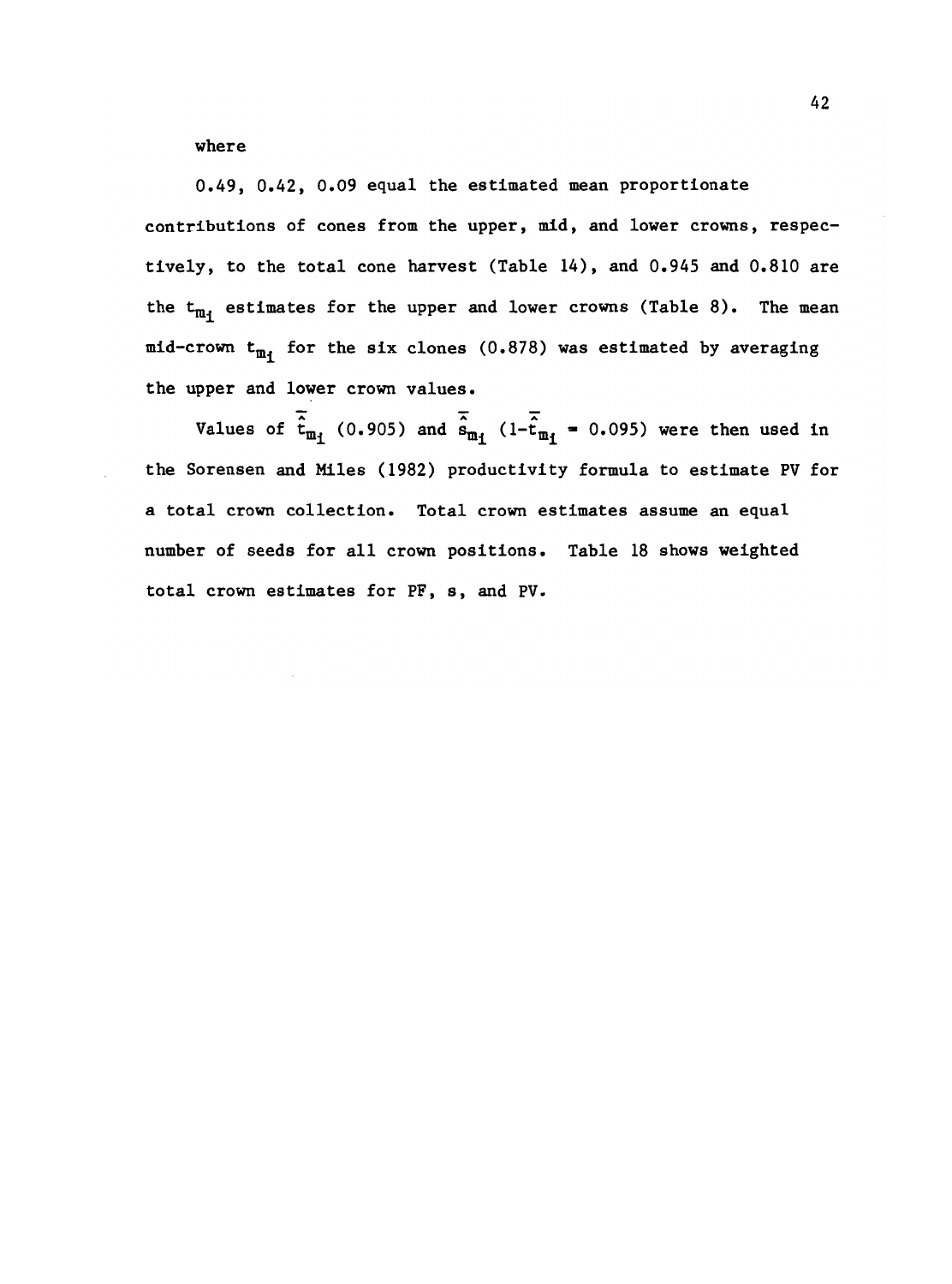The results of this study indicate that on the average, only a small proportion of the viable progeny produced in Douglas-fir seed orchards is due to selfing. The overall frequency of viable selfs  $(1-\tilde{\hat{t}}_{m,i})$  in the progeny of the six clones as a group was 0.10 (Table 18), and 0.07 for the block A clones. Not only are these estimates consistent with what Shaw and Allard (1982) found for a Douglas-fir seed orchard  $(s = 0.09)$ , but they are in close agreement with selfing rates found in natural populations of Douglas-fir (range 7 to 14 percent). Because estimates varied only slightly between the eight populations they surveyed, Shaw and Allard (1982) concluded that 90% outcrossing and 10% selfed progeny may be typical of coastal Douglasfir populations in the Pacific Northwest. The implication for orchard management is that under present orchard designs, i.e., where an effort has been made to keep ramets of the same clone separated, the frequency of viable self seeds is no greater than that found  $1<sup>n</sup>$ natural stands.

Although the average frequency of selfs for the orchard clones indicated a high level of outcrossing, there was considerable variability in both seed set (range  $\widehat{PF} = 0.285$  to 0.643) and outcrossing rate (range  $\hat{t}_{m_i}$  = 0.707 to 1.014) among the six clones intensively sampled. When considering the fact that the six clones were chosen based on similarity in flowering periods, the range in seed set or outcrossing rate among these clones is probably a conservative estimate of the true variability among all orchard clones.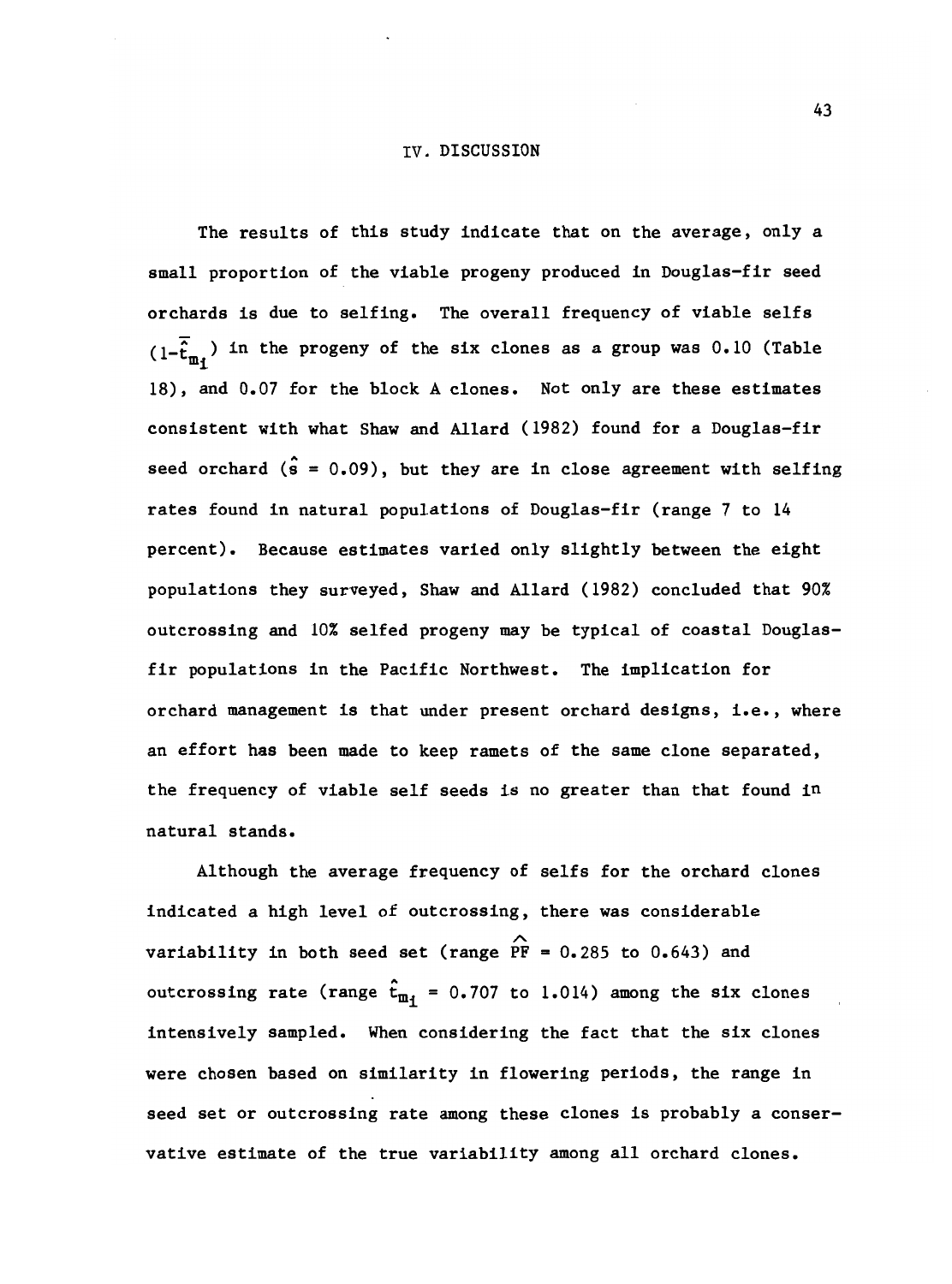Evidence from another Douglas-fir seed orchard study (Shaw and Allard 1982) seems to substantiate this idea. Among nine families (families which were identified to be the most "highly selfed" and most "highly outcrossed", based on a previous survey of families in the orchard), outcrossing values were estimated to range from 0.56 to 1.13. This large range may have been due to a variety of factors such as 1) clones which did not flower at the same time (i.e., early or late) with the majority of clones, 2) variable self-fertility among clones, or 3) age and design of orchard.

Clone 160 had the lowest mean outcrossing rate ( $\hat{t}_{m,i}$  = 0.707) and the lowest seed set for upper cones ( $\widehat{PF} = 0.335$ ). If certain clones, like 160, are consistently poor performers in these two characteristics, then perhaps they should be rogued from the orchard or not included in seed collections.

16.7 percent more outcrosses were observed in seeds from the upper crown compared to the lower crown for the six clones as a group. This difference with respect to crown position appears to be greater than that found by Shaw and Allard (1982) for Douglas-fir, i.e., 8 percent for natural populations and 3 percent for a seed orchard. However, recall that for four of the six clones, there was no significant difference between upper and lower crown estimates of  $t_{m_i}$ . On the average, differences in outcrossing estimates between upper and lower crowns in Douglas-fir seed orchards may not be that large.

The trade-offs between upper and lower crown cone collections can be summarized in Table 18. Because of low seed yields and higher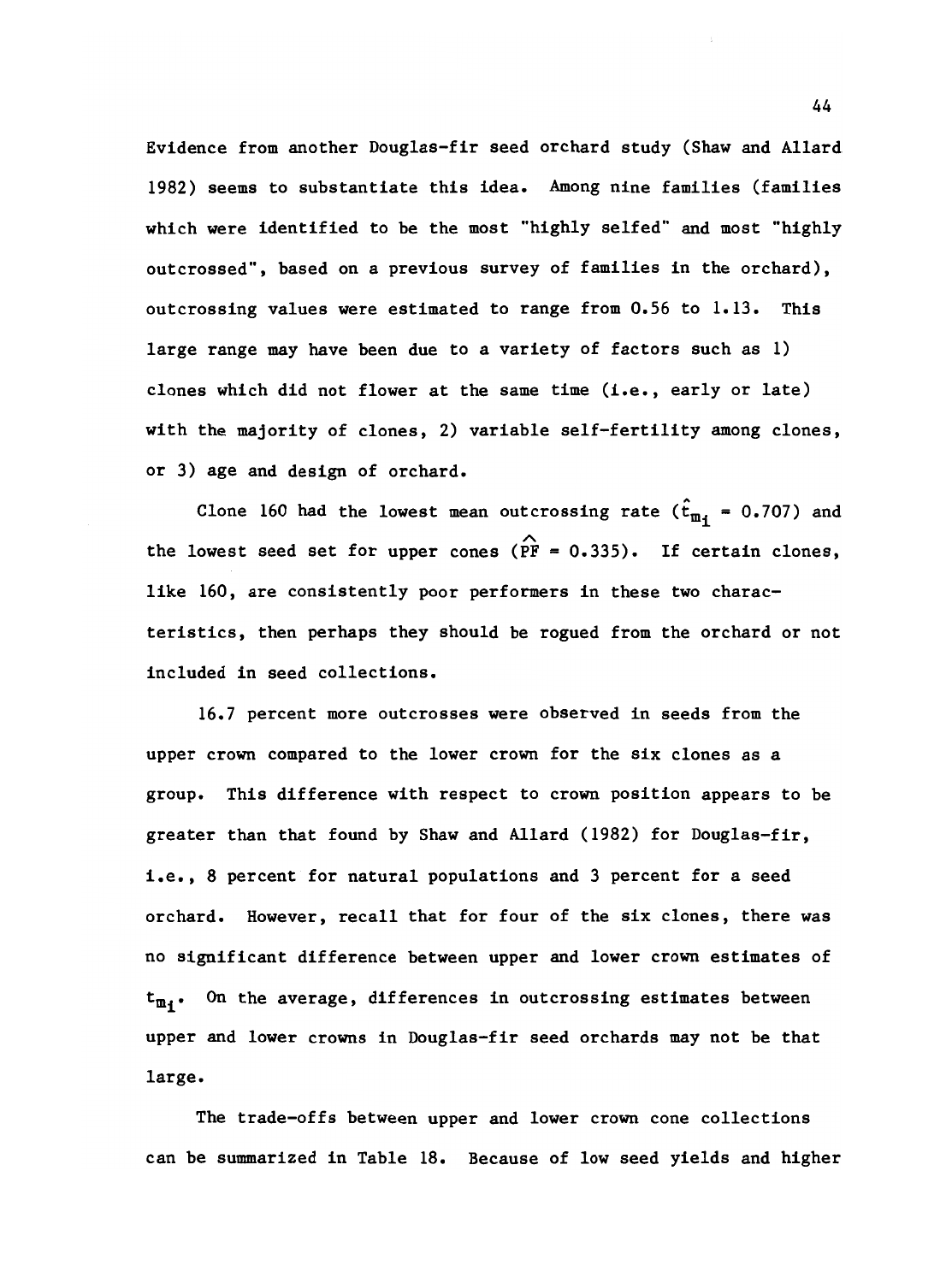proportions of selfed progeny in cones from lower crowns, Douglas-fir seed orchard managers may consider not collecting lower crown cones. If lower cones were left on the tree, there would be a loss of approximately nine percent of the total cone crop, but savings would be made on overall collection time. Nine percent of the total cone production from lower crowns represents about seven percent

$$
\left[\frac{(0.38)(0.09)}{(0.51)(0.49) + (0.45)(0.42) + (0.38)(0.09)} = 0.07\right]
$$

of the total filled seed yield. However, the proportion of filled seeds in an upper and mid crown collection would be approximately 48 percent

$$
\left[\begin{array}{cc} (0.51)(0.49) + (0.45)(0.42) & = 0.48 \\ 0.49 + 0.42 & \end{array}\right],
$$

and this is an increase of two percent over a collection which included the lower cones (total crown  $\overrightarrow{PF}$  = 0.47). Thus, seed processing costs might be less expensive because there would be relatively less empty seeds in an upper and mid crown collection. In addition, the proportion of viable selfs would average nine percent

$$
\left[\begin{array}{cc}\frac{(0.06)(0.49)+(0.12)(0.42)}{0.49+0.42} & = 0.09\end{array}\right],
$$

and total productivity of plantations at age 10 established from wind-pollinated seeds from upper and mid crowns would be 0.94. The former figure represents a 10 percent decrease over a total crown collection, while the latter is a one percent increase.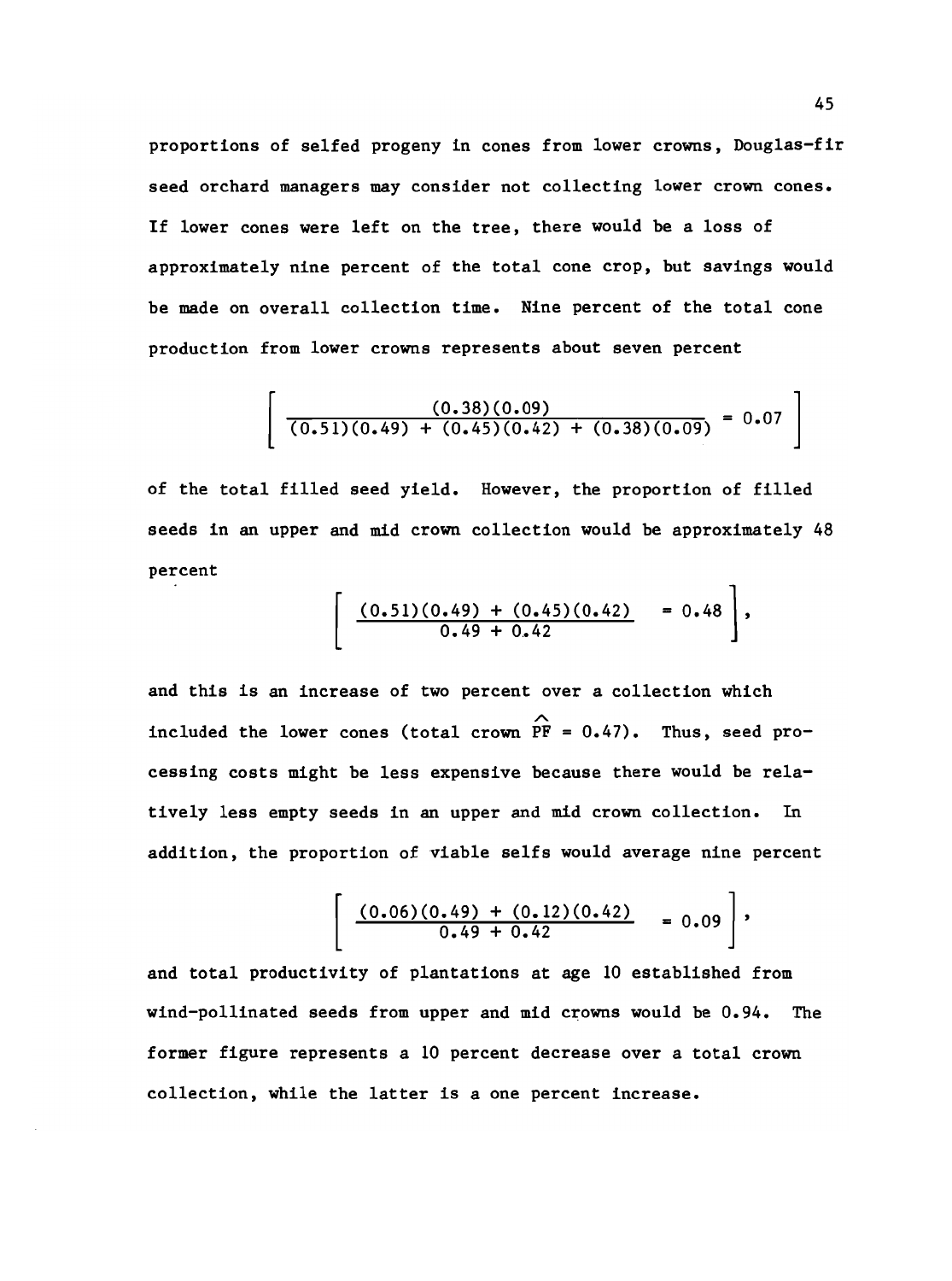One option which could be used to improve the total seed yield could be the utilization of supplemental mass pollination. This could increase both the quantity and genetic quality of the total crop, especially in lower crown cones, but the relatively small proportion of cones in the lower crown might still not justify their collection. Squillace and Goddard (1982) suggested that perhaps the greatest benefits of mass pollination would occur if lower crowns were given the most attention. However, it must be considered again that lower cones contribute only a small proportion to the total cone yield, and may not warrant the costs of a lower crown mass pollination procedure.

Crown position effects on the proportion of viable selfed progeny also suggest that when using seeds for experimental purposes, sampling should occur from a specified crown position. For example, in open-pollinated progeny tests, it is usually assumed that all individuals within families are half-sibs. But, inbreeding (due to selfing) will contribute to a greater correlation among individuals within families than normally assumed for half-sibs (i.e., greater than 0.25) and heritability will likely be overestimated (Squillace 1974). Thus, some of the biases attributed to natural inbreeding could be avoided by collecting seed only from the upper crown (Franklin 1971b). On the other hand, if one wishes to locate trees heterozygous for recessive mutant alleles, wind-pollinated seeds from lower crown collections would be more useful than those from the upper crown (Franklin 1971b). Because more selfs are produced in the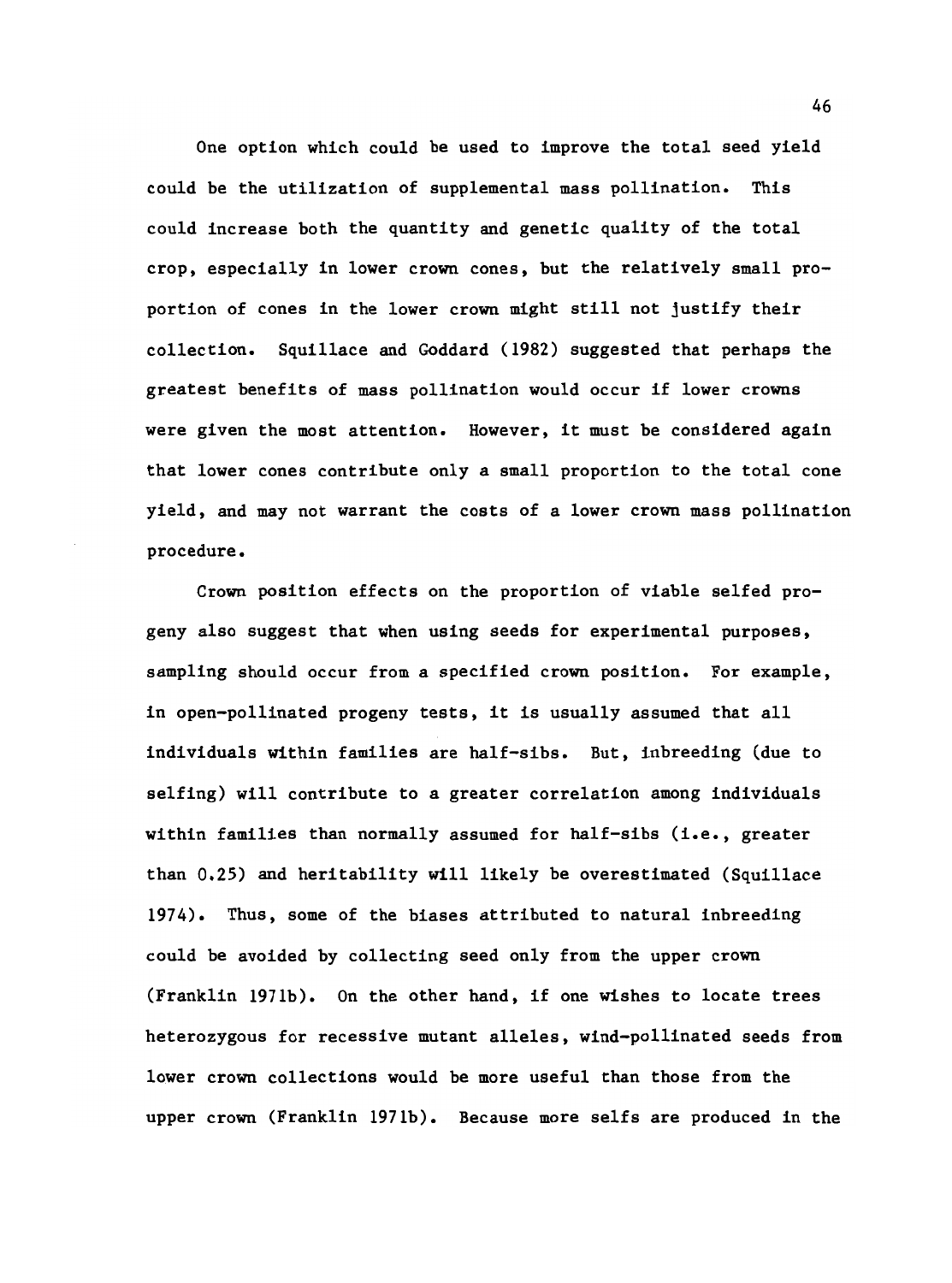lower crown, the chance of recessive marker genes being expressed (i.e., occurring in the homozygous state) is greater.

There was little evidence that pruning affects t. Mean estimates of  $t_{m}$ , for pruned and nonpruned ramets were not significantly different (Table 9). In addition, when  $\hat{t}_{m_i}$  values for pruned and nonpruned ramets of individual clones were compared, no consistent relationship was found between pruning treatment and level of outcrossing.

Likewise, pruning appeared to have only a minor impact on seed set. Pruned ramets, on the average, had slightly greater mean proportions of empty seeds (6 percent) and this difference was significant when tested by the heterogeneity chi-square analysis (Table 13). Nevertheless, much of the difference appears to be due to the relatively strong mean difference between pruned and nonpruned ramets in the lower crown (Table 13). There was virtually no mean difference between filled seed percentages in the upper crown, and since most cones in Douglas fir seed orchard clones are found in the upper crown regions, pruning probably reduces filled seed yield in the total crop of a tree only to a minor extent.

Finally, while crown position differences in seed set were consistent with the spatial arrangement of strobili in Douglas-fir (i.e., greater probability of selfing in the lower crown), there was no significant correlation over clones between seed set and outcrossing rate, as one might expect. That is, although clone 160 had both a low seed set and the lowest outcrossing rate, a relationship between the two traits was not found. This implies that

47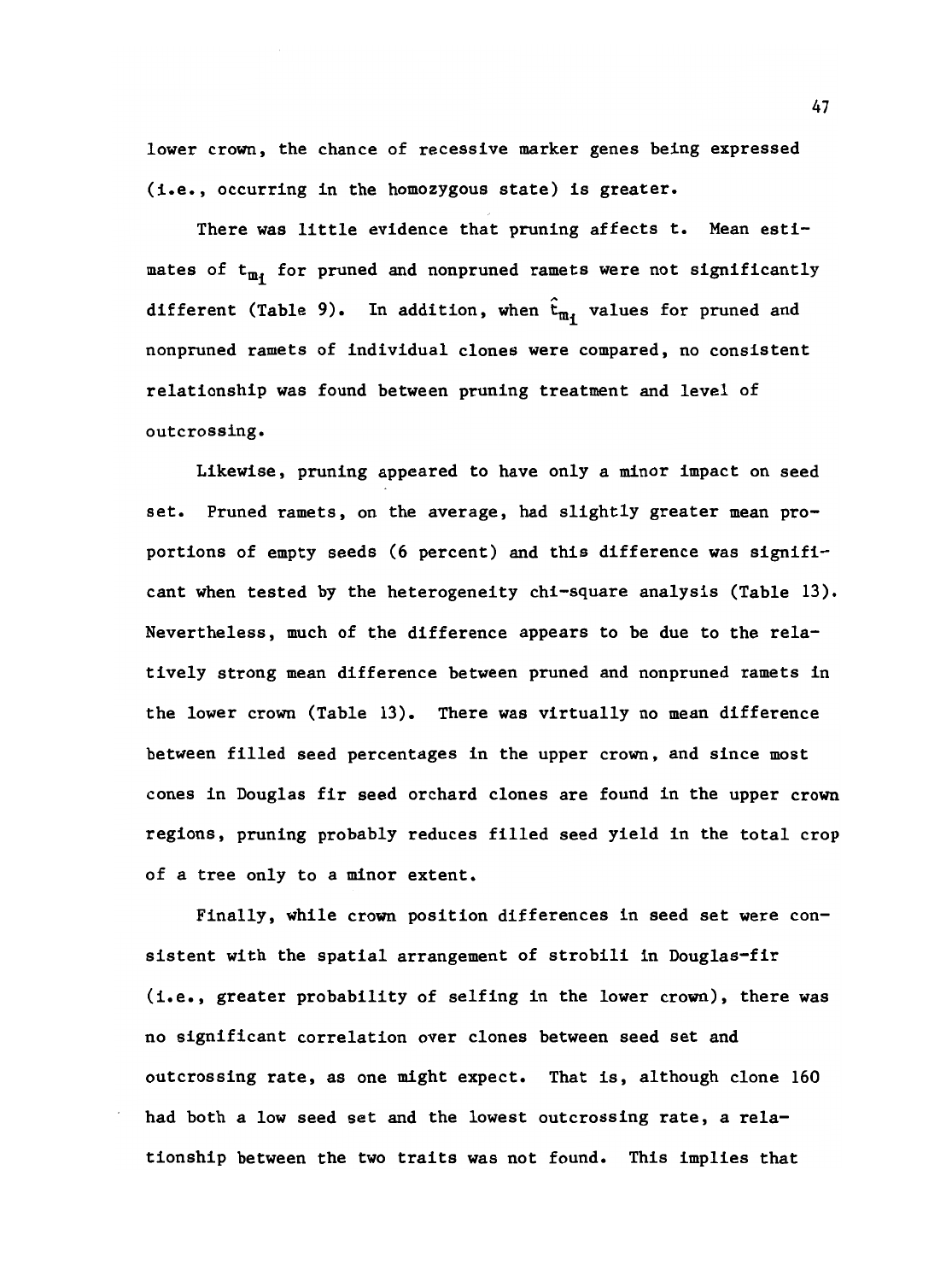while some of the empty seeds may be due to self pollination, other elements probably also have a strong influence on seed yield. One such element could be pollen availability (Shaw 1980). In block A, the relatively high, but nonsignificant correlations between filled seed proportions in the upper crown with 1) the number of flowering ramets per clone  $(r = -0.69)$  and 2) the amount of male flowers per clone  $(r = -0.74)$  were consistent with expectations. Hadders (1971) discovered a significant correlation between the intensity of male flowering and the percentage of empty seeds in the lower crown cones of a Pinus sylvestris seed orchard. Whereas his correlations were based on 34 degrees of freedom (36 grafts mInus 2), in our investigation, the degrees of freedom for r were only 4 (6 clones minus 2), and this made it difficult to detect a significant relationship. Nutritional deficiencies related to crown level (Hsin and Daniels, cited in Shaw 1980) may influence seed set in Douglas-fir, and could contribute to the lack of significant relationships ( $\hat{P}$  with  $\hat{t}_{m_1}$ ,  $\hat{P}$ F or  $\hat{\mathbf{t}}_{m,i}$  with NFR and FLP) between the various parameters investigated. Variability in self-fertility among clones could also be instrumental in confounding these relationships. Highly self-fertile clones, for example, might produce both filled seeds and viable selfs in substantial amounts. Clonal variability in self-fertility is perhaps one of the most likely explanations for the nonsignificant correlations, especially in light of work by Sorensen (1971). He showed that there were large differences in self-fertility (range 0.1 to 45 percent) among 35 Douglas-fir trees.

48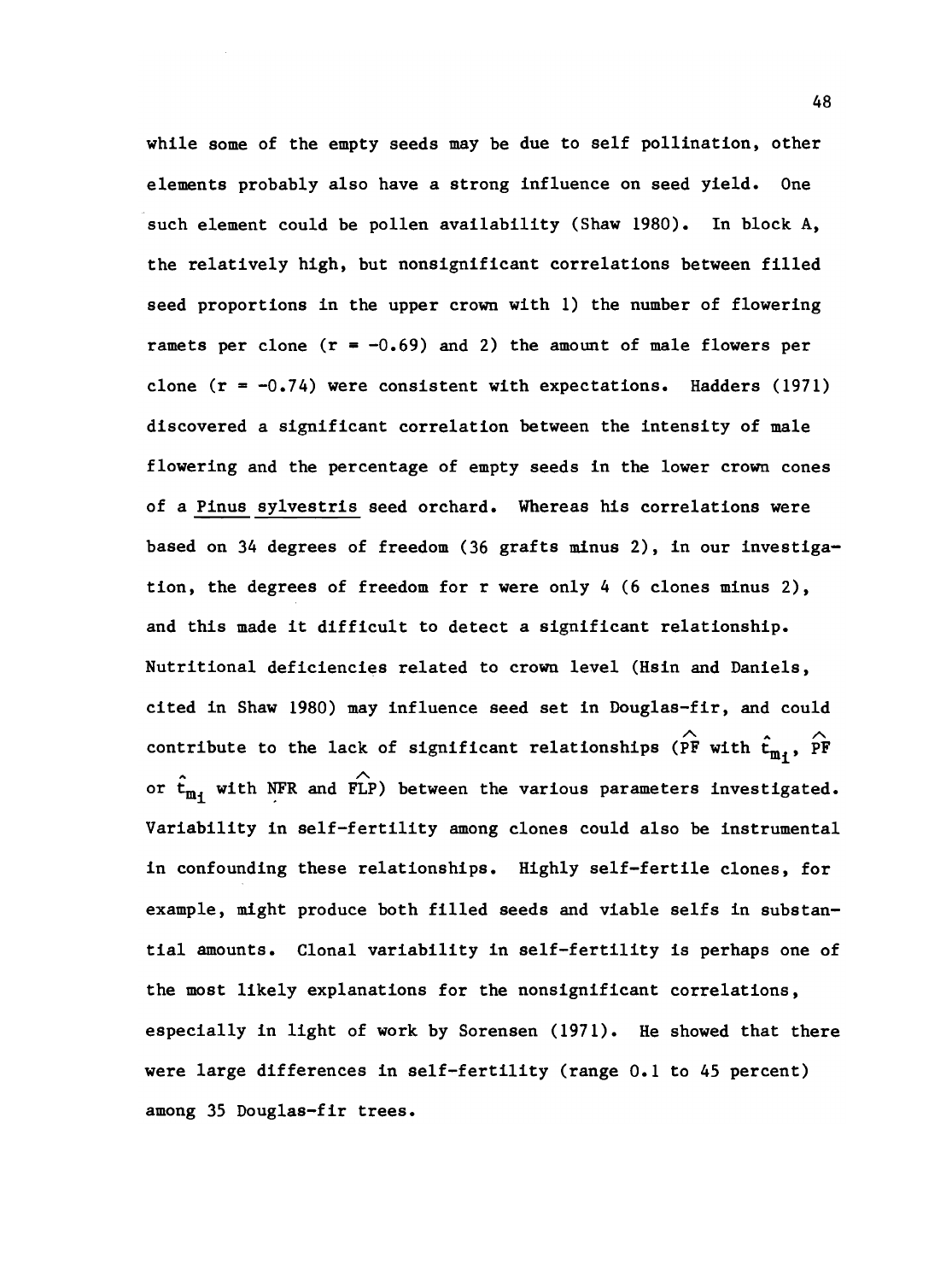Selfing in seed orchards has been of considerable interest because of the potential for self-fertilization frequency to be higher than that found in natural populations, and because of the depression in economic traits that usually accompanies inbreeding in conifers. There was no evidence, though, that selfing rates were, on the average, any different for a Douglas-fir seed orchard than rates found in natural stands. In addition, no difference was found between pruned and nonpruned ramets, and there was little evidence that pruning had any effect on seed set. Crown position effects have previously been verified in other studies. However, these questions still remain: 1) Is there a relationship between the severity of toppruning and the frequency of viable selfs? 2) Does the considerable heterogeneity among clones in seed set or outcrossing rate hold true year after year? 3) Can clones be identified which are consistently poor seed producers and low outcrossers at each cone harvest? Answers to questions such as these would be useful in managing or designing seed orchards more efficiently.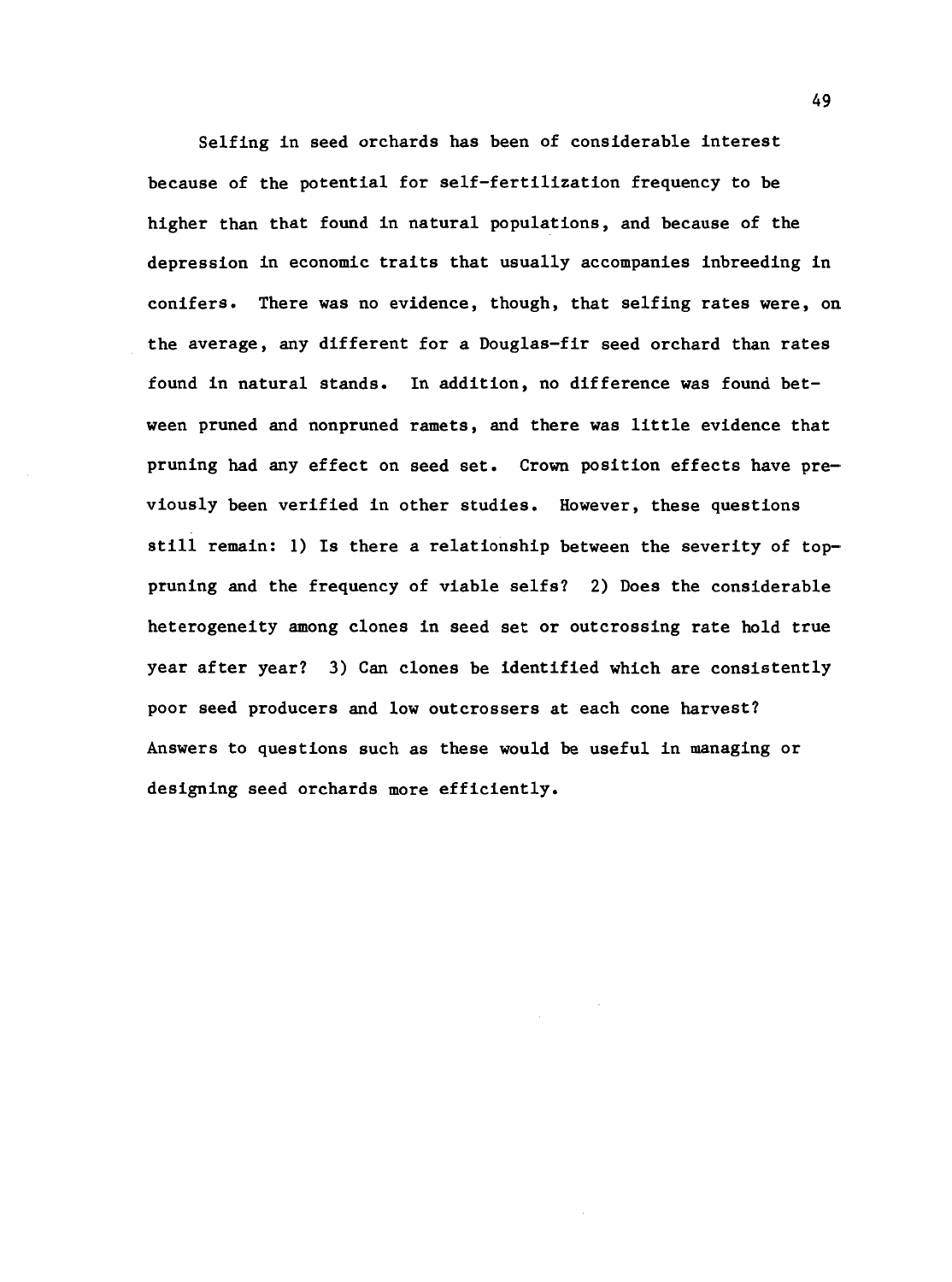

Figure 1. The location of orchard blocks (A-H) at the D. T. Mason Seed Orchard.

1Denotes blocks in which ramets were sampled in 1980.

 $2$ Denotes block in which cones were counted in 1982.

50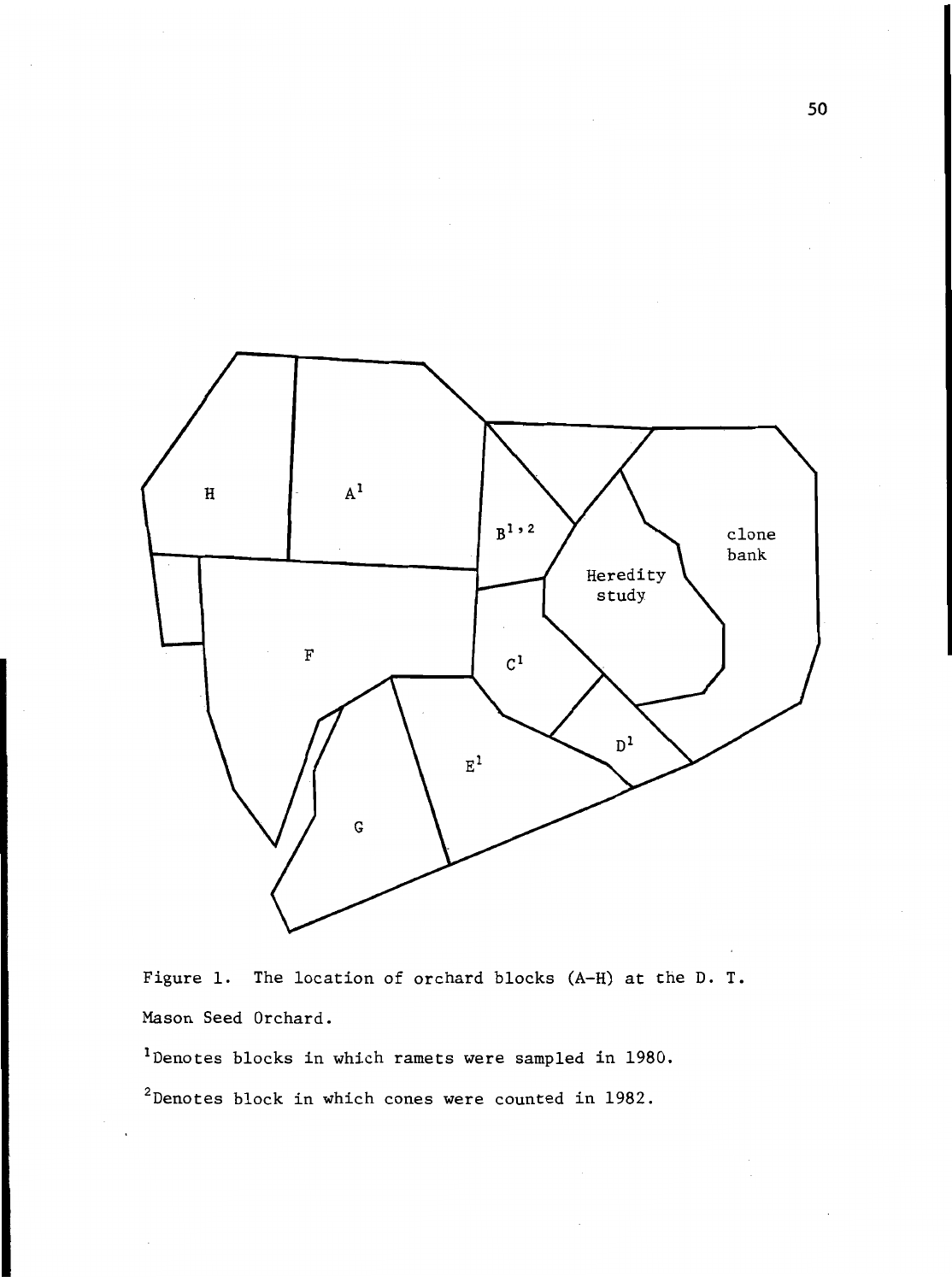Table 1. Initial years of grafting<sup>1</sup>, composition of clones and ramets in 1980, and size of each block in the D.T. Mason Seed Orchard.

|                  |                                |                    | Composition                          |                                               |  |  |  |  |  |  |
|------------------|--------------------------------|--------------------|--------------------------------------|-----------------------------------------------|--|--|--|--|--|--|
| Orchard<br>block | Initial<br>grafting<br>(years) | Size<br>(hectares) | $\texttt{Clones}^2$                  | Mean number<br>of ramets per<br>clone (range) |  |  |  |  |  |  |
| A                | 1960                           | $2 \cdot 8$        | 18 LOW, 7 MID                        | $5.8(1 - 15)$                                 |  |  |  |  |  |  |
| B                | 1965-1966                      | 1.1                | 21 LOW, 3 MID                        | $5.6(1 - 12)$                                 |  |  |  |  |  |  |
| C                | 1961-1962                      | 1.2                | 21 LOW, 5 MID                        | $6.2(1 - 14)$                                 |  |  |  |  |  |  |
| D                | 1965-1966                      | 1.2                | 21 LOW, 5 MID                        | $5.0(1 - 14)$                                 |  |  |  |  |  |  |
| Е                | $1964 - 1966$                  | 2.0                | 9 LOW, 18 MID, 7 HIGH $10.2(1 - 36)$ |                                               |  |  |  |  |  |  |
| $\mathbf F$      | $1960 - 1966$ <sup>3</sup>     | 2.1                | 20 LOW, 7 MID, 5 HIGH $13.4(1 - 41)$ |                                               |  |  |  |  |  |  |
| G                | 1965-1966                      | 1.8                | 4 MID, 15 HIGH                       | $17.7(4 - 38)$                                |  |  |  |  |  |  |
| H                | 1965-1966                      | 3.8                | 4 MID, 15 HIGH                       | $33.4(8 - 78)$                                |  |  |  |  |  |  |
|                  |                                |                    |                                      |                                               |  |  |  |  |  |  |

<sup>1</sup>Years when original clones were grafted into the orchard; does not include grafting in later years to replace ramets that died.

 $2$ All clones are from ortets in natural stands on the west side of the central Cascade mountains of Oregon. LOW, MID, and HIGH means that ortets were from low  $(< 600$  M), mid  $(600$  to 900M) and high  $($  900M) elevations, respectively.

 $3$ While grafting was initiated in block F in 1960, the block was not fully grafted until 1966, so that on the average, the ramets of block A were the oldest in the orchard.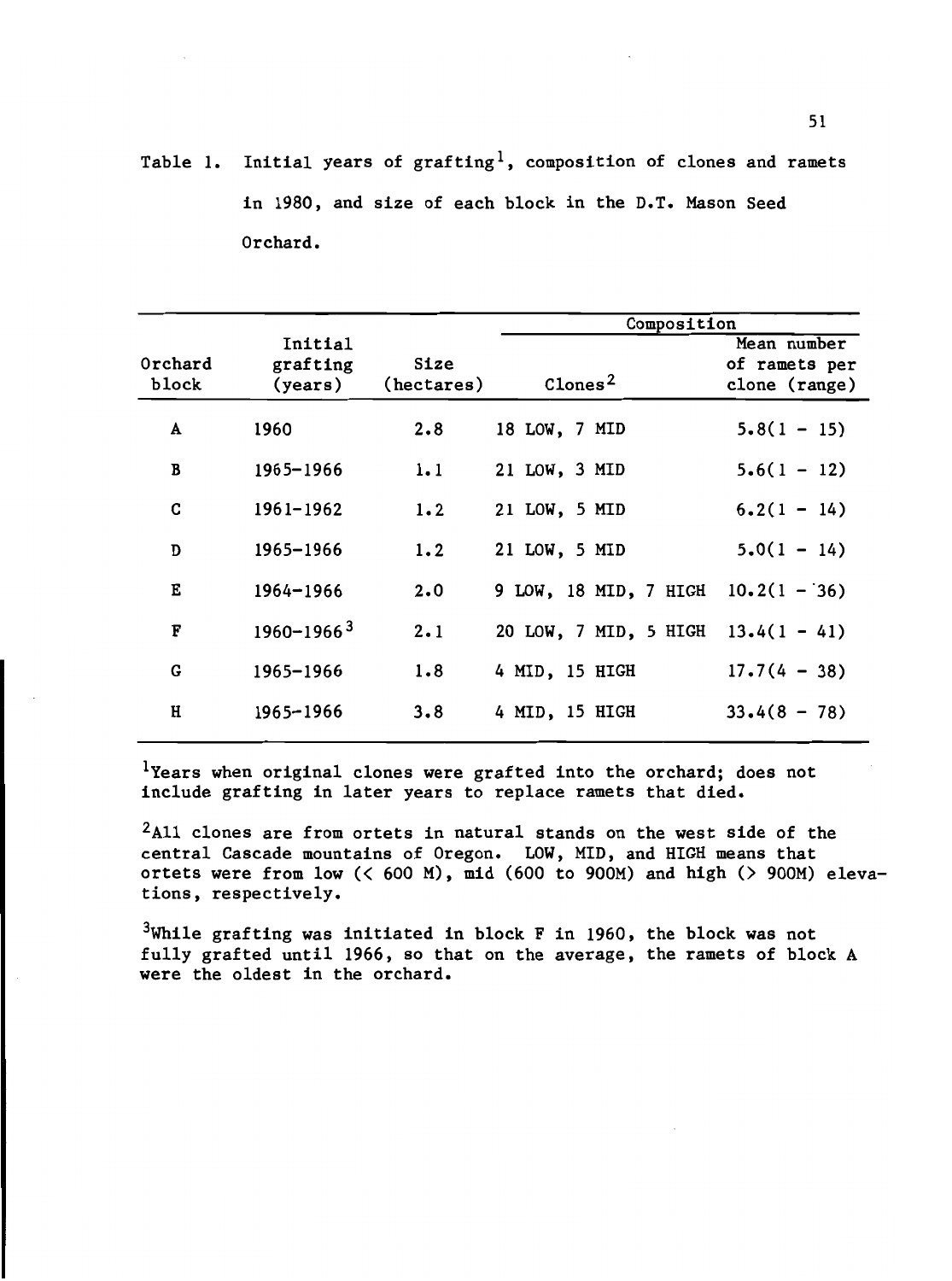Table 2. Population samples for which single and multiple locus estimates of the proportion of outcrossed progeny (t) were obtained.

| Progeny Population                        | Designation         |
|-------------------------------------------|---------------------|
| Six clones:                               |                     |
| A. Pruned ramets (PR) - Upper crown (U)   | $PR-U$              |
| B. Pruned ramets - Lower crown $(L)$      | $PR-L$              |
| $C$ . Pruned ramets - U and L combined    | PR                  |
| D. Nonpruned ramets (NP) - Upper crown    | $NP-U$              |
| E. Nonpruned ramets - Lower crown         | $NP-L$              |
| $F$ . Nonpruned ramets - U and L combined | NP                  |
| G. Upper crown - PR and NP combined       | U                   |
| H. Lower crown - PR and NP combined       | L                   |
| I. Combined over P, NP, U and L           | Overal1             |
| 24 clones:                                |                     |
| J. Total block A                          | 24 clones (block A) |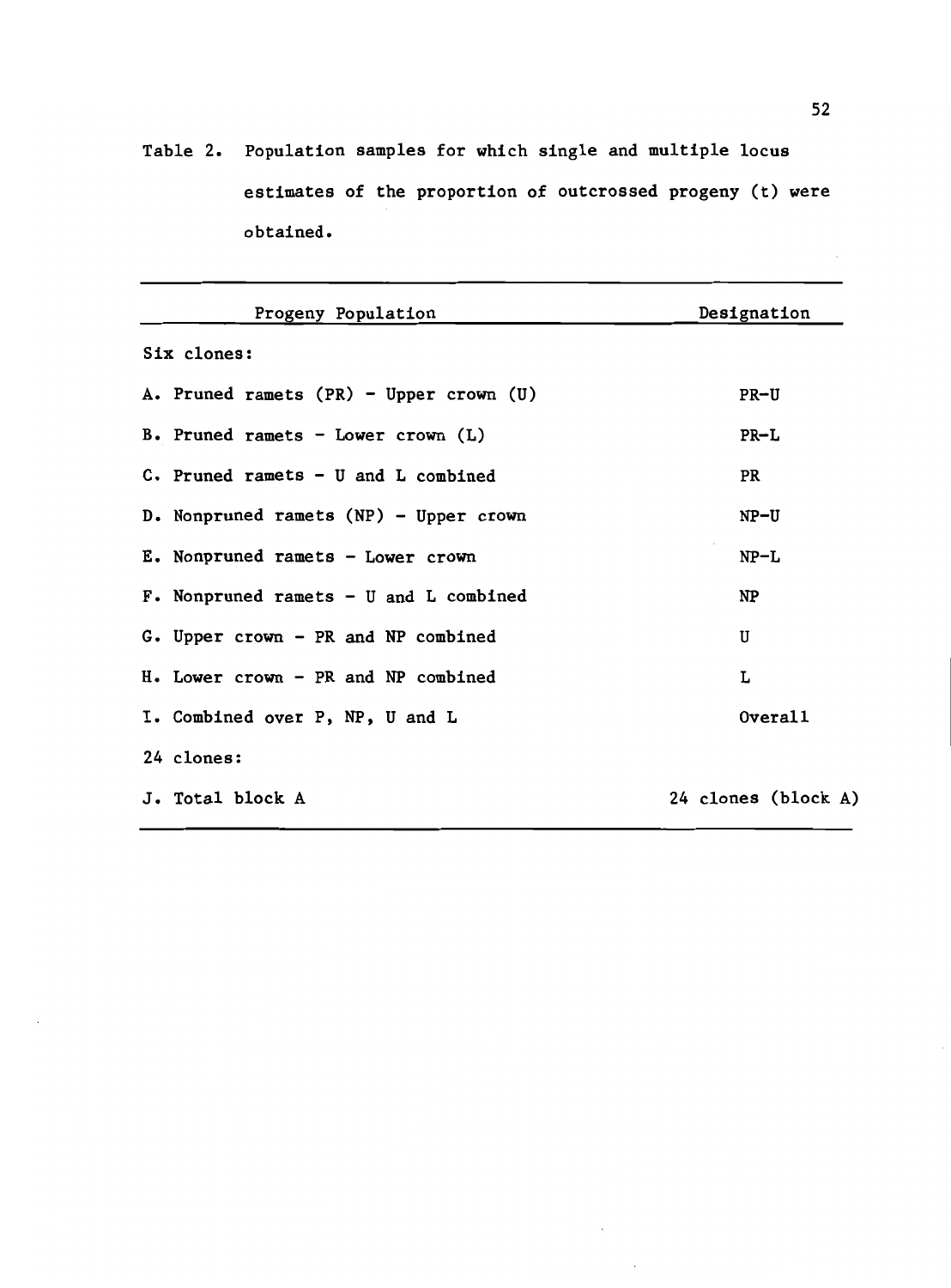Table 3. Estimates<sup>1</sup> of detection probabilities  $(G_i)$ , outcrossing rates  $(t_{m_1})$ , and variances of  $t_{m_1}$  ( $s_{t_{m_1}}^2$ ) for the upper (U) crown position of six pruned (PR) seed orchard clones, based on pollen pool allelic frequencies derived from independent and combined (in brackets) data sets.

| Clone           | N  | $\hat{\mathsf{G}}_{\textbf{1}}$ | $t_{m_1}$         | $s_{\hat{\mathbf{t}}_{\mathfrak{m}_1}}^2$ |
|-----------------|----|---------------------------------|-------------------|-------------------------------------------|
| <b>PR-160-U</b> | 66 | $0.526$ [0.522]                 | $0.778$ $[0.784]$ | $0.019$ $[0.019]$                         |
| PR-163-U        | 65 | $0.708$ [0.705]                 | $0.847$ [0.851]   | $0.009$ $[0.009]$                         |
| <b>PR-168-U</b> | 85 | $0.567$ $[0.576]$               | $0.810$ $[0.797]$ | $0.013$ $[0.013]$                         |
| <b>PR-169-U</b> | 66 | $0.846$ [0.855]                 | $0.967$ [0.957]   | $0.004$ [0.003]                           |
| PR-173-U        | 73 | $0.520$ $[0.539]$               | $1.186$ $[1.144]$ | $0.016$ [0.014]                           |
| <b>PR-199-U</b> | 67 | $0.791$ $[0.772]$               | $0.717$ $[0.734]$ | $0.006$ [0.007]                           |
|                 |    |                                 |                   |                                           |

 $1$ Estimates based on progeny data collected at five loci: LAP1, GOT3, GLYDH, CAT, and DIA.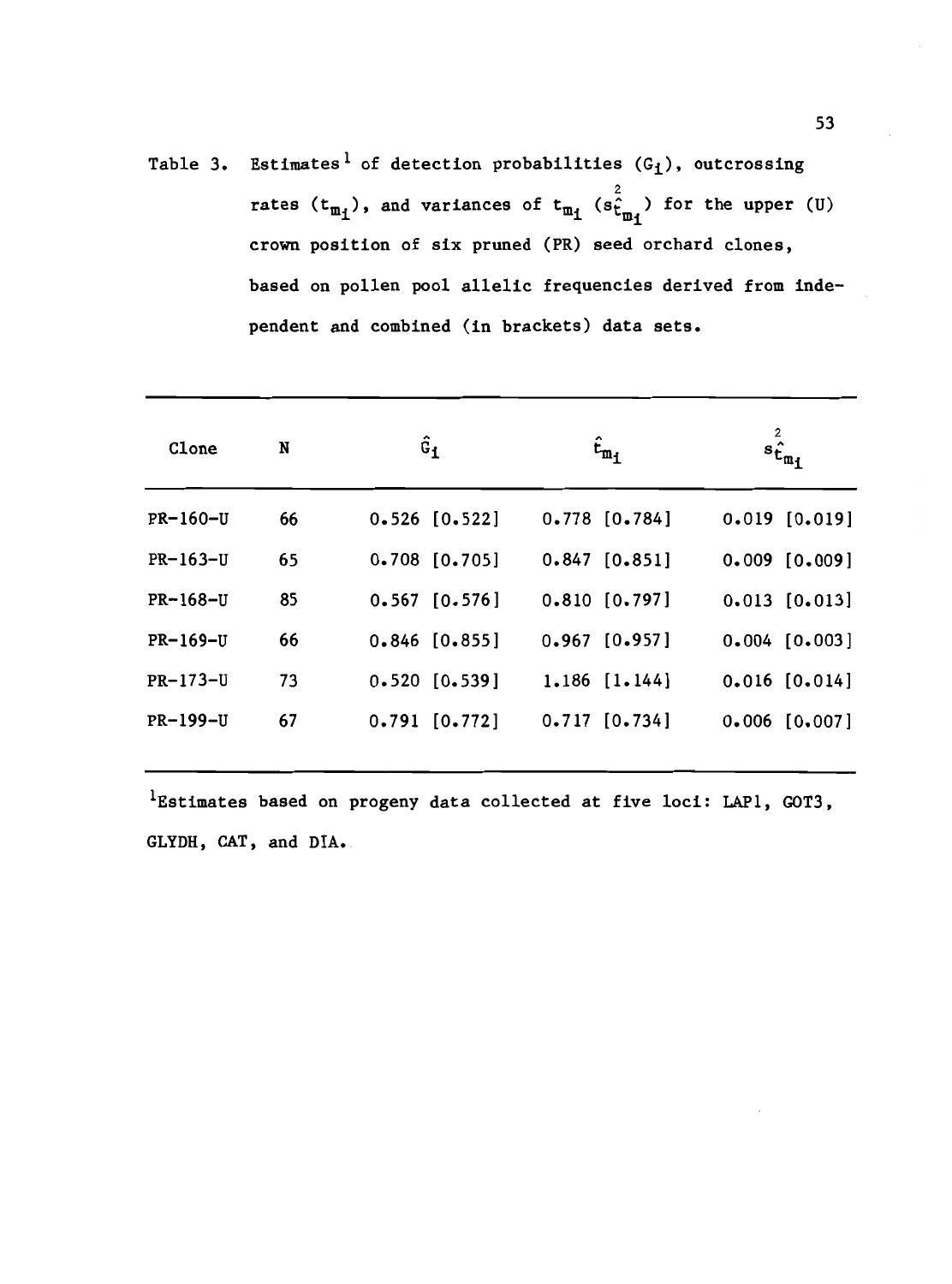| Source of variation                 |                                      | $\overline{\mathbf{d} \cdot \mathbf{f}}$                                                                                                                                                           | Expected mean squares <sup>1</sup>                                                                                                 |  |
|-------------------------------------|--------------------------------------|----------------------------------------------------------------------------------------------------------------------------------------------------------------------------------------------------|------------------------------------------------------------------------------------------------------------------------------------|--|
| Pruning (A)                         |                                      | a-1                                                                                                                                                                                                | $\frac{1}{\sigma^2 + d\sigma^2 + d\sigma^2 + bcd\sigma^2 + bcd\sigma^2}$<br>C(AB) $\frac{1}{\sigma^2 + bcd\sigma^2 + bcd\sigma^2}$ |  |
| Clones $(B)$                        |                                      | $b-1$                                                                                                                                                                                              | $\sigma^2 + d\sigma^2$ + $acd\sigma^2$<br>C(AB) + $acd\sigma^2$                                                                    |  |
| A x B                               |                                      | $(a-1)(b-1)$                                                                                                                                                                                       | $\sigma^2$ + $d\sigma_{C(AB)}^2$ + $cd\sigma_{AB}^2$                                                                               |  |
|                                     | Ramets (C) in $A \times B$ (c-1)(ab) |                                                                                                                                                                                                    | $\sigma^2$ + $d\sigma^2$<br>C(AB)                                                                                                  |  |
| Crown position (D)                  |                                      | $d-1$                                                                                                                                                                                              | $\sigma^2$ + $ac\sigma_{BD}^2$ + $abcK_D^2$                                                                                        |  |
| A x D                               |                                      | $(a-1)(d-1)$                                                                                                                                                                                       | $\sigma^2$ + $c\sigma_{ABD}^2$ + $bcK_{AD}^2$                                                                                      |  |
| B x D                               |                                      | $(b-1)(d-1)$ $\sigma^2 + ac\sigma^2$                                                                                                                                                               |                                                                                                                                    |  |
| A x B x D                           |                                      | $(a-1)(b-1)(d-1)$ $\sigma^2 + c\sigma^2$                                                                                                                                                           |                                                                                                                                    |  |
| $[C \ln A \times B] \times D$       |                                      | $[(c-1)(ab)](d-1) \sigma^2$                                                                                                                                                                        |                                                                                                                                    |  |
| 1 <sub>q</sub><br>$\sigma^2$<br>ABD |                                      | = variance due to interactions between crown positions and<br>ramets within clones and pruning treatments.<br>= variance due to interaction of pruning treatments,<br>clones, and crown positions. |                                                                                                                                    |  |
| $\sigma^2$<br>BD                    | positions.                           | = variance due to interaction of clones and crown                                                                                                                                                  |                                                                                                                                    |  |
| $K_{AD}^2$                          | crown positions.                     | = fixed effects interaction of pruning treatments and                                                                                                                                              |                                                                                                                                    |  |
| $K_D^2$                             |                                      | = fixed effect of ith crown position.                                                                                                                                                              |                                                                                                                                    |  |
| $\sigma^2$<br>C(AB)                 | treatments and clones.               | = variance due to differences among ramets within pruning                                                                                                                                          |                                                                                                                                    |  |
| $\sigma^2$<br>AB                    | and clones.                          | = variance due to interaction of pruning treatments                                                                                                                                                |                                                                                                                                    |  |
| $\sigma_B^2$                        |                                      | = variance due to differences among clones.                                                                                                                                                        |                                                                                                                                    |  |
| $\sigma_{\delta}^2$                 |                                      | = variance due to differences among pruned and nonpruned<br>ramets which are not accounted for by pruning treatments.                                                                              |                                                                                                                                    |  |
| $K_A^2$                             |                                      | = fixed effect of the ith pruning treatment.                                                                                                                                                       |                                                                                                                                    |  |

Table 4. Form for the analysis of variance of filled seed proportions.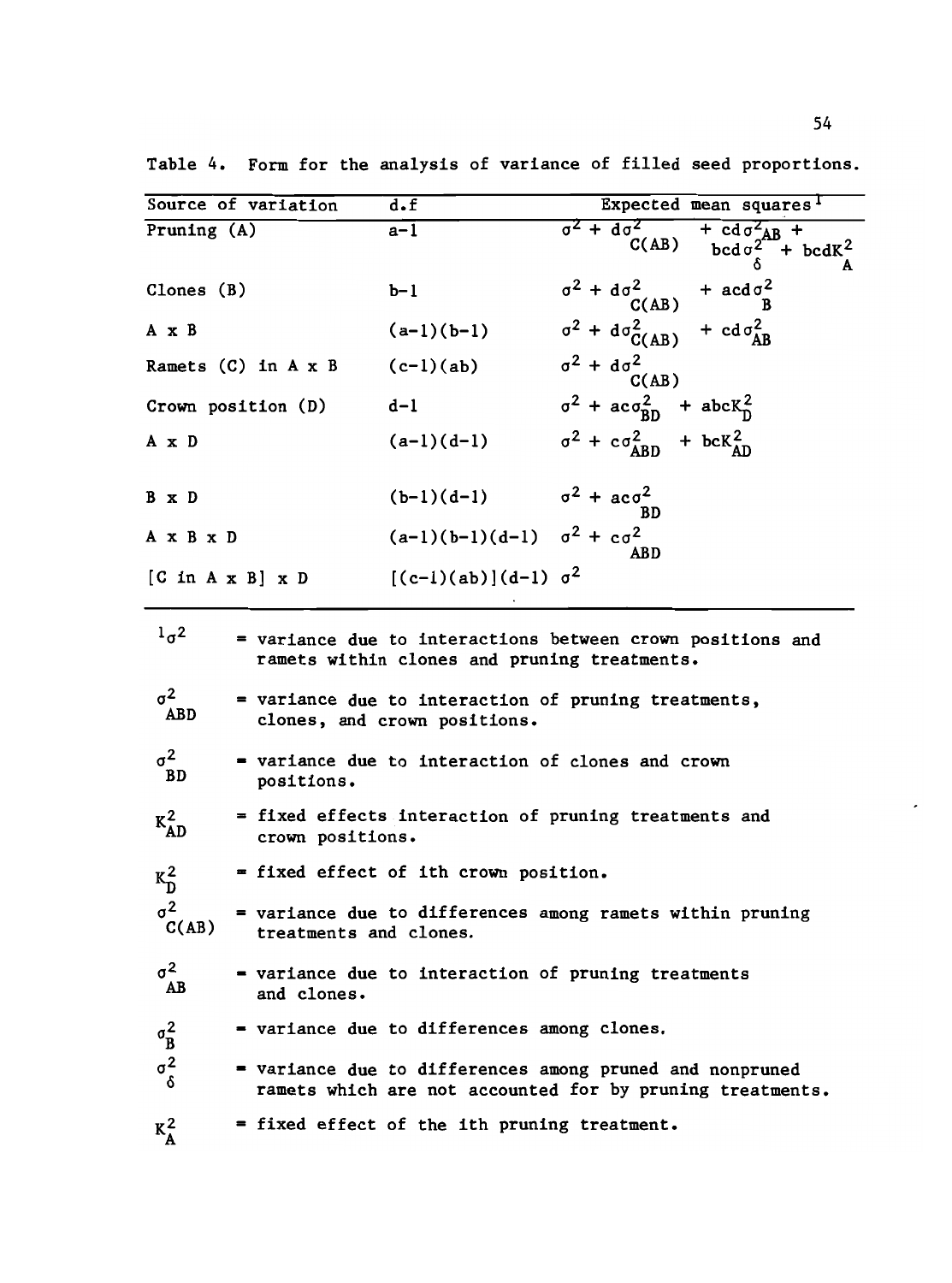Table 5. Form for the analysis of variance of transformed  $(logs_{10})$ cone numbers.

| Source           | d.f.         | Expected mean square <sup>1</sup>     |
|------------------|--------------|---------------------------------------|
| Clones $(B)$     | $b-1$        | $\sigma^2$ + $d\sigma^2$ <sub>R</sub> |
| Crown levels (D) | $d-1$        | $\sigma^2$ + $\frac{1}{2}$ $\sigma^2$ |
| Error            | $(b-1)(d-1)$ | $\sigma^2$                            |

 $1_{\sigma^2}$  = variance due to differences between clones and crown positions.

 $K^2_D$  = fixed effect of the ith crown position.

 $\sigma^2$ <sub>B</sub> = variance due to differences among clones.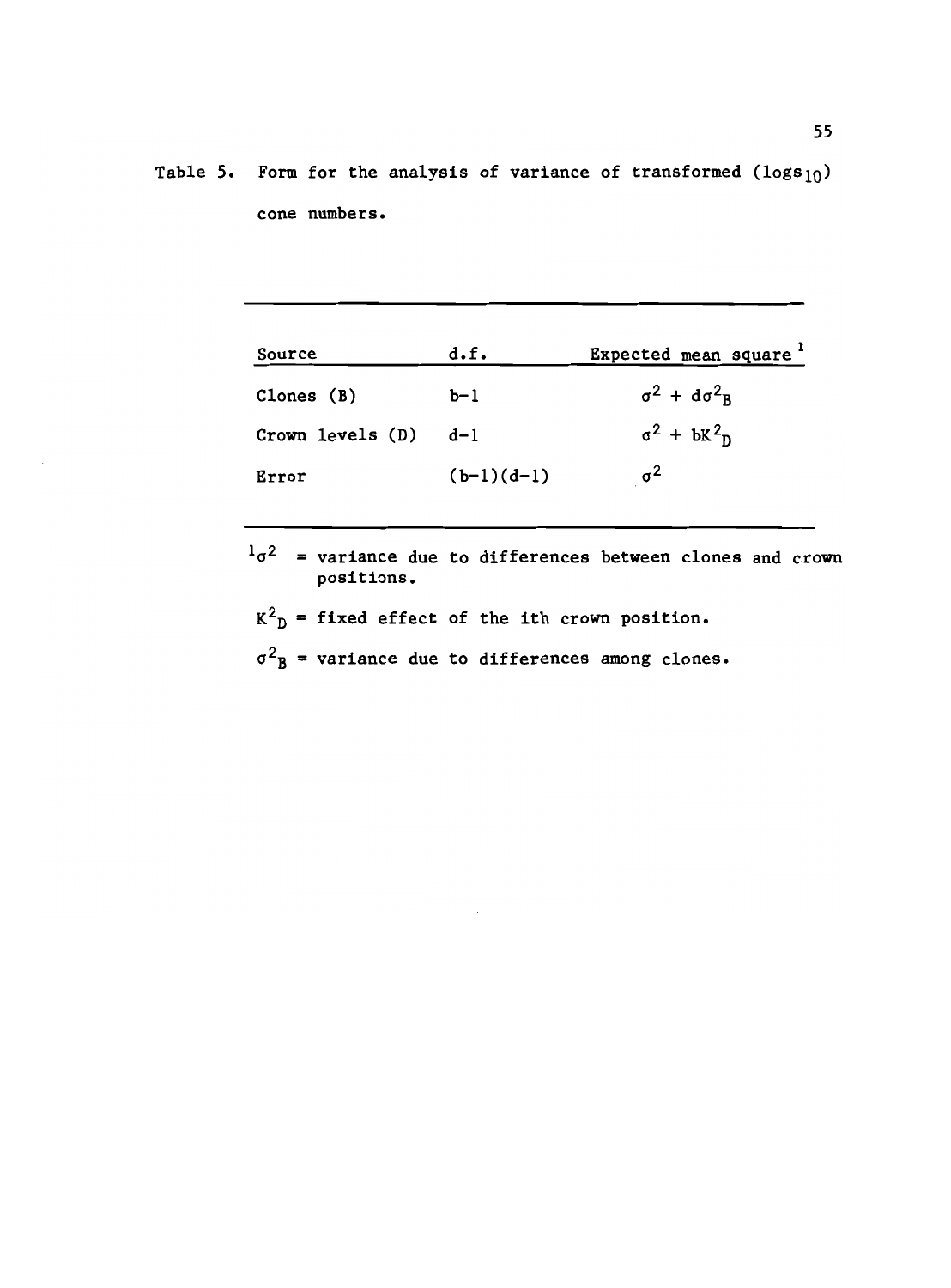|                                    |      |                     |                   | Locus              |                             |                                |                    | Heterogeneity                   |
|------------------------------------|------|---------------------|-------------------|--------------------|-----------------------------|--------------------------------|--------------------|---------------------------------|
| Progeny<br>population <sup>1</sup> | N    | LAP <sub>12</sub>   | GOT3 <sup>3</sup> | GLYDH <sup>3</sup> | CAT <sup>3</sup>            | DIA <sup>3</sup>               | Unweighted<br>mean | chi-square <sup>4</sup><br>(df) |
| A. PR-U                            | 422  | 0.953(.064)         | 1.018(.083)       | 0.964(.095)        | 0.651(.122)                 | 1.052(.089)                    | 0.928              | 8.01(4)                         |
| B. PR-L                            | 364  | 1.006(0.069)        | 1.175(.067)       | 0.696(.101)        | 0.719(.128)                 | 1.171(.091)                    | 0.953              | $23.86(4)$ **                   |
| $C. PR$ (U and $L$ )               | 786  | 0.975(.047)         | 1.087(0.056)      | 0.840(.070)        | 0.682(.088)                 | 1.107(.064)                    | 0.938              | $23.02(4)**$                    |
| $D. NP-U$                          | 415  | 0.954(.066)         | 0.912(.098)       | 1.092(.097)        | 1.032(.120)                 | 1.036(.085)                    | 1.005              | 2.43(4)                         |
| $E. NP-L$                          | 263  | 0.787(.086)         | 0.825(.125)       | 1.181(.125)        | 0.747(.131)                 | 1.232(.107)                    | 0.955              | $17.26(4)**$                    |
| P. NP (U and L)                    | 678  | 0.892(.052)         | 0.877(0.78)       | 1.109(.076)        | 0.927(.089)                 | 1.112(.067)                    | 0.983              | $11.65(4)$ *                    |
| G. U (PR and NP)                   | 837  | 0.953(.046)         | 0.964(.065)       | 1.029(.068)        | 0.839(.086)                 | 1.043(.061)                    | 0.966              | 4.60(4)                         |
| H. L (PR and NP)                   | 627  | 0.914(.054)         | 1.005(.072)       | 0.889(.079)        | 0.738(.093)                 | 1.198(.070)                    | 0.948              | $19.31(4)**$                    |
| I. Overall                         | 1464 | 0.938(.035)         | 0.981(.048)       | 0.967(.052)        | 0.797(.063)                 | 1.109(.046) 0.958              |                    | $17.61(4)**$                    |
| J. 24 clones<br>(total block A)    |      | $419^6$ 0.954(.050) | $1.025(.047)^2$   |                    | $0.764(.079)$ $0.932(.062)$ | 0.983(.066) 0.960 <sup>5</sup> |                    | $21.25(9)$ *                    |

Table 6. Single locus estimates (for S loci) of average proportions of random outcrossing (t) in nine progeny populations of six clones, and from one progeny population of <sup>24</sup> clones, in block <sup>A</sup> of the D.T. Mason Seed Orchard (standard errors in parentheses).

'Designations are described in Table 2.

<sup>2</sup>Single locus estimate based on 3 alleles.

3Single locus estimate based on 2 alleles.

<sup>4</sup>Heterogeneity of t estimates over loci.

 $5$ Mean estimate of outcrossing for block A clones based on 10 loci. Additional loci and  $\hat{\bf t}$  values at these loci were: PCML (1.046), LAP2 (0.994), COT2 (1.030), 6PGD (0.931) and IDU (0.943). The heterogeneity chi-square value was computed over the 10 loci.

 $6$ Among the 10 loci scored for population J, the mean number of observations per locus was 419 (range 403 to 426).

\*Significant at 0.05 probability level \*\*Significant at 0.01 probability level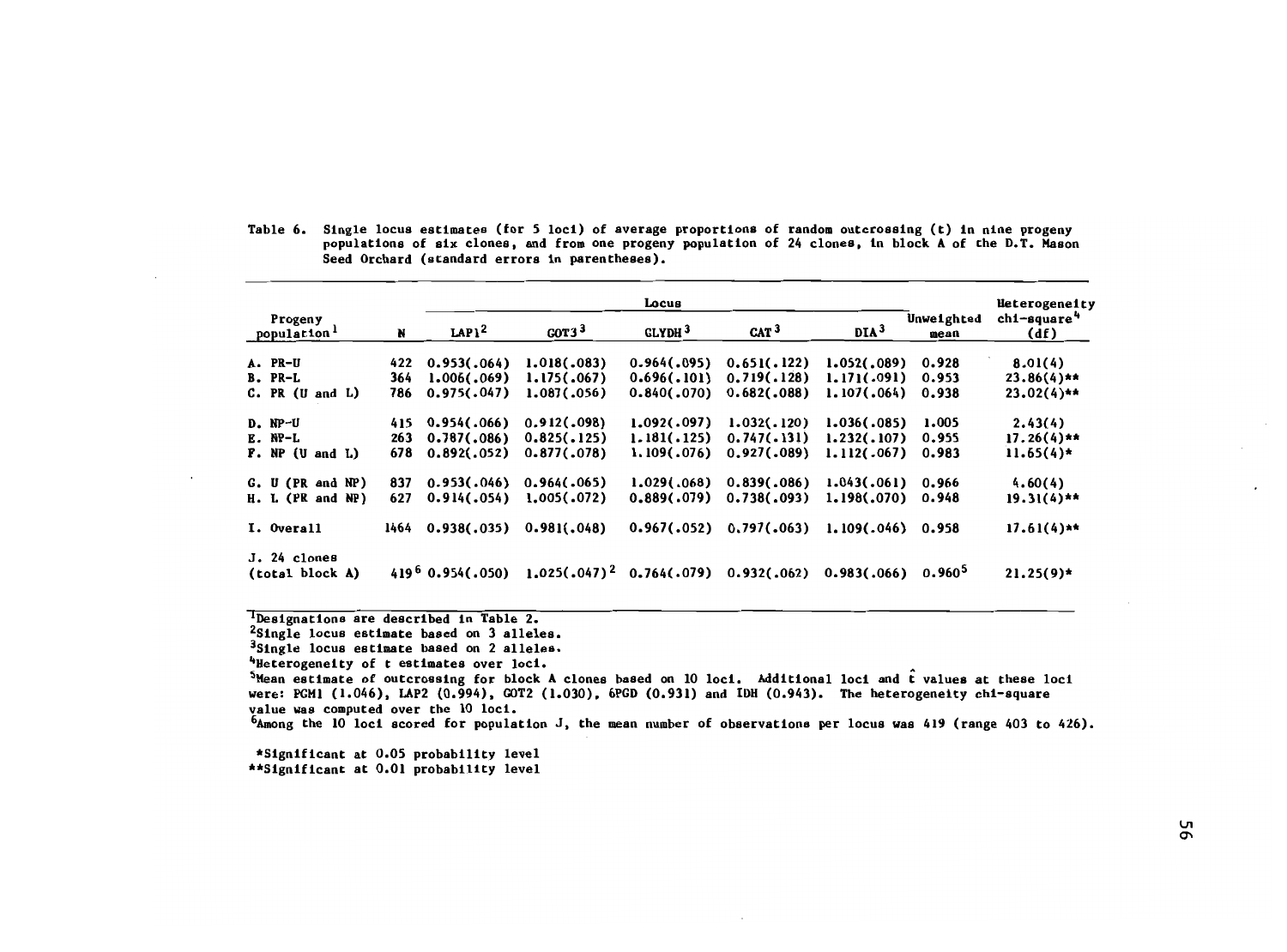|              |              |      |          |                    |        |                                 | Progeny poulation         |             |                              |  |
|--------------|--------------|------|----------|--------------------|--------|---------------------------------|---------------------------|-------------|------------------------------|--|
|              |              |      |          | Progeny population |        | Heterogeneity                   | Overall (six Block A (24) |             | Heterogeneity                |  |
| Locus        | Allele       | PR-U | PR-L     | NP-U               | $NP-L$ | $ch1$ -square <sup>1</sup> (df) | clones)                   | clones) $3$ | chi-square <sup>2</sup> (df) |  |
| LAP1         | 2            | 0.52 | 0.53     | 0.51               | 0.52   |                                 | $-52$                     | 0.57        |                              |  |
|              | 5            | 0.19 | 0.20     | 0.23               | 0.21   |                                 | .21                       | 0.18        |                              |  |
|              | 7            | 0.30 | 0.28     | 0.25               | 0.27   |                                 | .27                       | 0.25        |                              |  |
|              | n            | 422  | 364      | 415                | 263    | 2.15(6)                         | 1464                      | 425         | 3.70(2)                      |  |
| GOT3         | ı            | 0.11 | 0.11     | 0.14               | 0.15   |                                 | 0.13                      | 0.11        |                              |  |
|              | $\mathbf 2$  | 0.89 | 0.89     | 0.86               | 0.85   |                                 | 0.87                      | 0.89        |                              |  |
|              | n            | 422  | 364      | 415                | 263    | 3.11(3)                         | 1464                      | 422         | 1.43(1)                      |  |
| <b>GLYDH</b> | 2            | 0.60 | 0.54     | 0.60               | 0.55   |                                 | 0.58                      | 0.58        |                              |  |
|              | 3            | 0.40 | 0.46     | 0.40               | 0.45   |                                 | 0.42                      | 0.42        |                              |  |
|              | $\mathbf{u}$ | 422  | 364      | 415                | 263    | 2.77(3)                         | 1464                      | 416         | 0.00(1)                      |  |
| CAT          | $\mathbf{I}$ | 0.32 | 0.35     | 0.31               | 0.21   |                                 | 0.30                      | 0.21        |                              |  |
|              | $\mathbf 2$  | 0.68 | 0.65     | 0.69               | 0.79   |                                 | 0.70                      | 0.79        |                              |  |
|              | n            | 422  | 364      | 415                | 263    | 5.68(3)                         | 1464                      | 421         | $9.00(1)$ **                 |  |
| DIA          | ı            | 0.23 | $0 - 20$ | 0.22               | 0.22   |                                 | 0.22                      | 0.22        |                              |  |
|              | 3            | 0.77 | 0.80     | 0.78               | 0.78   |                                 | 0.78                      | 0.78        |                              |  |
|              | n            | 422  | 364      | 415                | 263    | 0.95(3)                         | 1464                      | 403         | 0.00(1)                      |  |

Table 7. Estimated allelic frequencies at five allozyme loci in the outcross pollen pools of five progeny populations (PR-U, PR-L, NP-U, NP-L, overall) of six clones, and in one progeny population of 24 clones, in block A of the D. T. Mason Seed Orchard.

 $1$ Heterogeneity of allelic frequency estimates over PR-U, PR-L, NP-U, and NP-L.

<sup>2</sup>Heterogeneity of allelic frequency estimates between overall (six clones) and 24 clones. 3Allelic frequencies for the five remaining loci are (locus (allele-frequency)]: PGM1 (1-0.07, 2-0.91, 3-0.02) LAP2 (3-0.96, 5-0.04) GOT2 (1-0.06, 2-0.93, 3-0.02) 6PGD (1-0.02, 2-0.96, 3-0.03) Inn (1-0.12, 2-0.80, 3-0.08).

\*\*Significant at 0.01 probability level.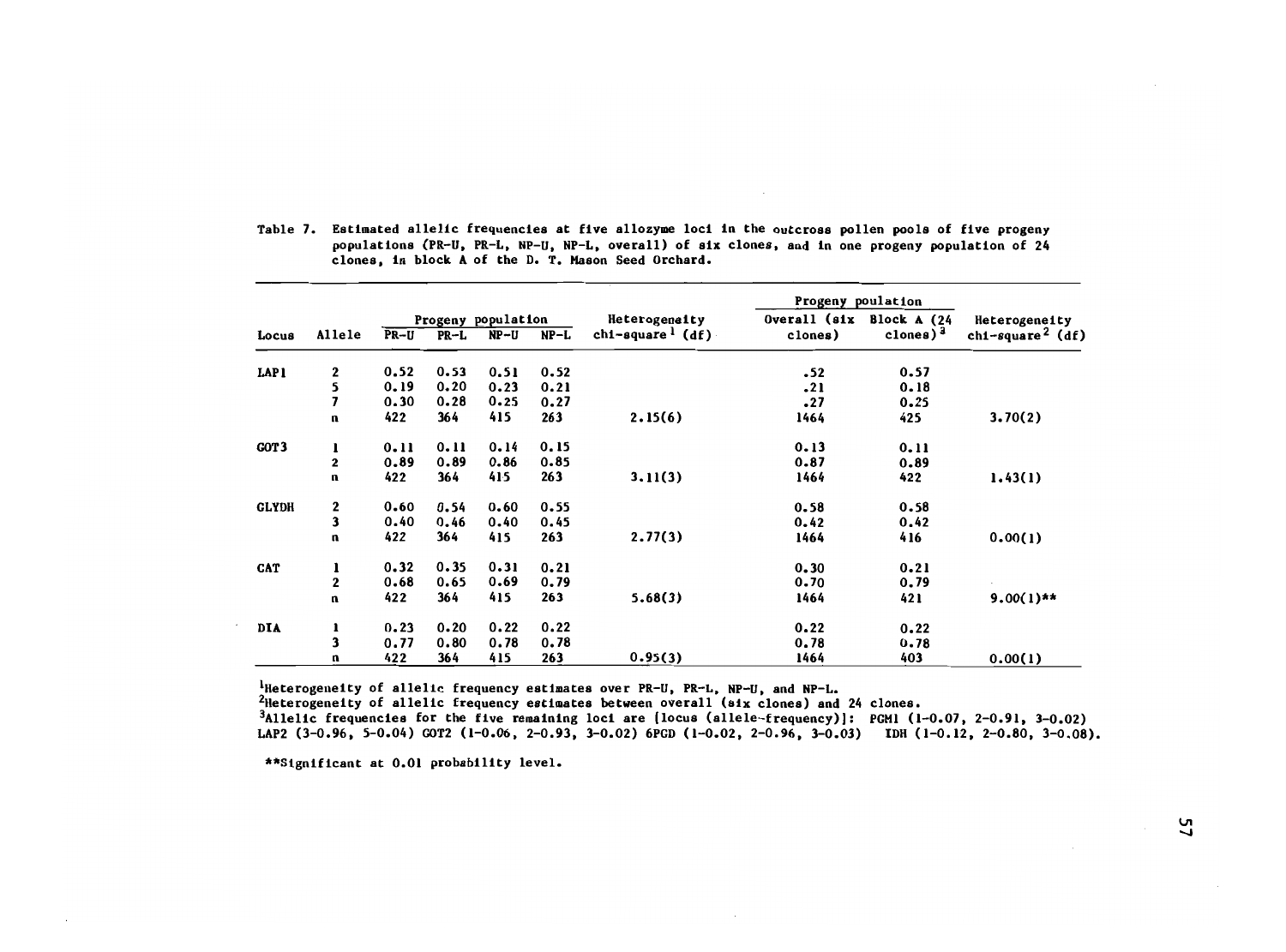| Table 8. Single clone (t <sub>m.</sub> ) and population (t <sub>m</sub> , data for all clones combined) multilocus estimates of proportions of outcroased progeny for the various combinations |
|------------------------------------------------------------------------------------------------------------------------------------------------------------------------------------------------|
| of upper (U) and lower (L) crown positions of pruned (PR) and nonpruned (NP) ramets of aix Douglas-fir seed orchard clones, and population estimate of t. for                                  |
| 24 clones in block A (standard errors in parentheses).                                                                                                                                         |
|                                                                                                                                                                                                |
|                                                                                                                                                                                                |
|                                                                                                                                                                                                |

|                                                                                                                                                           |                                         |   |                             |    |                   |    |                                                       |    | Single Clone Estimates                                                                                                                                                                                                                                                             |   |                   |    |                                          |                                         |                               |
|-----------------------------------------------------------------------------------------------------------------------------------------------------------|-----------------------------------------|---|-----------------------------|----|-------------------|----|-------------------------------------------------------|----|------------------------------------------------------------------------------------------------------------------------------------------------------------------------------------------------------------------------------------------------------------------------------------|---|-------------------|----|------------------------------------------|-----------------------------------------|-------------------------------|
|                                                                                                                                                           |                                         |   |                             |    |                   |    | Clone                                                 |    |                                                                                                                                                                                                                                                                                    |   |                   |    |                                          |                                         |                               |
|                                                                                                                                                           | 160                                     |   | 163                         |    | 168               |    | 169                                                   |    | 173                                                                                                                                                                                                                                                                                |   | 199               |    |                                          |                                         |                               |
| Progeny<br>aamples'                                                                                                                                       | $\hat{\mathbf{t}}_{\mathbf{a}_1}$       | u | $\mathbf{t}_{\mathbf{m}_1}$ | n  | $t_{n_1}$         | u  | $t_{n_1}$                                             | a  | $t_{a_1}$                                                                                                                                                                                                                                                                          | n | $t_{\rm m_1}$     | U, | Heterogeneity<br>chi-square <sup>2</sup> | <b>Unweighted</b><br>mean               | Population<br>estimates       |
| PR-U                                                                                                                                                      | 0.862(.094) 66                          |   | $0.923(.069)$ 65            |    | 0.974(.077)       | 85 | 0.949(.048)                                           | 66 | $1.132(.071)$ 73                                                                                                                                                                                                                                                                   |   | 0.817(.067) 67    |    | $11.85*$                                 | $0.943(0.030)$ $0.933(0.026)$           |                               |
| PR-L                                                                                                                                                      | $0.565(.101)$ 50                        |   | $0.457(.077)$ 57            |    | $0.952(.083)$ 71  |    | 0.955(.046) 65                                        |    | 1.105(.076) 69                                                                                                                                                                                                                                                                     |   | $0.856(.071)$ 52  |    | 51.48**                                  | 0.815(0.032) 0.832(0.030)               |                               |
| PR (U snd L)                                                                                                                                              | $0.732(.070)$ 116                       |   | $0.703(.055)$ 122           |    | $0.963(.057)$ 156 |    | $0.953(.033)$ 131                                     |    | $1.118(.053)$ 142                                                                                                                                                                                                                                                                  |   | 0.835(.049) 119   |    | 40.52**                                  | $0.884(0.022)$ $0.888(0.020)$           |                               |
| NP-U                                                                                                                                                      | $0.812(.094)$ 69                        |   | 1.080(.049)                 | 67 | $0.855(.089)$ 63  |    | $1.053(.028)$ 72                                      |    | $0.924(0.081)$ 70                                                                                                                                                                                                                                                                  |   | $0.920(.055)$ 74  |    | $15.63**$                                |                                         | $0.940(0.029)$ $0.977(0.024)$ |
| NP-L                                                                                                                                                      | $0.484(.108)$ 48                        |   |                             | 12 | $0.824(.105)$ 54  |    | $1.079(.027)$ 47                                      |    | $0.863(.095)$ 56                                                                                                                                                                                                                                                                   |   | $0.886(.075)$ 46  |    | 38.46**                                  | 0.827 <sup>3</sup> (0.039) 0.901(0.035) |                               |
| NP (U and L)                                                                                                                                              | $0.679(.073)$ 117                       |   | $1.070(.046)$ 79            |    | $0.837(.068)$ 117 |    | $1.062(.020)$ 119                                     |    | $0.897(.062)$ 126                                                                                                                                                                                                                                                                  |   | $0.905(.045)$ 120 |    | 43.98**                                  | $0.908(0.023)$ $0.949(0.020)$           |                               |
| U (PR and NP) 0.837(.067) 135                                                                                                                             |                                         |   | $1.004(.043)$ 132           |    | $0.926(.058)$ 148 |    | $1.003(0.028)$ 138                                    |    | $1.029(.055)$ 143                                                                                                                                                                                                                                                                  |   | $0.872(.043)$ 141 |    | $12.83*$                                 | $0.945(0.021)$ $0.953(0.018)$           |                               |
| L. (PR and NP) 0.525(.074) 98                                                                                                                             |                                         |   | $0.559(.073)$ 69            |    | $0.900(.066)$ 125 |    | $1.009(0.030)$ 112                                    |    | $0.998(.062)$ 125                                                                                                                                                                                                                                                                  |   | $0.872(.052)$ 98  |    | 63.94**                                  | 0.810(0.025) 0.861(0.023)               |                               |
| Overall                                                                                                                                                   | $0.707(.051)$ 233                       |   |                             |    |                   |    | $0.849(.041)$ 201 $0.914(.045)$ 273 $1.006(.020)$ 250 |    | 1.014(.042) 268                                                                                                                                                                                                                                                                    |   | $0.872(.033)$ 239 |    | 43.71**                                  | 0.894(0.016) 0.915(0.014)               |                               |
| 24 clones*                                                                                                                                                |                                         |   |                             |    |                   |    |                                                       |    |                                                                                                                                                                                                                                                                                    |   |                   |    |                                          |                                         | 0.935(0.026)                  |
| <sup>1</sup> Deaignations are described in detail in Table 2.<br><sup>3</sup> Clone 163 not included in mean.<br>**Significant at 0.01 probability level. | *Significant at 0.05 probability level. |   |                             |    |                   |    |                                                       |    | <sup>2</sup> Heterogeneity of t <sub>m</sub> , eatlmates over clones (with 5 degrees of freedom (df) for all test except that for NP-L (4df)].<br>"Population estimate of t <sub>m</sub> based on progeny data from 24 of the 25 clones in Mason block A (rameta were all pruned). |   |                   |    |                                          |                                         |                               |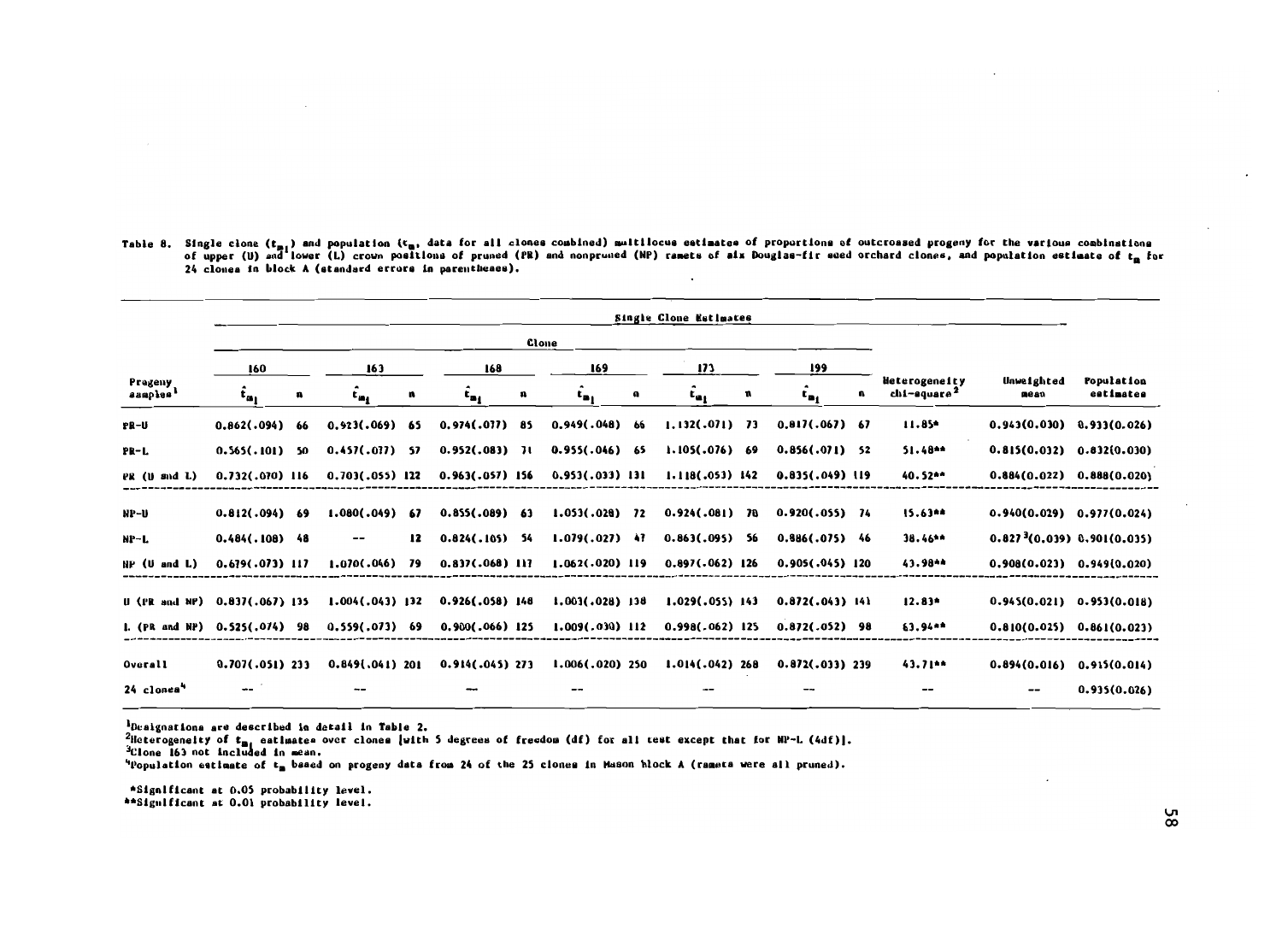Table 9. Heterogeneity chi-square analysis of mean (unweighted) differences in multilocus  $t_{m_i}$  values between upper and lower crown positions and pruned (PR) and nonpruned (NP) ramets of six Douglas-fir clones.

| Treatment               | Heterogeneity $x^2$ |
|-------------------------|---------------------|
| comparison              | (1 df)              |
|                         |                     |
| Upper vs. lower crowns: |                     |
| PR-U vs. PR-L           | $8.76**$            |
|                         |                     |
| $NP-U$ vs. $NP-L$       | $5.49*$             |
| U vs. L (PR and NP      |                     |
| combined)               | $17.26**$           |
|                         |                     |
|                         |                     |
| Pruned vs. nonpruned    |                     |
| ramets:                 |                     |
| $NP-U$ vs. $PR-U$       | 0.00                |
|                         |                     |
| $NP-L$ vs. $PR-L$       | 0.06                |
|                         |                     |
| PR vs. NP (U and L      |                     |
| combined)               | 0.60                |
|                         |                     |

\*Significant at 0.05 probability level. \*\*Significant at 0.01 probability level.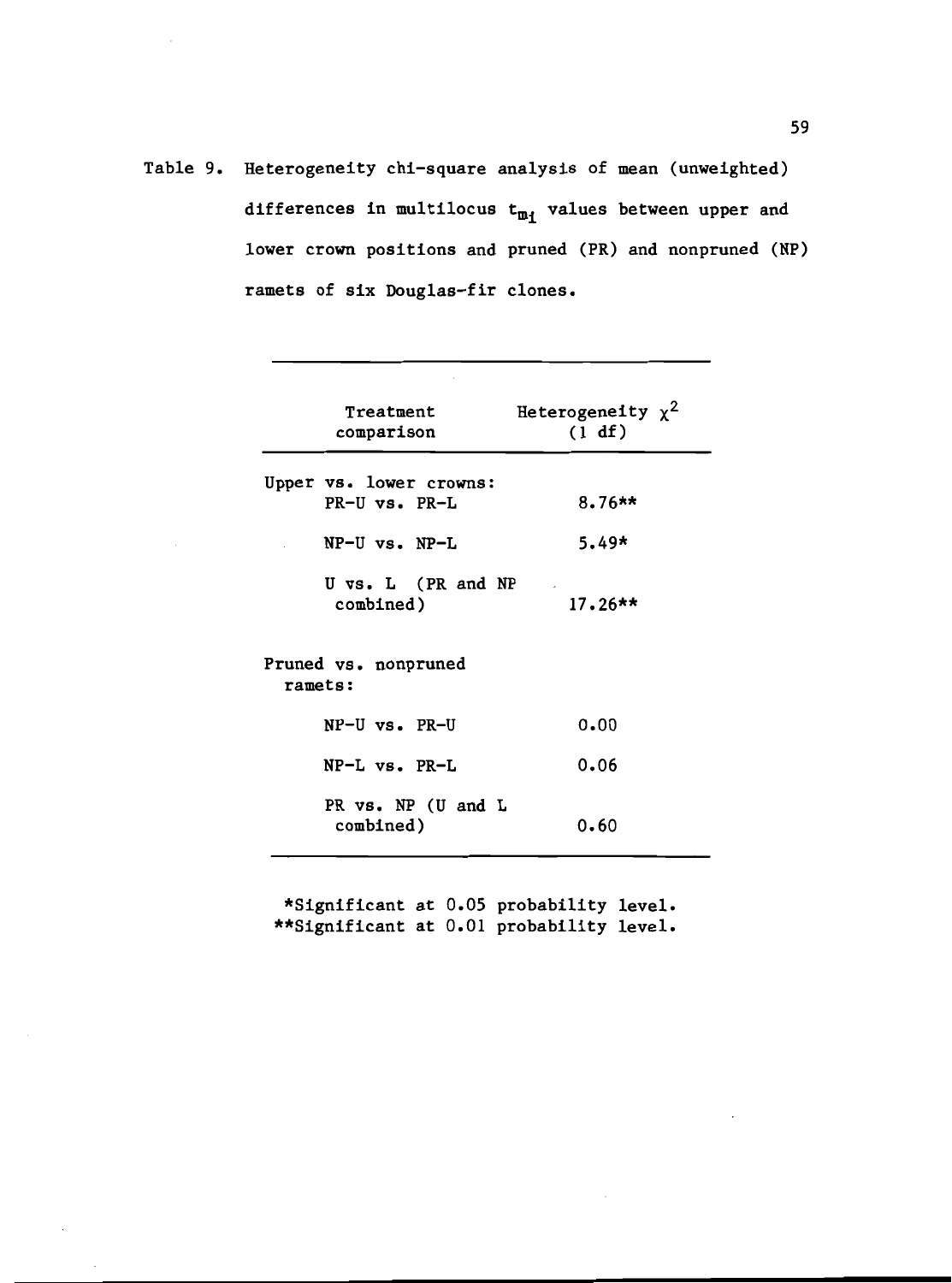| Source                                | d.f.         | Mean square | $F$ -ratio <sup>1</sup> |
|---------------------------------------|--------------|-------------|-------------------------|
| Pruning level (A)                     | $\mathbf{1}$ | 0.01537     | 0.55                    |
| Clone $(B)$                           | 5            | 0.32512     | $12.86**$               |
| AxB                                   | 5            | 0.02810     | 1.11                    |
| Ramet $(C)$ in $A \times B$           | $21^2$       | 0.02529     |                         |
| Crown position (D)                    | $\mathbf{1}$ | 0.31205     | $8.68*$                 |
| A x D                                 | $\mathbf 1$  | 0.00333     | 0.07                    |
| B x D                                 | 5            | 0.03597     | 1.47                    |
| A x B x D                             | 5            | 0.04924     | 2.02                    |
| $D \times [C \text{ in } A \times B]$ | $21^2$       | 0.02444     |                         |
| Total                                 | 65           |             |                         |
|                                       |              |             |                         |

Table 10. Analysis of variance of filled seed proportions.

<sup>1</sup>A11 F tests are approximate due to the effect of missing value estimation on the expected mean squares.

 $2$ Due to missing data, degrees of freedom for each error mean square are reduced by 3 (from the original 24 degrees of freedom).

\*Significant at .05 probability level. \*\*Significant at .01 probability level.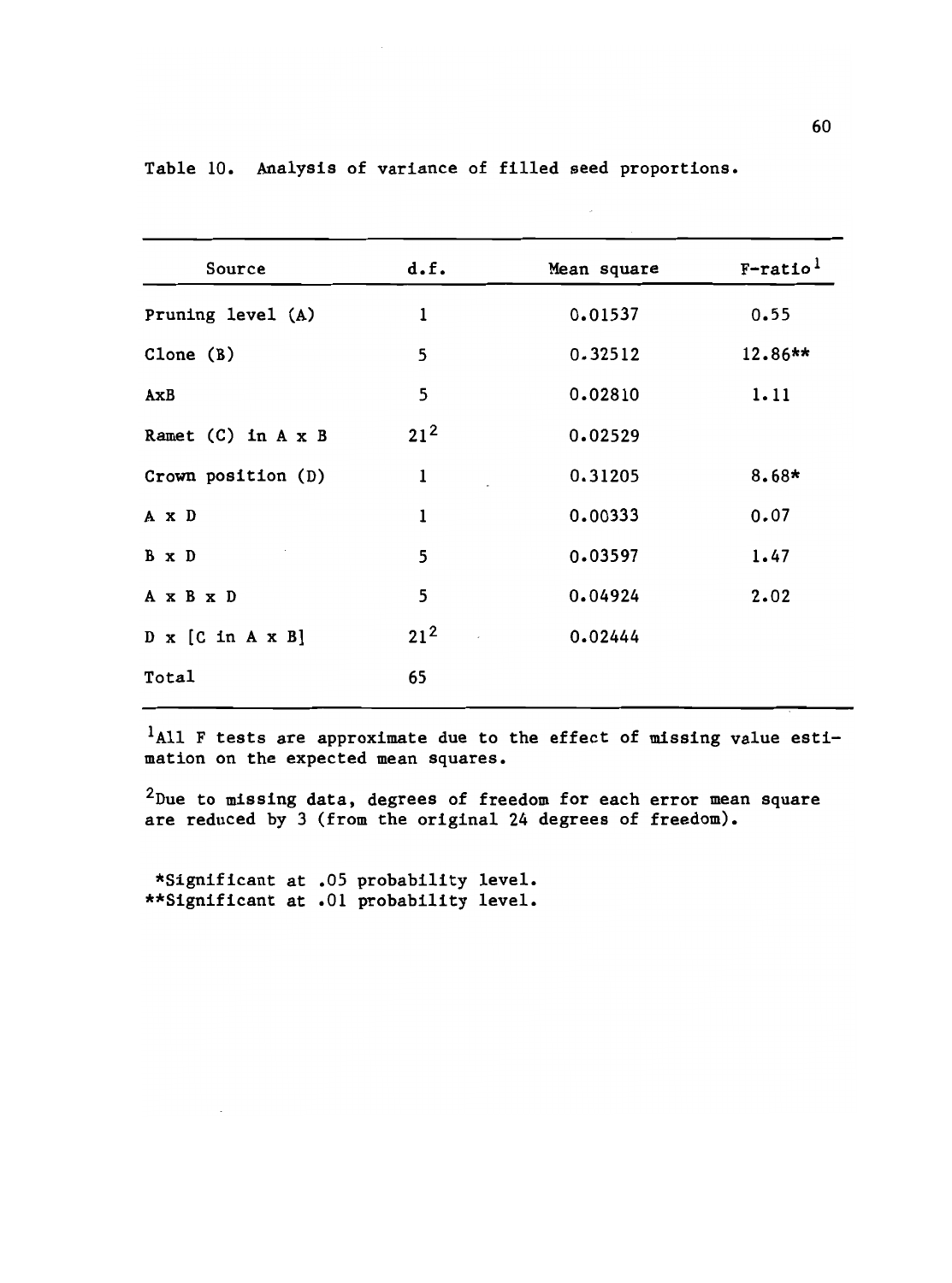Table 11. Proportions<sup>1</sup> of filled seeds in cones of upper (U) and lower (L) crowns of pruned (PR) and nonpruned (NP) ramets of six Douglas-fir seed orchard clones.

| Pruning Crown                                                                       | treatment-position 163 173                              |                                                         | 160 | Clone<br>$^-$ 168 | 199 | 169 | Mean |
|-------------------------------------------------------------------------------------|---------------------------------------------------------|---------------------------------------------------------|-----|-------------------|-----|-----|------|
| PR<br>$\mathcal{L}(\mathcal{L}(\mathcal{L}))=\mathcal{L}(\mathcal{L}(\mathcal{L}))$ | U                                                       | 0.323 0.422 0.446 0.689 0.724 0.420 0.504               |     |                   |     |     |      |
| PR                                                                                  | L                                                       | $0.218$ $0.545$ $0.245$ $0.597$ $0.337$ $0.211$ $0.359$ |     |                   |     |     |      |
|                                                                                     | PR (U and L) 0.271 0.484 0.346 0.643 0.531 0.316 0.432  |                                                         |     |                   |     |     |      |
|                                                                                     |                                                         |                                                         |     |                   |     |     |      |
| $NP$ $-$                                                                            | U                                                       | $0.565$ $0.688$ $0.223$ $0.696$ $0.675$ $0.271$ $0.520$ |     |                   |     |     |      |
| $NP$ – L                                                                            |                                                         | $0.130$ $0.600$ $0.288$ $0.590$ $0.567$ $0.235$ $0.402$ |     |                   |     |     |      |
|                                                                                     | NP (U and L) 0.348 0.644 0.256 0.643 0.621 0.253 0.461  |                                                         |     |                   |     |     |      |
|                                                                                     | U (PR and NP) 0.444 0.555 0.335 0.692 0.700 0.346 0.512 |                                                         |     |                   |     |     |      |
|                                                                                     | L (PR and NP) 0.174 0.573 0.267 0.593 0.452 0.223 0.381 |                                                         |     |                   |     |     |      |
|                                                                                     | Overall mean 0.309 0.564 0.301 0.643 0.576 0.285 0.446  |                                                         |     |                   |     |     |      |

1Unweighted mean proportions of filled seeds (based on X-ray analysis) from three ramets (number of seeds per ramet x pruning treatment x crown position combination ranged from 42 to 275 (mean 198)).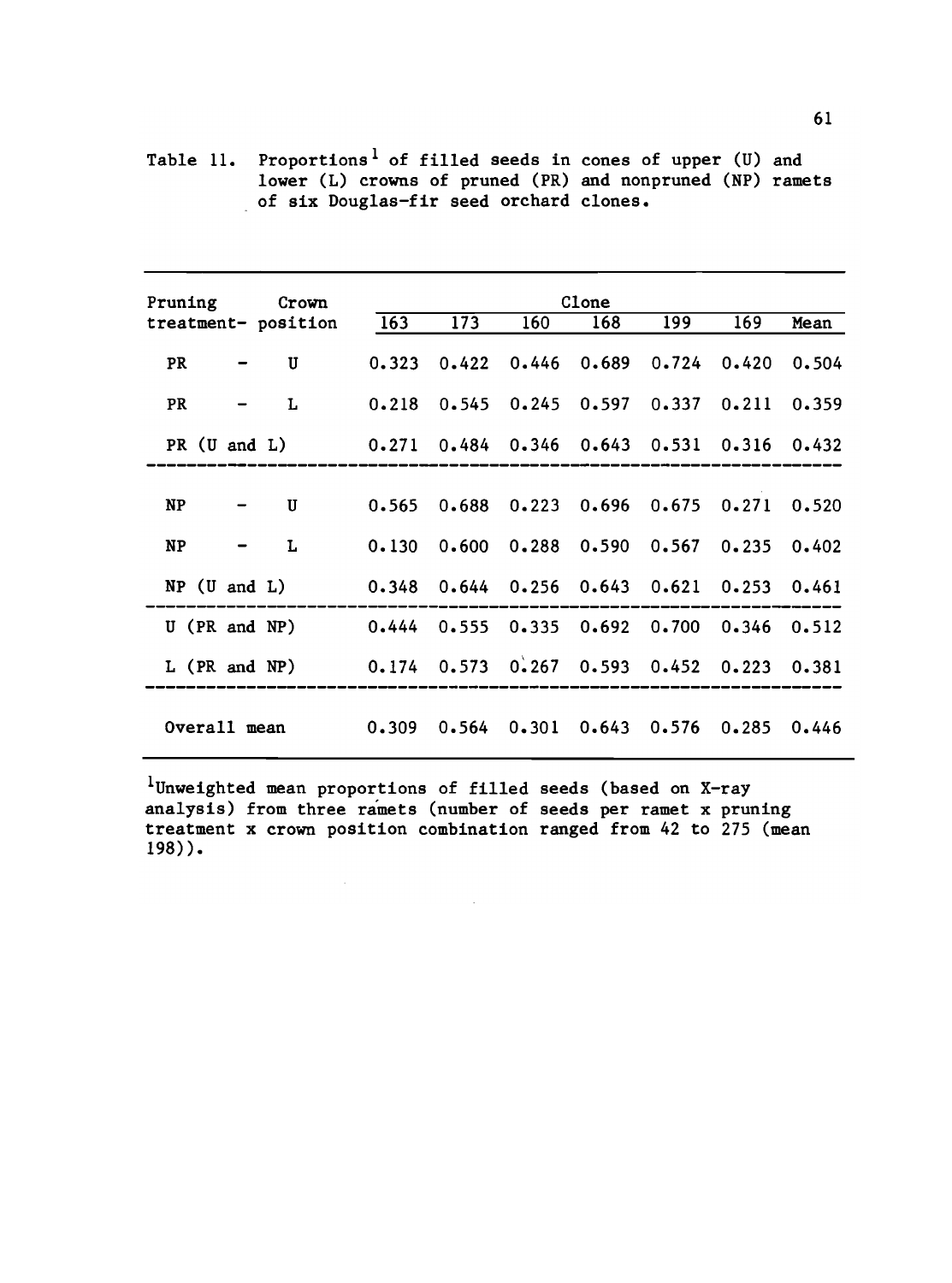Table 12. Analysis of heterogeneity of filled seed proportions (PF) over six Douglas-fir seed orchard clones, for cones collected from the upper  $(U)$  and lower  $(L)$ crown positions of pruned (PR) and nonpruned (NP) ramets.

| Pruning treatment-<br>crown position | N     | $x^2$ (5 df)    |
|--------------------------------------|-------|-----------------|
| $PR-U$                               | 3407  | $252.27**$      |
| $PR-L$                               | 3598  | 381.76**        |
| PR $(U \text{ and } L)$              |       | $7005$ 457.09** |
| NP-U                                 | 3087  | $536.37**$      |
| $NP-L$                               | 2958  | 382.99**        |
| $NP$ (U and L)                       |       | $6045$ 845.57** |
| U (PR and NP)                        | 6494  | $602.79**$      |
| $L$ (PR and NP)                      |       | 6556 724.20**   |
| <b>OVERALL</b>                       | 13050 | $1213.14**$     |
|                                      |       |                 |

\*\*Significant at .01 probability level.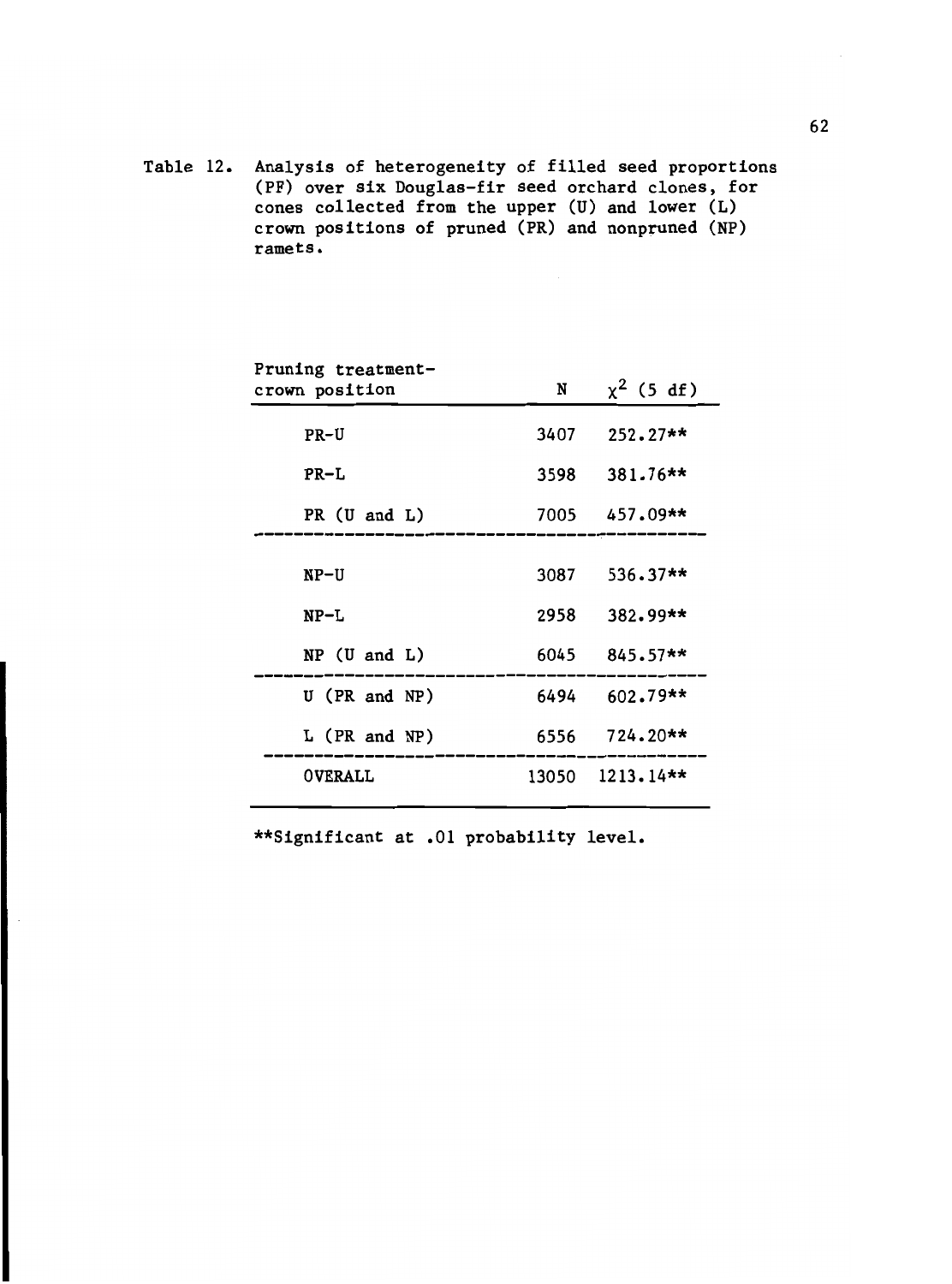|                                      | $C$ lone <sup>1</sup> |      |                |      |           |      |                  |      |                    |      |           |      |                                     |       |
|--------------------------------------|-----------------------|------|----------------|------|-----------|------|------------------|------|--------------------|------|-----------|------|-------------------------------------|-------|
| Treatment<br>comparison              | 163                   |      | 173            |      | 160       |      | 168              |      | 199                |      | 169       |      | All clones<br>combined <sup>1</sup> |       |
|                                      | Υ <sup>Ζ</sup>        | n    | γ <sup>Ζ</sup> | n    | $x^2$     | n    | $\overline{x^2}$ | n    |                    | n    |           | n    | $x^2$                               | n     |
| Upper vs.<br>lower crown:            |                       |      |                |      |           |      |                  |      |                    |      |           |      |                                     |       |
| PR-U vs.                             |                       |      |                |      |           |      |                  |      |                    |      |           |      |                                     |       |
| PR-L                                 | $39.19**$             | 998  | $18.52**$      | 1203 | 53.74**   | 1204 | $11.07**$        | 1201 | 180.72**           | 1202 | $60.48**$ | 1197 | 193.45**                            | 7005  |
| $NP-U vs.$                           |                       |      |                |      |           |      |                  |      |                    |      |           |      |                                     |       |
| $NP-L$                               | 83.40**               | 400  | $10.13**$      | 1200 | $4.45*$   | 800  | $14.70**$        | 1201 | $8.22**$           | 1087 | 0.26      | 1357 | $38.97**$                           | 6045  |
| U vs. L<br>(PR and NP) 109.37** 1398 |                       |      | 0.79           | 2403 | 21.18**   | 2004 | 25.64**          |      | 2402 145.48** 2289 |      | $34.26**$ | 2554 | $211.91**$                          | 13050 |
| Pruned vs.<br>Nonpruned ramets:      |                       |      |                |      |           |      |                  |      |                    |      |           |      |                                     |       |
| NP-U vs.<br>PR-U                     | $14.25**$             | 598  | $86.81**$      | 1203 | $52.10**$ | 1002 | 0.07             | 1202 | 3.44               | 1202 | 34.29**   | 1286 | 0.01                                | 6494  |
| $NP-L$ vs.                           |                       |      |                |      |           |      |                  |      |                    |      |           |      |                                     |       |
| $PR-L$                               | $7.37**$              | 800  | 3.71           | 1200 | 2.30      | 1001 | 0.06             | 1200 | $70.04**$          | 1087 | 1.84      | 1268 | $46.76**$                           | 6556  |
| PR vs. NP<br>$(U \text{ and } L)$    | $4.20*$               | 1398 | $63.33**$      | 2403 | $18.65**$ | 2004 | 0.00             | 2402 | $26.86**$          | 2289 | $14.16**$ | 2554 | $25.31**$                           | 13050 |

Table 13. Heterogeneity chi-square analysis of filled seed proportions between cones from upper (U) and lower (L) crown<br>positions and from pruned (PR) and nonpruned (NP) ramets of six clones in the D.T. Mason Seed Orchard.

TAll chi-square values have one degree of freedom.

\*Significant at .05 probability level. \*\*Significant at .01 probability level.  $\sim$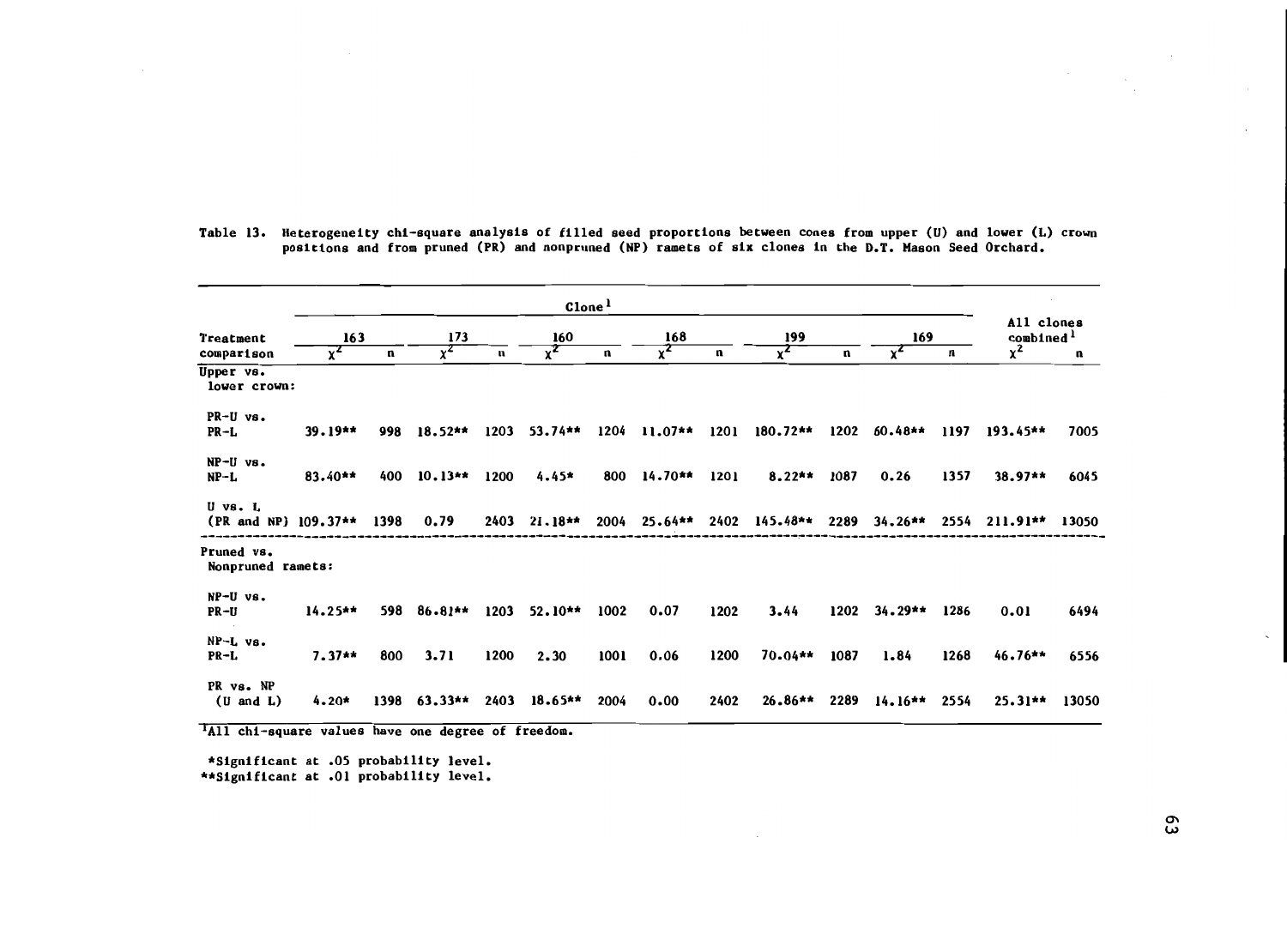| Clone             | Upper | Middle   | Lower | N    |
|-------------------|-------|----------|-------|------|
| 167               | 0.71  | $0 - 21$ | 0.08  | 197  |
| 172               | 0.77  | $0 - 20$ | 0.03  | 491  |
| 173               | 0.34  | 0.62     | 0.04  | 733  |
| 208               | 0.29  | 0.34     | 0.37  | 231  |
| 209               | 0.38  | 0.56     | 0.07  | 93   |
| 347               | 0.27  | 0.43     | 0.30  | 67   |
| Overall<br>clones | 0.49  | 0.42     | 0.09  |      |
| N                 | 887   | 754      | 171   | 1812 |

|  | Table 14. Observed proportions of cones at three crown levels in |  |
|--|------------------------------------------------------------------|--|
|  | six Douglas-fir seed orchard clones. <sup>1</sup>                |  |

 ${}^{1}$ Each clone represented by a single ramet.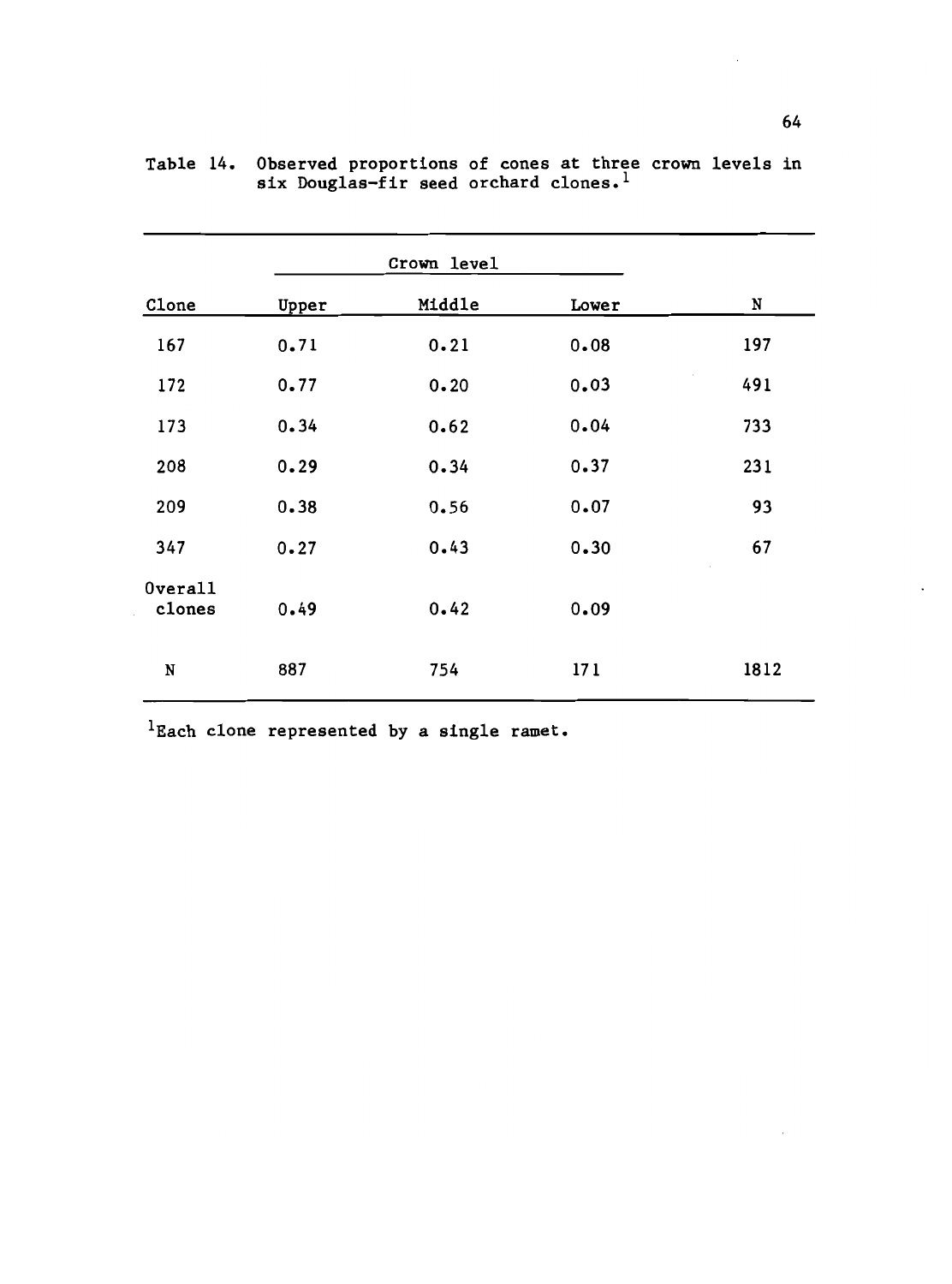|                | d.f. | Mean square | F-ratio |  |
|----------------|------|-------------|---------|--|
|                |      |             |         |  |
| Clone          | 5    | 0.3372      | 2.66    |  |
| Crown position | 2    | 0.7900      | $6.22*$ |  |
|                |      |             |         |  |
| Error          | 10   | 0.1270      |         |  |
|                |      |             |         |  |

Table 15. Analysis of variance of cone number  $(log_{10})$  in three crown levels of six Douglas-fir seed orchard clones.

\*Significant at 0.05 probability level.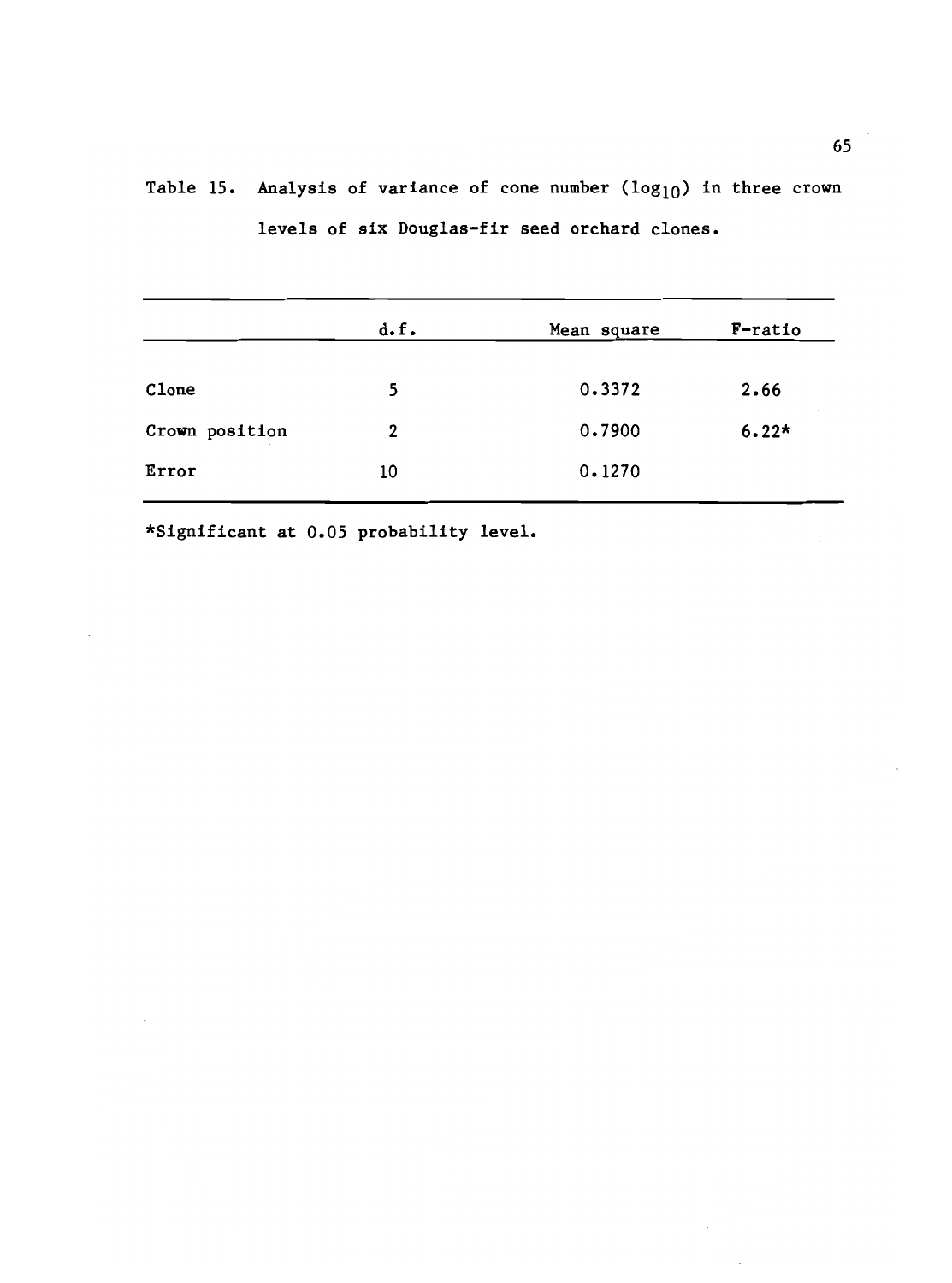Table 16. Number of flowering ramets (NFR) and estimated flowering productivity  $(FLP)^1$  for six Douglas-fir seed orchard clones in block A.

|       |            | FLP <sup>T</sup> |        |  |
|-------|------------|------------------|--------|--|
| Clone | <b>NFR</b> | Male             | Female |  |
|       |            |                  |        |  |
| 160   | 10         | 500,000          | 3,065  |  |
| 163   | 27         | 1,350,000        | 8,100  |  |
| 168   | 4          | 200,000          | 2,000  |  |
| 169   | 28         | 1,355,000        | 14,000 |  |
| 173   | 26         | 1,300,000        | 13,000 |  |
| 199   | 16         | 705,500          | 7,550  |  |

1Total number of flowers.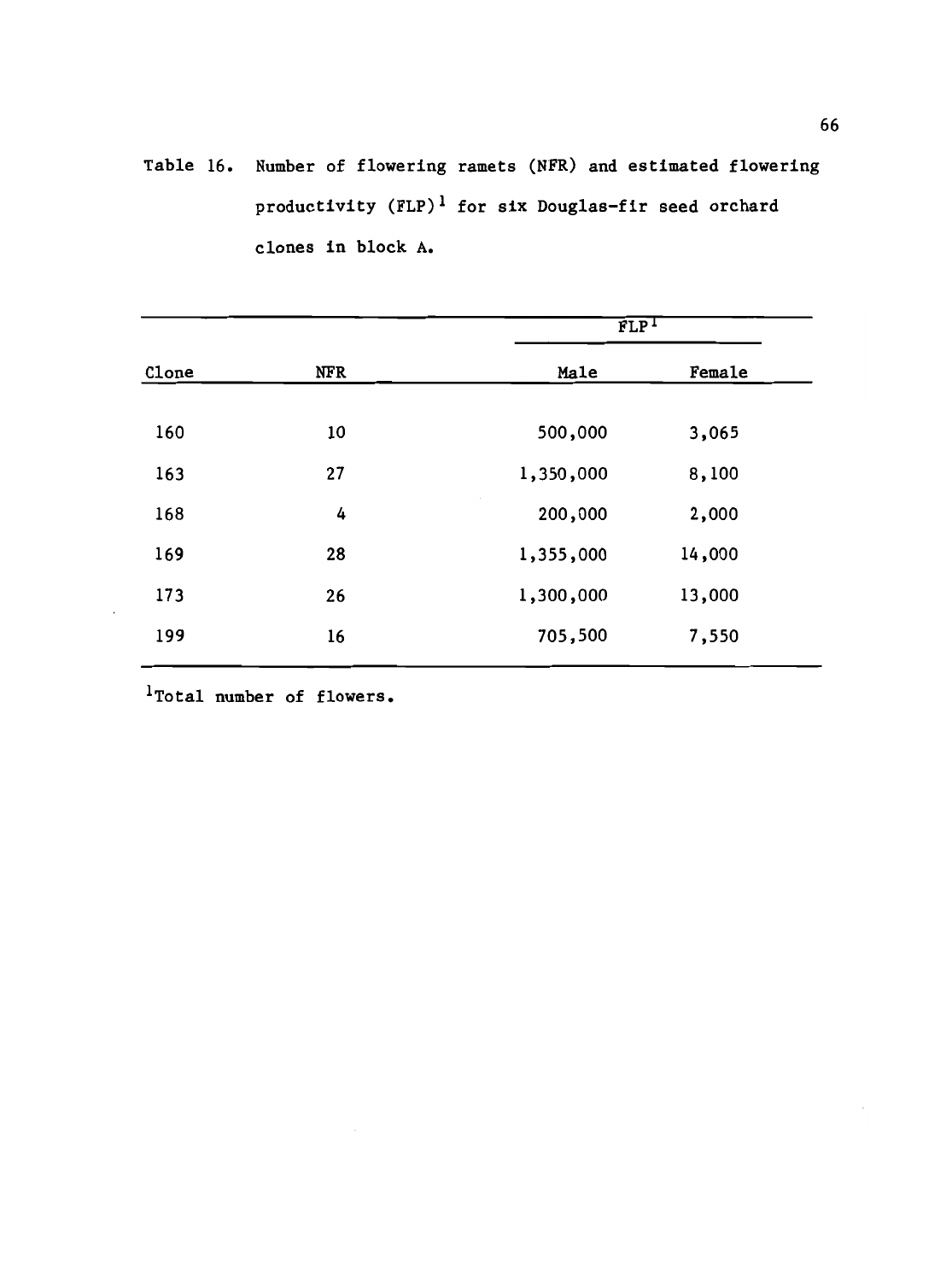Table 17. Estimated productivity values of Douglas-fir plantations at age 10, established with wind-pollinated progenies from the upper, lower, and total crowns of six clones and from 24 clones in block A.

| Treatment class | Productivity value |
|-----------------|--------------------|
| Six clones:     |                    |
| Upper crown     | 0.96               |
| Lower crown     | 0.87               |
| Total crown     | 0.93               |
| 24 clones:      | ۰<br>0.95          |
|                 |                    |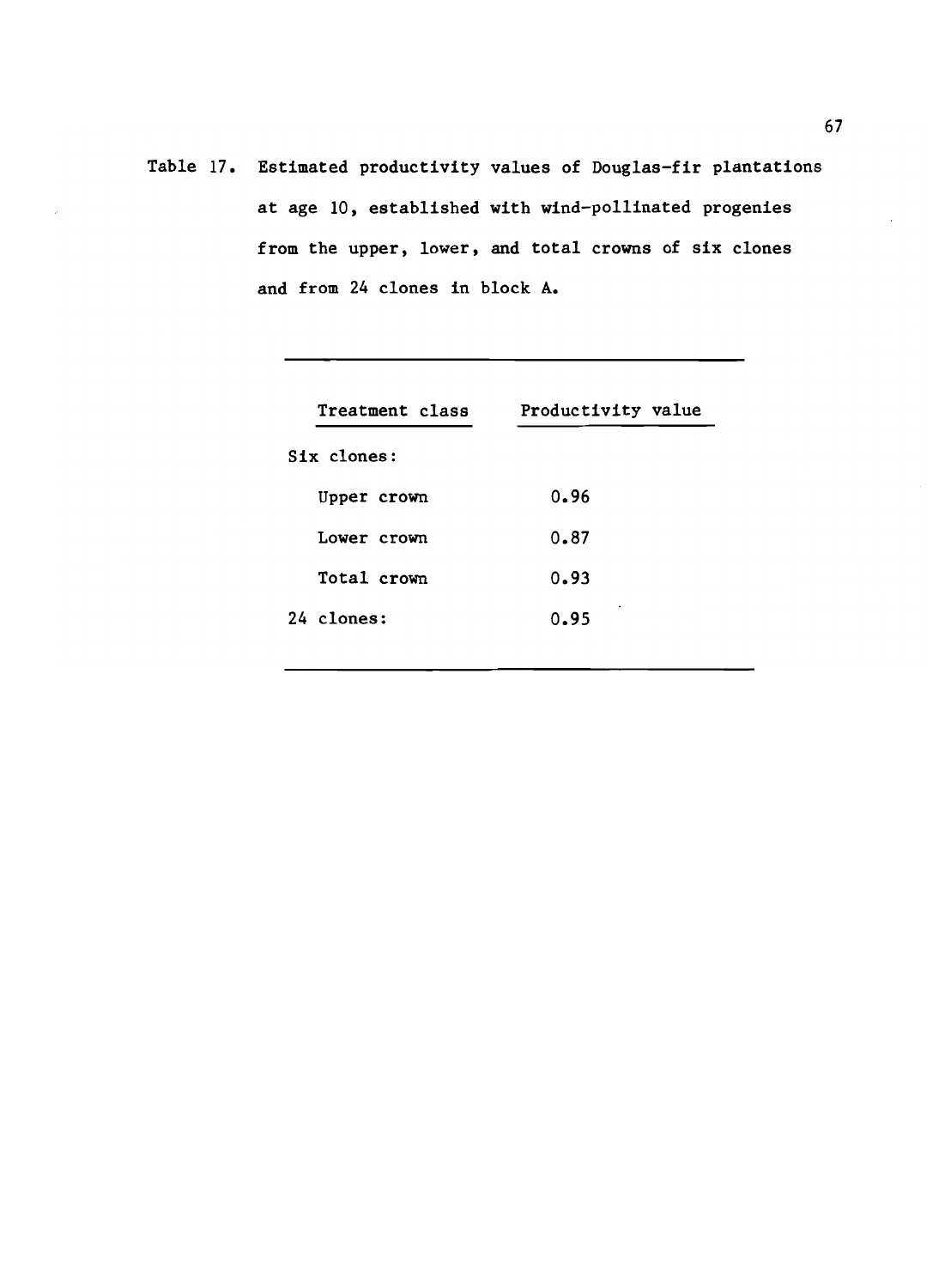Table 18. Mean estimates of proportions of filled seed (PF), proportion of viable selfed progeny (s), productivity values (PV), and percent contributions to the total cone harvest, for the upper,  $mid^1$ , lower, and total<sup>2</sup> crown positions of six Douglas-fir seed orchard clones.

| Crown position | ⌒<br>PF | ŝ    | $\hat{P}V$ | % cone contribution |
|----------------|---------|------|------------|---------------------|
| Upper          | 0.51    | 0.06 | 0.96       | 49                  |
| Mid            | 0.45    | 0.12 | 0.91       | 42                  |
| Lower          | 0.38    | 0.19 | 0.87       | 9                   |
| Total crown    | 0.47    | 0.10 | 0.93       | 100                 |
|                |         |      |            |                     |

 $1$ All mid crown estimates, except % cone contribution, were derived by averaging upper and lower crown estimates.

 $2$ Total crown estimates of PF, s, and PV represent averages weighted by the proportional cone contributions from the upper, mid, and lower crown positions.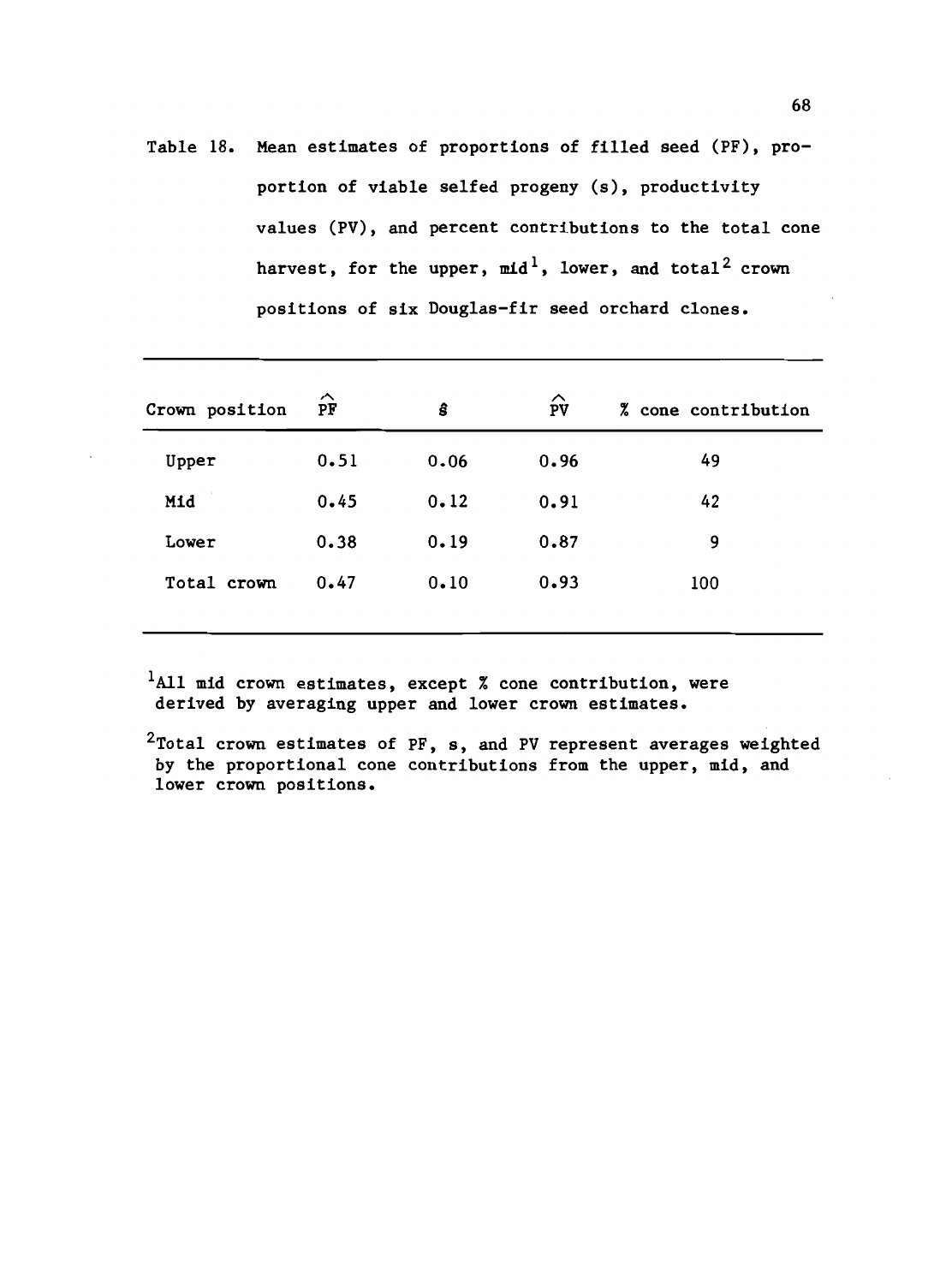- Adams, W.T. and Joly, R.J. 1980a. Allozyme studies in loblolly pine seed orchards: clonal variation and frequency of progeny due to self-fertilization. Silvae Genet. 29:1-4.
- Adams, W.T. and Joly, R.J. 1980b. Genetics of allozyme variants in loblolly pine. J. Heredity 71:33-40.
- Allard, R.W., Kahier, A.L., and Clegg, M.T. 1977. Estimation of mating cycle components of selection in plants. In: F. B. Christiansen and T.M. Fenchel (eds.): Measuring selection in natural populations. Springer-Verlag, New York, U.S.A. 564 p.
- Allen, G.S. 1942. Parthenocopy, parthenogenesis, and self-sterility of Douglas-fir. J. Forestry 40:642-644.
- Bingham, R.T. and Squillace, A.E. 1955. Self-compatibility and effects of self-fertility in western white pine. Forest Sci. 1:121-129.
- Brown, A.H.D. and Allard, R.W. 1970. Estimation of the mating system in open-pollinated maize populations using isozyme polymorphisms. Genetics 66:135-145.
- Clegg, M.T., Kahler, A.L., and Allard, R.W. 1978. Estimation of life cycle components of selection in an experimental plant population. Genetics 89:765-792.
- Clegg, M.T. 1980. Measuring plant mating systems. Biosci. 30 :8 14-8 18.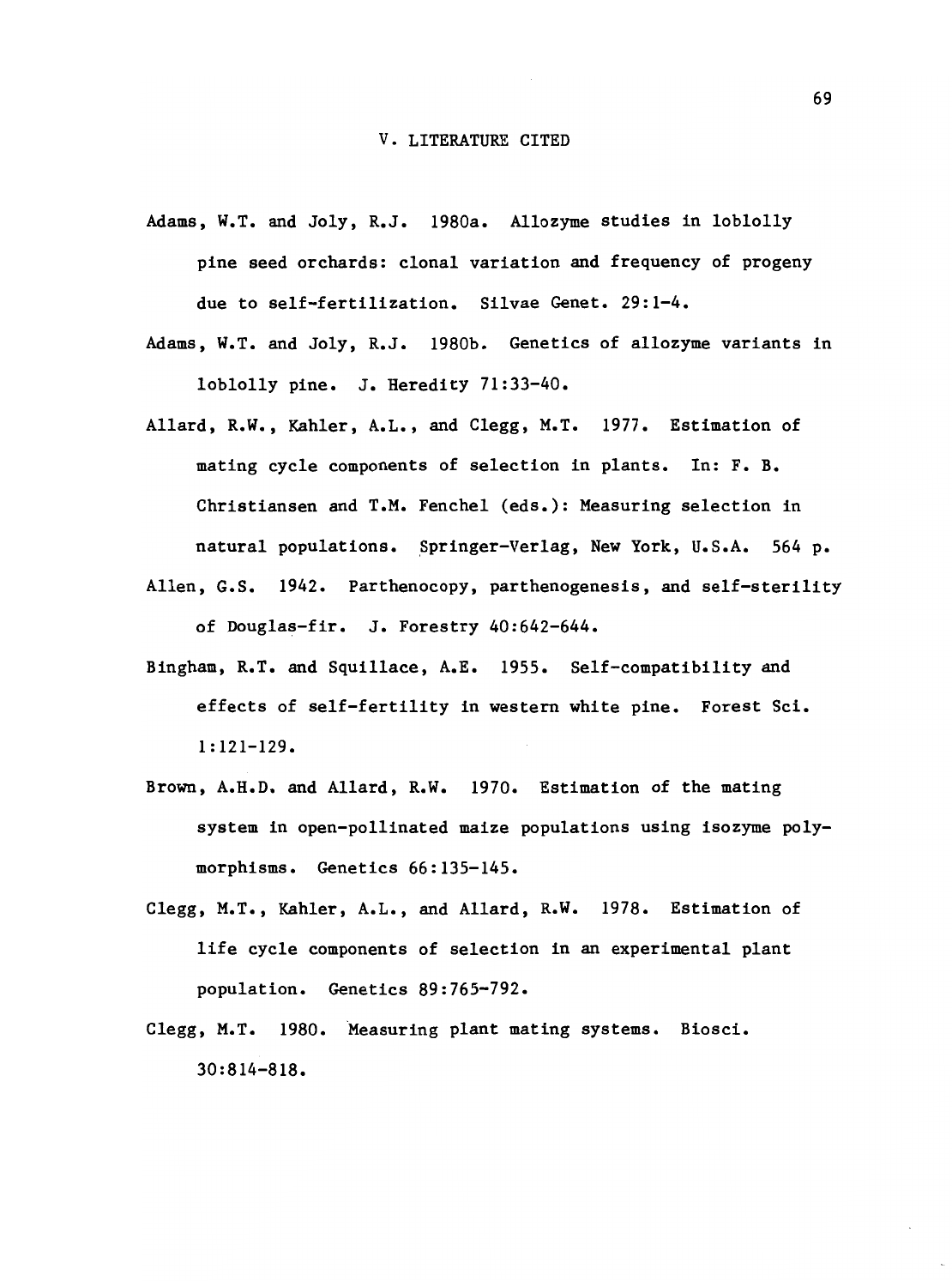- Conkle, M.T., Hodgkiss, P.D., Nunnally, L.B., and Hunter, S.C. 1982. Starch gel electrophoresis of conifer seeds: a laboratory manual. USDA Forest Serv. Gen. Tech. Rep. In press.
- Copes, D.L. 1973. Effect of annual leader pruning on cone production and crown development of grafted Douglas-fir. Silvae Genet. 22:167-173.
- Cram, W.H. 1960. Shelterbelt tree breeding. In: Proceedings of Seventh Meeting of the Committee on Forest Tree Breeding in Canada II:D1-5.
- Denison, N.P. and Franklin, E.C. 1975. Pollen management, p. 92-100. In R. Faulkner (ed.): Seed Orchards. Forestry Commission Bull. No. 54, Her Majesty's Stationery Office, London.
- Duf field, J.W. 1950. Techniques and possibilities for Douglas-fir breeding. J. Forestry 48:41-45.
- El-Kassaby, Y.A., Yeh, F.C., and Sziklai, 0. 1982. Inheritance of allozyme variations in coastal Douglas-fir (Pseudotsuga menziesii var. menziesii). Can. J. Cenet. Cytol., 24:325-335.
- Eriksson, G., Schelander, B., and kebrand, V. 1973. Inbreeding depression in an old experimental plantation of Picea abies. Hereditas 73: 185-194.
- Fowler, D.P. 1965. Natural self-fertilization in three jack pines and its implications in seed orchard management. Forest Sci. 11: 55-58.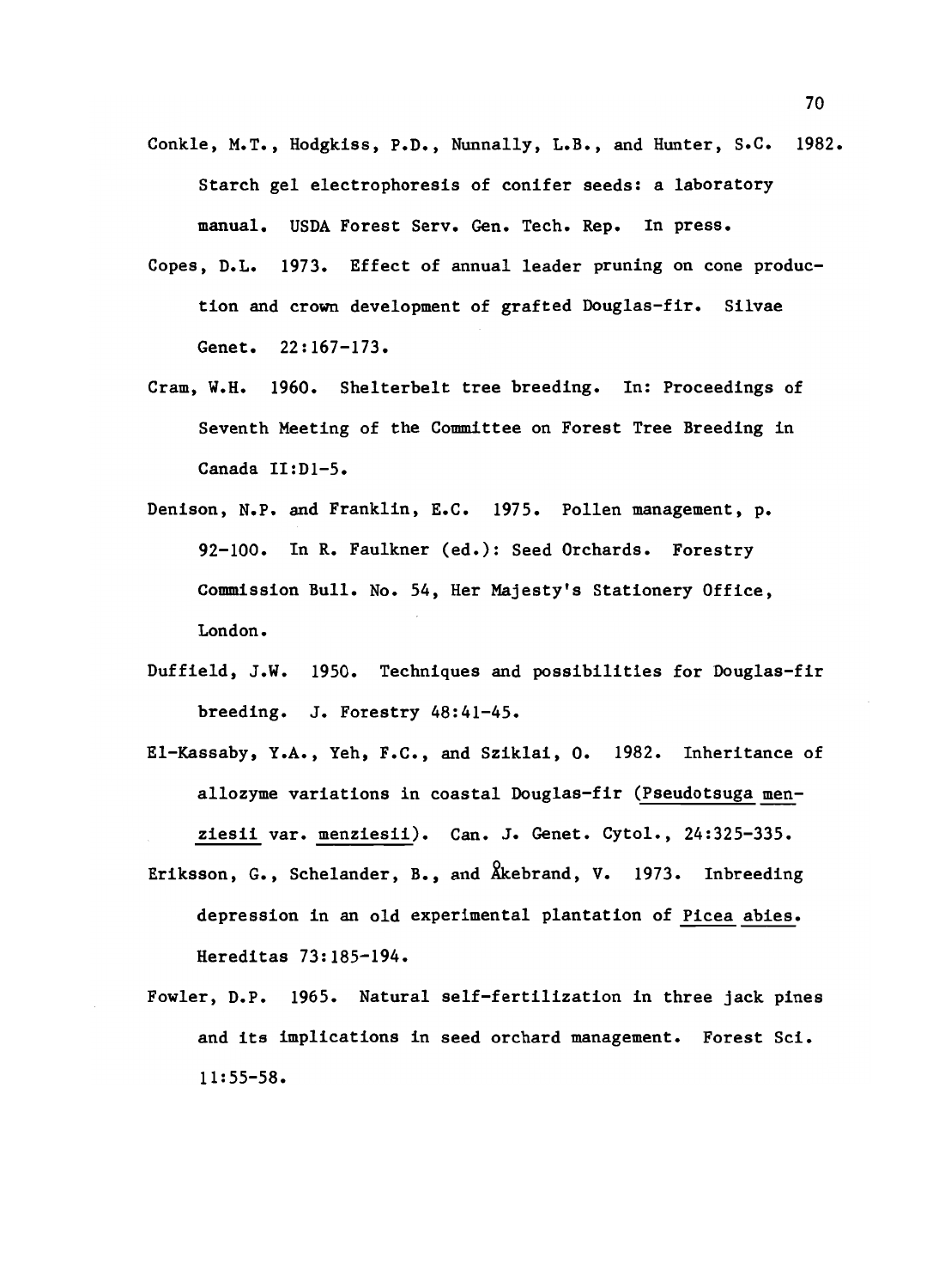Franklin, E.C. 1968. Artificial self-pollination and natural

inbreeding in Pinus taeda L. Ph.D. thesis, North Carolina State University, Raleigh, N.C., U.S.A. 127 p.

- Franklin, E.C. 1970. Survey of mutant forms and inbreeding depression in species of the family Pinaceae. USDA Forest Serv. Res. Pap. SE-61, Southeast For. Exp. Stn. 20 p.
- Franklin, E.C. 1971a. Estimating frequency of natural selfing based on segregating mutant forms. Silvae Genet. 20:193-194.
- Franklin, E.C. 1971b. Estimates of frequency of natural selfing and of inbreeding coefficients in loblolly pine. Silvae Genet. 20:194-195.
- Gansel, C.R. 1977. Crown shaping in a slash pine seed orchard. Proc. 14th Southern Forest Tree Improv. Conf.:144-151.
- Green, A.G., Brown, A.H.D., and Oram, R.N. 1980. Determination of outcrossing rate in a breeding population of Lupinus albus L. (white lupin). Z. Pflanzenzichtg. 84:181-191.
- Hadders, G. 1971. Pollineringssituationen i tallplantager (The situation of pollination in seed orchards of Scots pine Pinus sylvestris L.) Fören. Skogsträdsfor. Inst. Skogsförbät. Arsbok: 111-139.
- Hadders, G. and Koski, V. 1975. Probability of inbreeding in seed orchards, p. 108-117. In: R. Faulkner (ed.): Seed Orchards. Forestry Commission Bull. No. 54, Her Majesty's Stationery Office, London.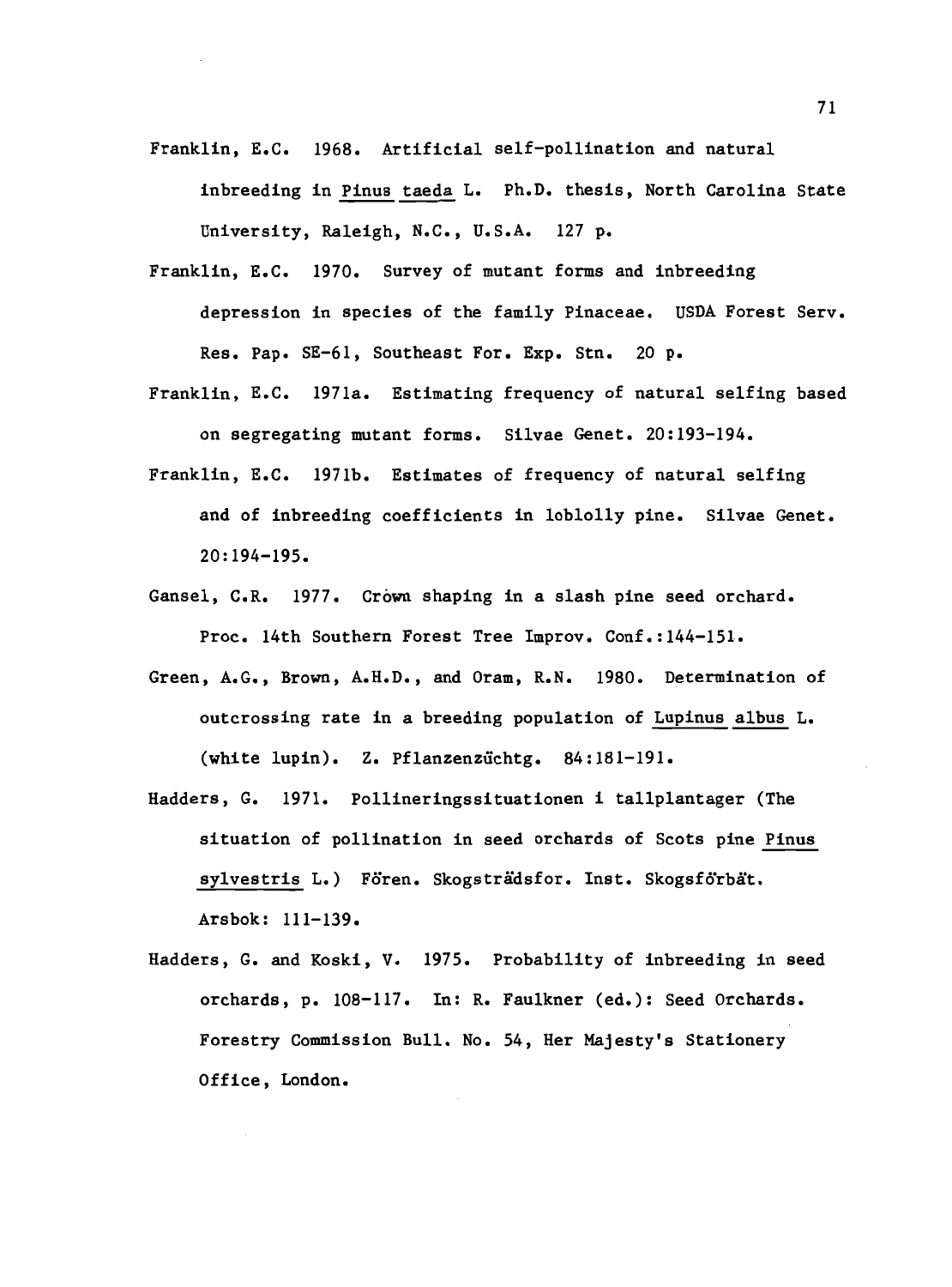- McLemore, B.F. 1979. Top pruning and bending branches fail to aid collection and production of loblolly cones. Tree Planter's Notes 30:27-30.
- Mitton, J.B., Linhart, Y.B., Hamrick. J.L., and Beckman, J.S. 1977. Observations on the genetic structure and mating system of ponderosa pine in the Colorado front range. Theor. Appl. Genet.  $51:5-13.$
- Moran, G.F., Bell, J.C., and Matheson, A.C. 1980. The genetic structure and levels of inbreeding in a Pinus radiata D. Don Seed Orchard. Silvae Genet. 29:190-193.
- Moran, G.F. and Brown, A.H.D. 1980. Temporal heterogeneity of outcrossing rates in alpine ash (Eucalyptus delegatensis R.T. Bak.). Theor. Appl. Genet. 57:101-105.
- Müller, G. 1976. A simple method of estimating rates of selffertilization by analyzing isozymes in tree seeds. Silvae Genet. 25: 15-17.
- Neale, D.B., Weber, J.C., and Adams, W.T. 1982. Inheritance of allozymes in needle tissue of Douglas-fir. In prep.
- Neter, J. and Wasserman, W. 1974. Applied linear statistical models, Richard D. Irwin, Inc., Homewood, Illinois, U.S.A. 842 p.
- Nienstaedt, H. 1981. Top pruning white spruce seed orchard grafts. Tree Planter's Notes 32:9-13.
- Orr-Ewing, A.L. 1954. Inbreeding experiments with the Douglas-fir. For. Chron. 30:7-16.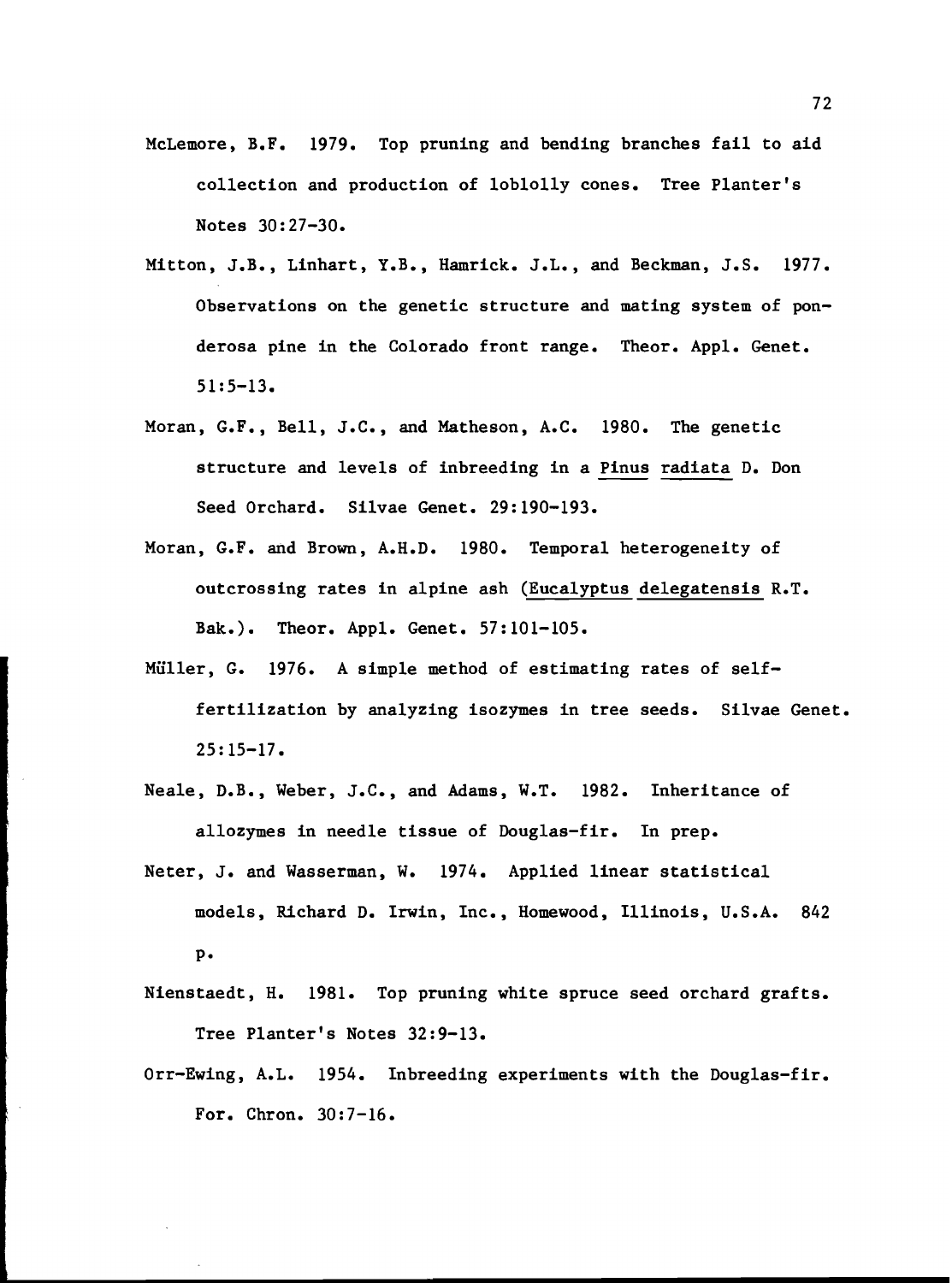- Orr-Ewing, A.L. 1957. Further inbreeding studies with Douglas-fir. For. Chron. 33:318-332.
- Piesch, R.F. and Stettler, R.F. 1971. The detection of good selfers for haploid induction in Douglas-fir. Silvae Genet. 20:144-148. Phillips, M.A. and Brown, A.H.D. 1977. Mating system and hybridity

in Eucalyptus pauciflora. Aust. J. Biol. Sci. 30:337-344. Rao, C.R. 1973. Linear statistical inference and its applications

(Second ed.). John Wiley and Sons, New York, U.S.A. 625 p.

- Rehfeldt, G.E. 1978. The genetic structure of a population of Douglas-fir (Pseudotsuga menziesii var. glauca) as reflected by its wind-pollinated progenies. Silvae Genet. 27:49-52.
- Rudin, D. and Lindgren, D. 1977. Isozyme studies in seed orchards. Studia Forestalia Suecica Nr. 139. Swedish Coll. Forestry, Stockholm. 23 p.
- Sarvas, R. 1962. Investigations on the flowering and seed crop of Pinus silvestris. Commun. Inst. Forest Fenniae 53:1-198.
- Shaw, D.V. 1980. The mating system and breeding structure of Douglas-fir (Pseudotsuga menziesii var. menziesii). Ph.D. thesis, University of California, Davis, Davis, Ca., U.S.A. 159 p.
- Shaw, D.V. and Allard, R.W. 1981. Analysis of mating system parameters and population structure in Douglas-fir using single-locus and multilocus methods. In: Proceedings of Symposium on Isozymes of North American Forest Trees and Insects. USDA Forest Serv. Res. Pap. PSW-48, p. 18-22.

73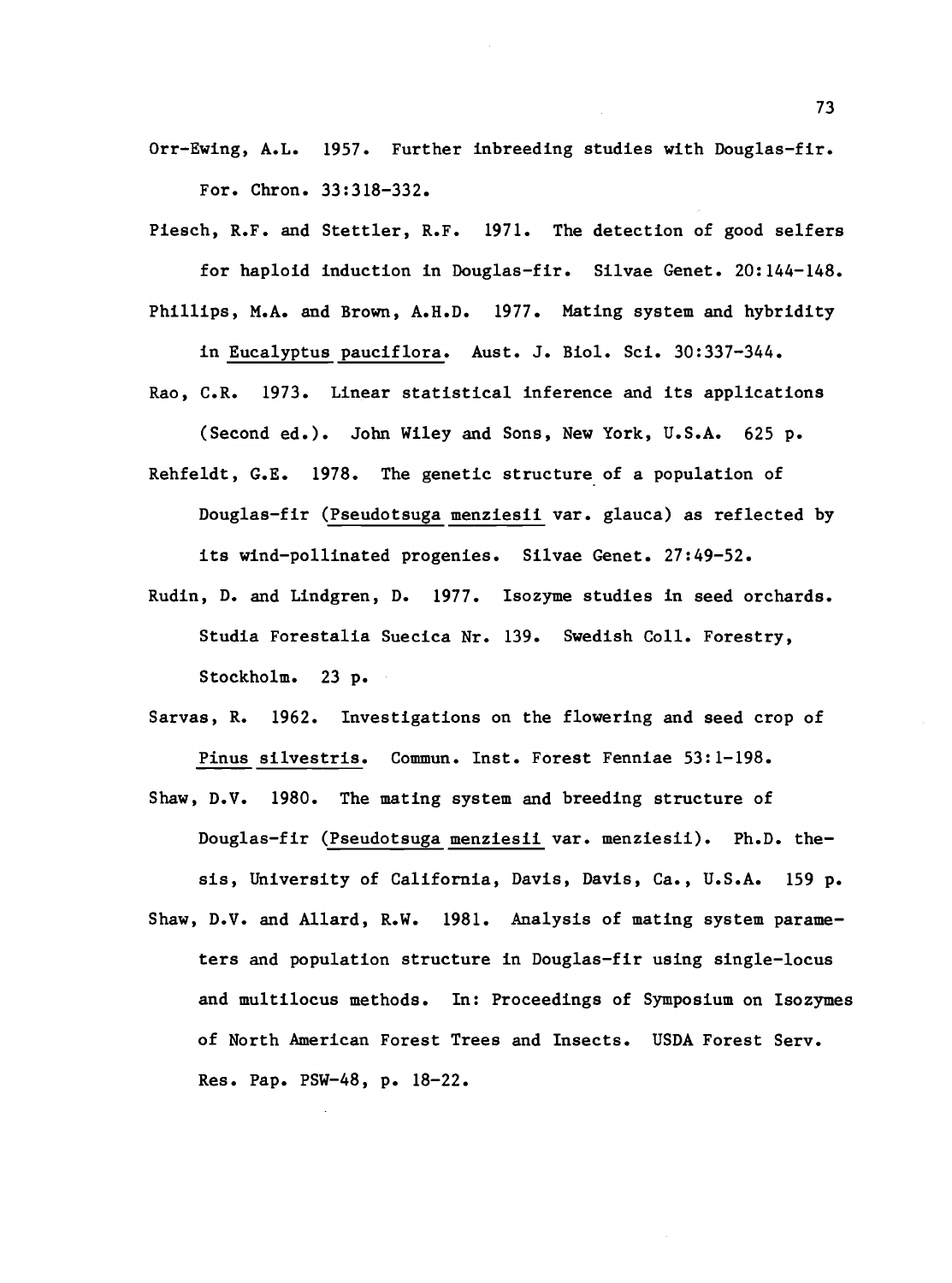- Shaw, D.V. and Allard, R.W. 1982. Estimation of outcrossing rates in Douglas-fir using isozyme markers. Theor. Appl. Genet. 62:113-120.
- Shaw, D.V., Kahler, A.L., and Allard, R.W. 1981. A multilocus estimator of mating system parameters in plant populations. Proc. Natl. Acad. Sci. 78:1298-1302.
- Shen, H.H., Rudin, D., and Lindgren, D. 1981. Study of the pollination pattern in a Scots pine seed orchard by means of isozyme analysis. Silvae Genet. 30:7-15.
- Snedecor, G.W. and Cochran, W.G. 1967. Statistical Methods (Sixth ed.). Iowa State University Press, Ames, Iowa, U.S.A. 593 p. Sorensen, F.C. 1970. Self-fertility of a central Oregon source of

ponderosa pine. USDA Forest Serv. Res. Pap. PNW-109, 9 p. Sorensen, F.C. 1971. Estimate of self-fertility in coastal Douglas-

fir from inbreeding studies. Silvae Genet. 20:115-120. Sorensen, F.C. 1973. Frequency of seedlings from natural self-fer-

tilization in coastal Douglas-fir. Silvae Genet. 22:20-24. Sorensen, F.C. 1982. The roles of polyembryony and embryo viability

in the genetic system of conifers. Evolution 36:725-733.

Sorensen, F.C. and Miles, R.S. 1974. Self-pollination effects on Douglas-fir and ponderosa pine seeds and seedlings. Silvae Genet. 23: 135-138.

Sorensen, F.C. and Miles, R.S. 1982. Inbreeding depression in height, height growth, and survival of Douglas-fir, ponderosa pine, and noble fir to 10 years of age. Forest Sci. 28:283-292.